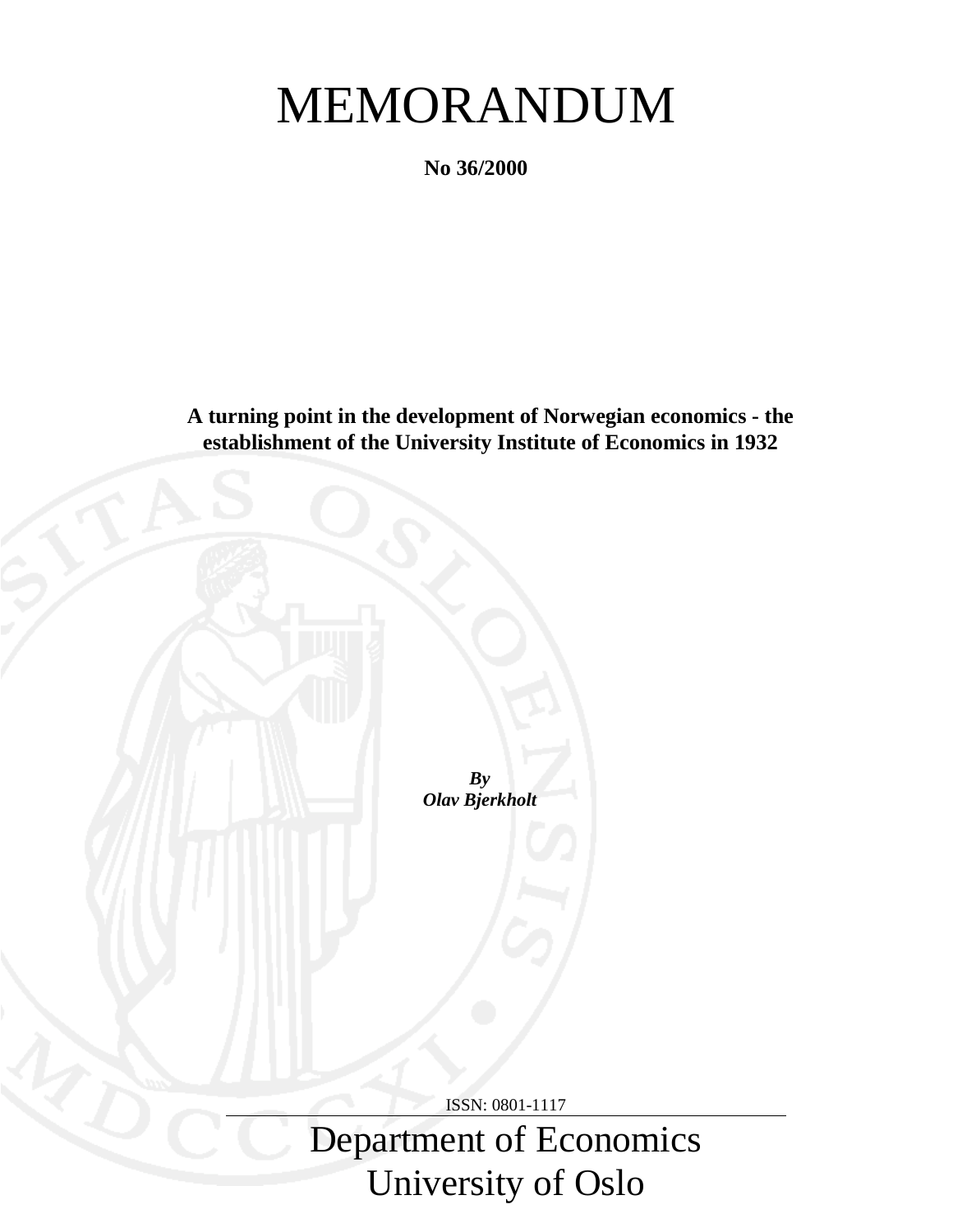| This series is published by the<br><b>University of Oslo</b><br><b>Department of Economics</b> | In co-operation with<br><b>Research</b> | <b>The Frisch Centre for Economic</b> |
|------------------------------------------------------------------------------------------------|-----------------------------------------|---------------------------------------|
| P. O.Box 1095 Blindern                                                                         | Gaustadalleén 21                        |                                       |
| N-0317 OSLO Norway                                                                             | N-0371 OSLO Norway                      |                                       |
| Telephone: $+4722855127$                                                                       |                                         | Telephone: +47 22 95 88 20            |
| $+4722855035$<br>Fax:                                                                          | Fax:                                    | +47 22 95 88 25                       |
| http://www.oekonomi.uio.no/<br>Internet:                                                       | Internet:                               | http://www.frisch.uio.no/             |
| econdep@econ.uio.no<br>e-mail:                                                                 | e-mail:                                 | frisch@frisch.uio.no                  |

| List of the last 10 Memoranda: |  |
|--------------------------------|--|
|--------------------------------|--|

| No 35 | By Jon Strand: Tax distortions, household production                           |
|-------|--------------------------------------------------------------------------------|
|       | and black-market work. 33 p.                                                   |
| No 34 | By Snorre Kverndokk and Knut Einar Rosendahl: CO <sub>2</sub> mitigation costs |
|       | and ancillary benefits in the Nordic countries, the UK and Ireland: A          |
|       | survey. 53 p.                                                                  |
| No 33 | By Jon Strand: Competitive effort and employment determination                 |
|       | with team production. 25 p.                                                    |
| No 32 | By Øyvind Eitrheim, Eilev S. Jansen and Ragnar Nymoen: Progress from           |
|       | forecast failure - The Norwegian consumption function. 27 p.                   |
| No 31 | By Michael Hoel and Tor Iversen: Genetic testing when there is a mix of        |
|       | public and private health insurance. 27 p.                                     |
| No 30 | By Geir Høidal Bjønnes and Dagfinn Rime: Customer Trading and                  |
|       | Information in Foreign Exchange Markets. 38 p.                                 |
| No 29 | By Geir Høidal Bjønnes and Dagfinn Rime: FX Trading LIVE!                      |
|       | Dealer Behavior and Trading Systems in Foreign Exchange Markets.               |
|       | 36 p.                                                                          |
| No 28 | By Gunn Elisabeth Birkelund and Johan Heldal: Educational Homogamy             |
|       | in Norway -trends and patterns. 17 p.                                          |
| No 27 | By Halvor Mehlum, Karl Moene and Ragnar Torvik: Predator or Prey?              |
|       | Parasitic enterprises in economic development. 24 p.                           |
| No 26 | By Atle Seierstad: Sharpened nonsmooth maximum principle for control           |
|       | problems in finite dimensional state space. 13 p.                              |

A complete list of this memo-series is available in a PDF® format at: http://www.oekonomi.uio.no/memo/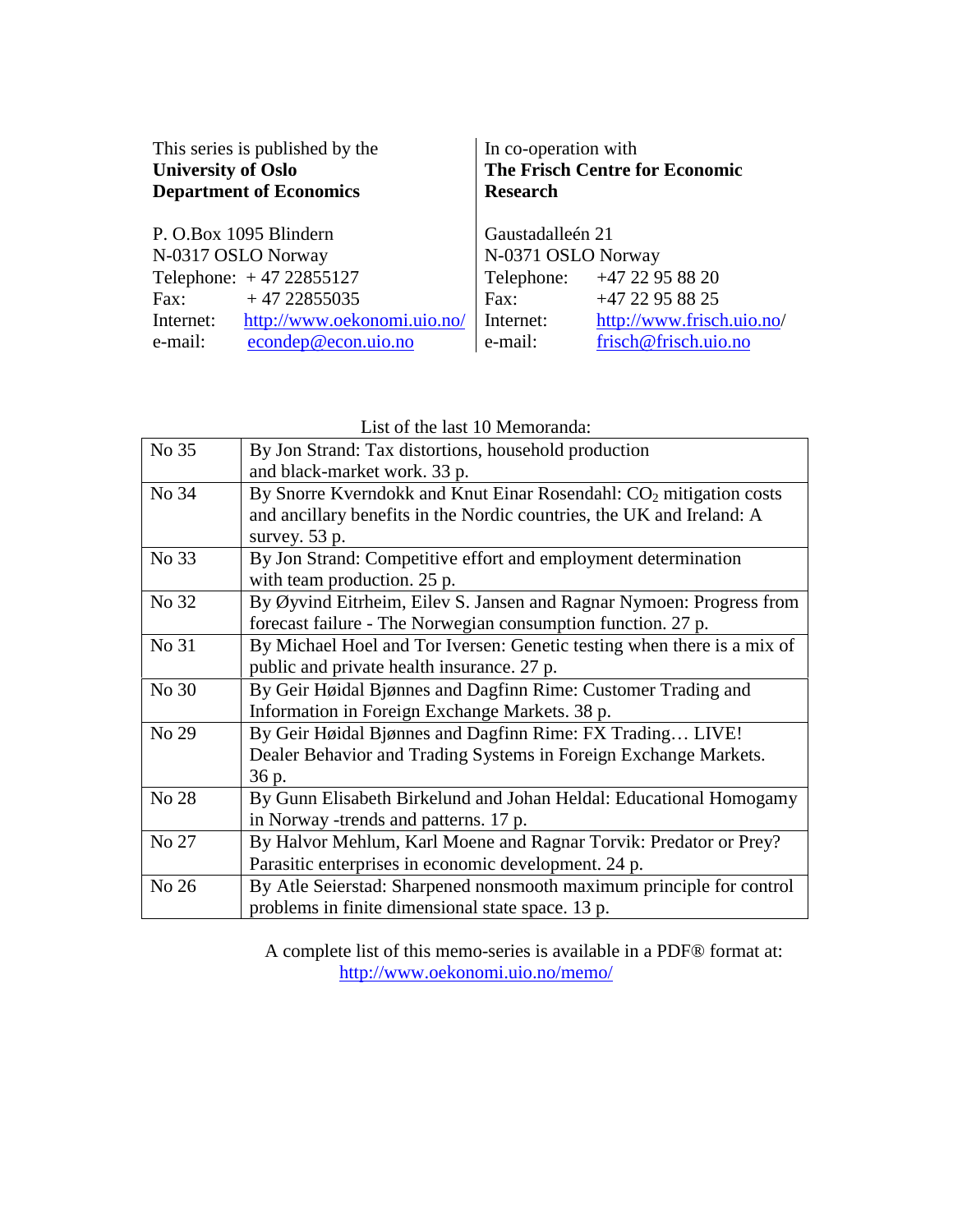# **A turning point in the development of Norwegian economics - the establishment of the** *University Institute of Economics* **in 1932**

**by**

# **Olav Bjerkholt**

**Department of Economics University of Oslo P.O. Box 1095 Blindern 0317 Oslo, NORWAY olav.bjerkholt@econ.uio.no**

#### **Abstract**

A confluence of circumstances led to the foundation of the University Institute of Economics in Oslo in 1932. Ragnar Frisch was the kingpin in this development. After having been appointed professor of economics and statistics by an unusual decision by the Storting in 1932 he decided to decline an attractive offer of a permanent professorship from Yale University. The decisive factor was the prospect of establishing an empirical research institute at the University, financed by Rockefeller Foundation. The outcome was of major importance for the development of economics and empirical social science in Norway.

**Keywords:** Ragnar Frisch, Rockefeller Foundation, Norwegian economics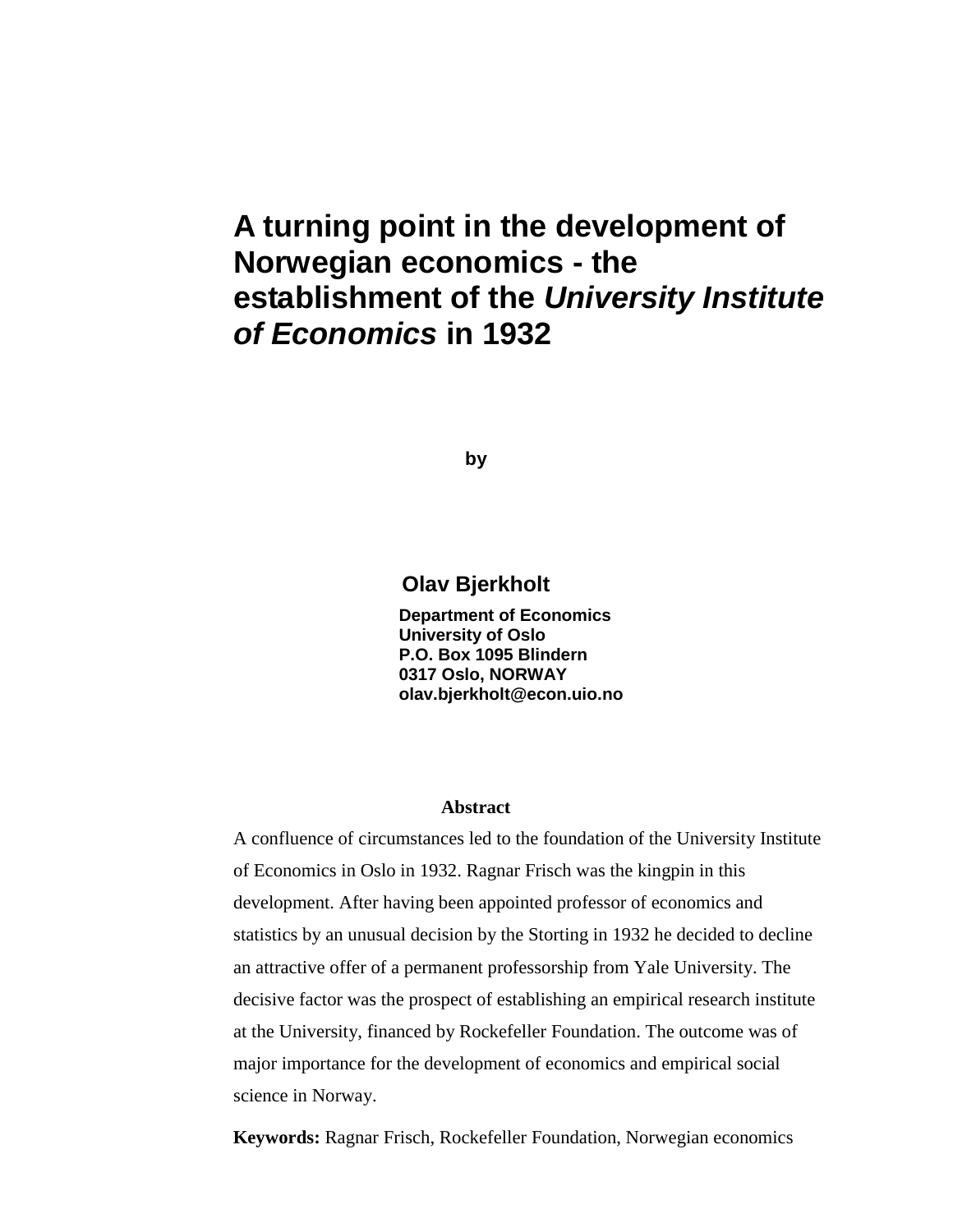#### **Contents**

# *1. Introduction*

The most decisive period in the development of economics as a scientific discipline in Norway is the very beginning of the 1930s. The direction it took can be seen as marked by the foundation of the *University Institute of Economics* from 1 January 1932 at the University of Oslo, the only university in Norway at the time. The two key protagonists behind the foundation were Ragnar Frisch and Ingvar Wedervang, who were co-proposers of the new institute and became joint Directors after its inception. It was founded as an empirical research institute without government funding.

But it was not the foundation of the Institute that was the crucial event. A confluence of circumstances led to the foundation of the Institute and also determined the future of economics in Norway. It really hinged upon one person. The real event was that Ragnar Frisch decided to stay in Norway rather than accept an attractive offer in the United States.

The aim of this essay is to set out the circumstances, efforts and events of that period, in particular the respective roles of the two protagonists, to support the view set out above. The key point in the argument is that there was a considerable likelihood that Frisch - for scientific reasons - would have left Norway for USA if things had come out differently. That would have been a major blow to Norwegian economics and it is hard to se how it could have been counteracted or mitigated to any extent. Furthermore, with Frisch gone it seems less likely that the only other talent of international standing that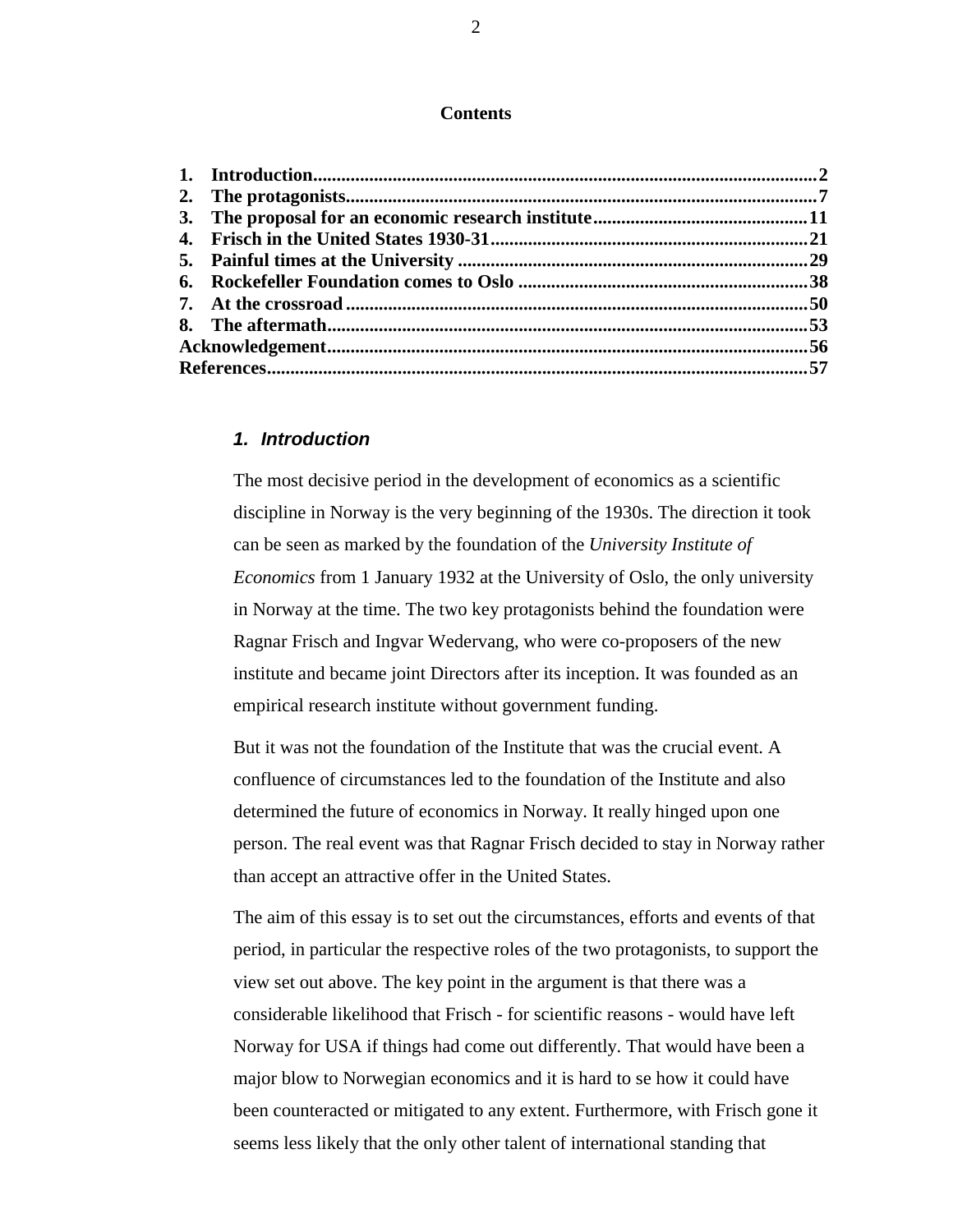appeared during the 1930s, Trygve Haavelmo, would have got the opportunities he needed to reach the achievements he did during the war. Thus Norway might well have been without academic economists of international stature. The preparations for the role that economists would play in the postwar period would have been widely different, and, hence, the role they would play.

Before discussing this confluence of circumstances and events I note that most of them have been presented in other contexts, but in my view not in a sufficiently complete and satisfactory way.<sup>1</sup> I put most emphasis on what has been less well covered in other literature. I also note that two versions or interpretations of the outcome can be distinguished - a little curiously - by the way of referring to the new Institute. At the University of Oslo and in the international literature the Institute is often referred to as "Frisch's Institute" while in writings originating from the Norwegian School of Economics and Business Administration, Bergen and by some historians it is denoted as "Wedervang's Institute".<sup>2</sup> Implicit is a somewhat different assessment of the role and importance of the two protagonists.

It is pertinent to point out the importance of the time these events took place. The first years of the 1930s stand out in retrospect as the gloomiest years of the twentieth century in Norwegian economic history (and, indeed, not only in Norway). The unemployment reached unprecedented heights. The understanding of macroeconomic relationships among economic policy makers in this period was limited. The impact of the world wide depression and the contraction of international trade was exacerbated rather than mitigated through the economic policy pursued by domestic policy makers, not least by holding back fiscal expenditures to make these lean years, indeed, for the government funded University. The economic deprivation naturally made a deep impression on both well established and would-be socially conscious economists.

Furthermore, these events happened just prior to major breakthroughs in economics, which in the briefest possible terms could be summarized as the macroeconomic revolution that generated from Keynes' *General Theory* in

<sup>&</sup>lt;u>1</u> <sup>1</sup> See e.g. Andvig & Thonstad (1928), Bergh & Hanisch (1984), ch.IV.

<sup>&</sup>lt;sup>2</sup> See e.g. Nordvik (1989), Bergh & Hanisch (1984), p.150ff.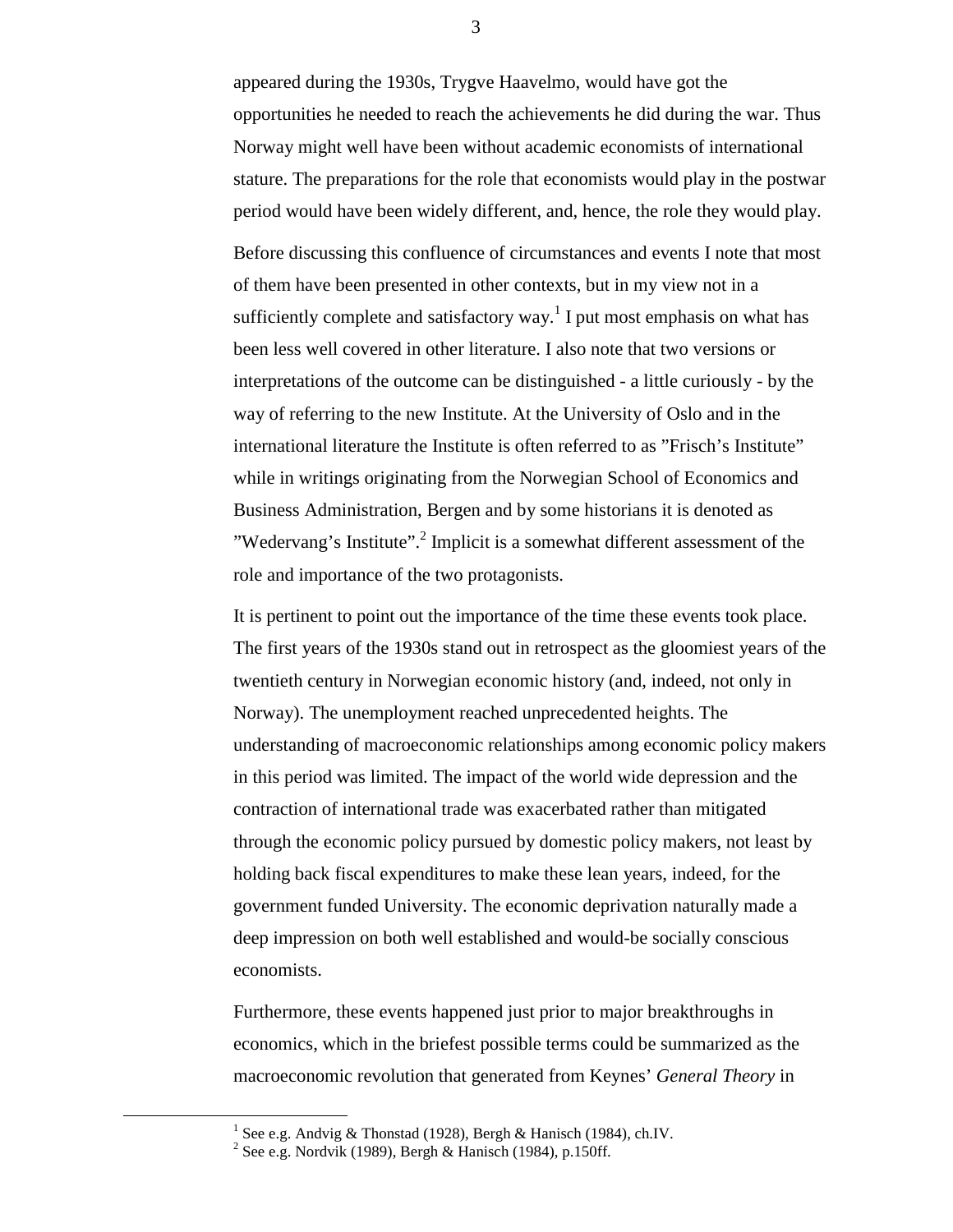1936, the microeconomic revolution that followed from the rediscovery of Slutsky's seminal 1915 paper in the mid-1930s, and the econometric revolution brought forth by Frisch and others around 1930 to come into full bloom by Haavelmo's wartime contributions and the research programme embarked upon by the *Cowles Commission for Research in Economics* under the leadership of Jacob Marschak from 1943.

A third angle on this point of time in addition to the economic misery and theoretical advance, but not unrelated to them, was the shifting balance of prominence in economic science from European to American universities caused to a large extent by the interwar exodus of European economists which gained speed in the 1920s and came into higher gear in the 1930s. This migration which boosted American universities, enhanced by better economic conditions, can be traced even 30-40 years later in the awards of Nobel Prizes in Economic Science. Of the Prizes awarded in the first seven years from 1969, three prizes went to economists who has started their career in Europe, but ended up in the United States: Simon Kuznets in 1971, Wassily Leontief in 1973, and Tjalling Koopmans in 1975. The list of outstanding economists and statisticians who left Europe for USA is, indeed, long, comprising in addition to those mentioned e.g. John von Neumann, Gottfried Haberler, Abraham Wald, Jacob Marschak, Jerzy Neyman, Adolph Lowe and Joseph Schumpeter. Perhaps the move of the *doyen* of continental economists from Bonn to Harvard in 1932 can be viewed as shifting the barycentre.

What were the confluential events that were decisive for the development that took place? We have to include the following:

(1) Frisch seems to have decided in the mid-1920s to become an econometrician, rather than preparing himself for taking over the family jeweller's business for which he had been groomed. He reconsidered the decision after his father's death in 1928, but stood by his earlier resolve to devote his life to science and went to Yale University for one year in 1930, invited by Irving Fisher. The visit gave him opportunity to develop many of the scientific ideas he would work on in the ensuing years. During his sojourn he was instrumental in founding the *Econometric Society* in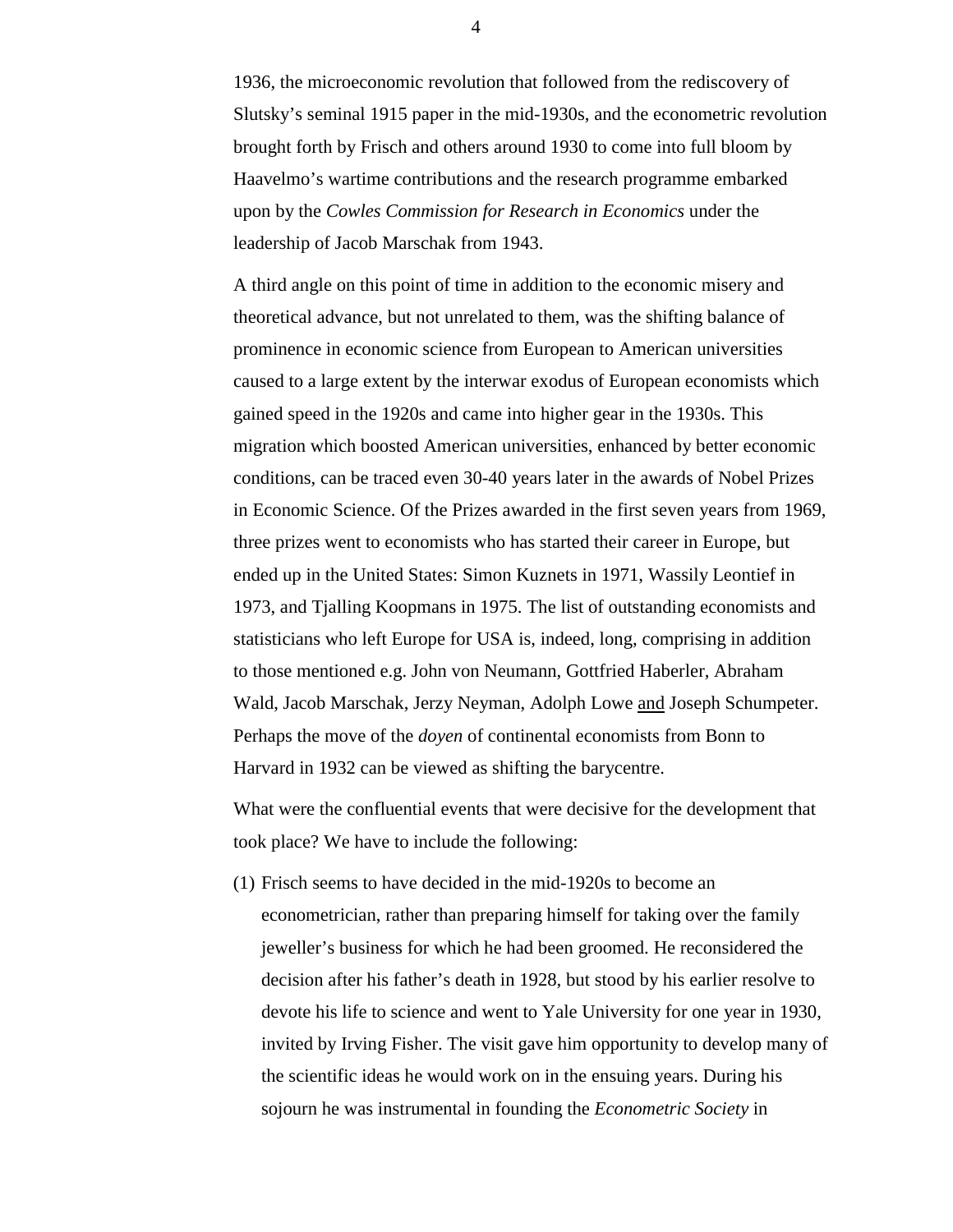December 1930, having prepared the ground since 1926. As editor he became a prominent figure in the econometric movement.

- (2) The University education in economics was substantially upgraded in the 1930s by parliamentary decision. The degree that had existed since 1905 was based on a two-year study in economics and statistics and lagged far behind the development in Sweden and Denmark. A proposal for a new comprehensive five-year study had been prepared since 1928 by the only two professors of economics at the time, Oskar Jæger and Ingvar Wedervang, and was submitted by the University to the Ministry of Church and Education at the end of 1930.
- (3) Frisch, who was appointed Lecturer in 1928, was awarded a professorship in an unusual act by the Storting (parliament) in the Spring of 1931. This event would not have occurred without the decisive and shrewd manoeuvring by Wedervang and Jæger within the University and, even more, among the parliamentarians and the Cabinet members.
- (4) A proposal for an Economic Research Institute at the University was written as an application for support by Rockefeller Foundation in 1930 by Ragnar Frisch and Ingvar Wedervang. As emphasized in the application, no other financial source was seen as likely to warrant the foundation of an institute.
- (5) Rockefeller Foundation decided in late 1931 to fund the proposed institute on the condition that Frisch would be one of its leaders. The decision was taken after a visit by Rockefeller Foundation officials to Norway in June 1931 to discuss the proposal. The initial grant was modest, 5000 dollar per year for five years, but with an incentive option of increasing the amount dollar-by-dollar up to the double each year if additional support was forthcoming from domestic sources.
- (6) Frisch decided on the basis of  $(3)-(5)$ , assuming that  $(2)$  would materialize, to decline an offer from Yale University of a permanent professorship, amply remunerated and, more important, with additional resources for experimental research.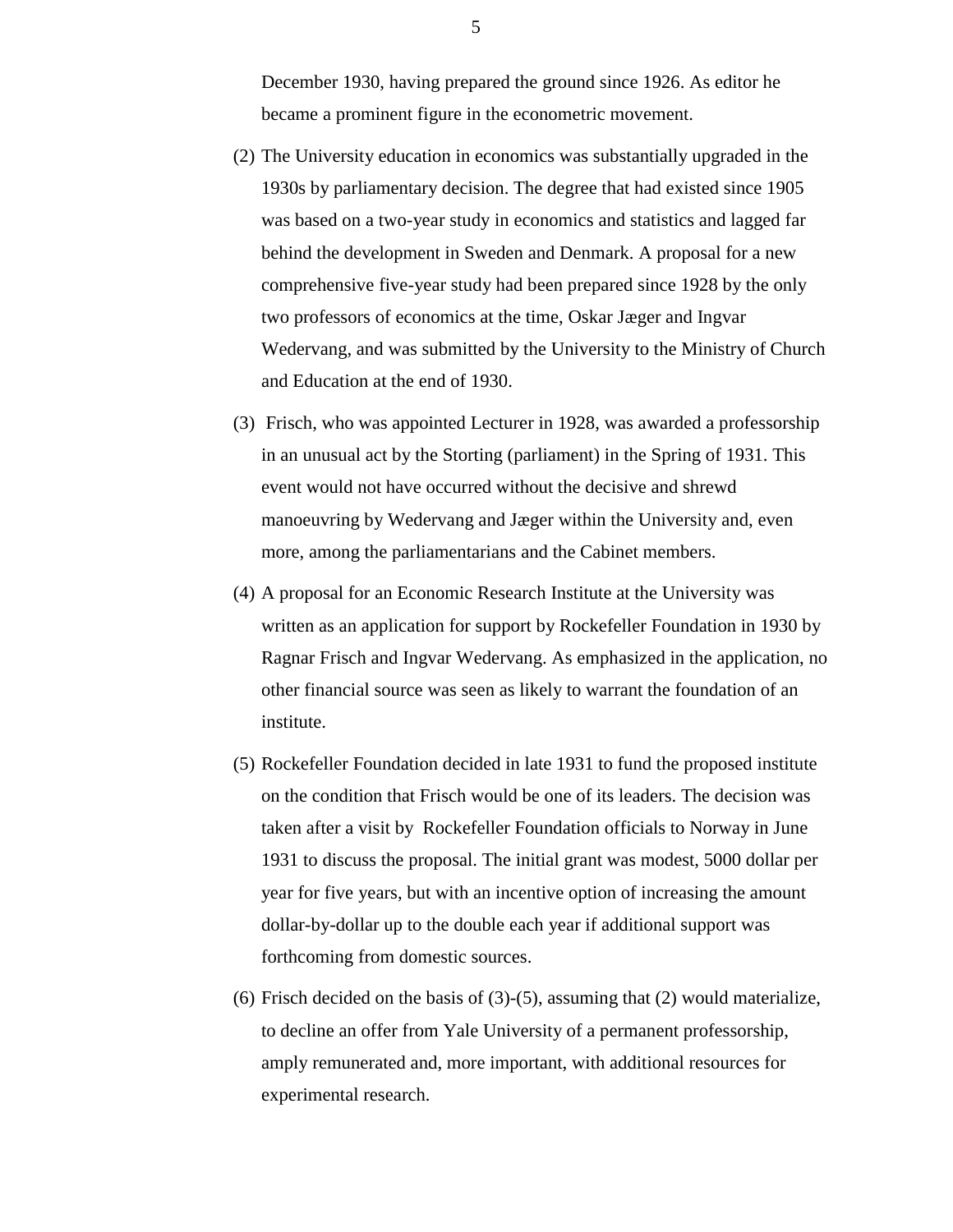After a brief introduction of the two protagonists in section 2 the events as they unfolded are set out in sections 3 to 7. The confluence of events can be seen in different perspectives. With regard to the development of economics as an academic discipline in Norway it may be viewed as a real breakthrough establishing a modern comprehensive study, strengthening the teaching and research staff, emphasizing empirical aspects and providing a basis for the role that economists, economic thinking and later macroeconomic model building would play in the postwar period, with some traits that distinguished it from the development in other countries.

The foundation of the Institute can in a university history perspective be viewed as establishing a foothold for empirical social science, and unlike in some other countries, it took place at the university rather than outside. Sociology, political science and related disciplines were practically nonexistent at the University of Oslo at this time.<sup>3</sup> The public interest in results from empirical social science was increasing, but the University was impoverished. The foundation of the new Institute was greeted in newspaper editorials as an important event and attracted interest in business circles.

The Institute was an institute at the University rather than part of it. It was adjoined to the Faculty of Law which had encompassed economics and statistics since the 1840s and remained there until a Faculty of Social Science was established in the 1960s.

The outcome of the events thus had major influence on the career of Ragnar Frisch as well as on the development of empirical social science in Norway. It also constitutes an example of the role played by Rockefeller Foundation's institution building efforts in the interwar period. The final section gives a brief account of some of the activities of Frisch and the Institute in the very first years.

 $\frac{3}{3}$  $3$  The curriculum in the new economic study would comprise sociology, as, indeed, almost one hundred years earlier the study of law had incorporated lectures in economics and statistics!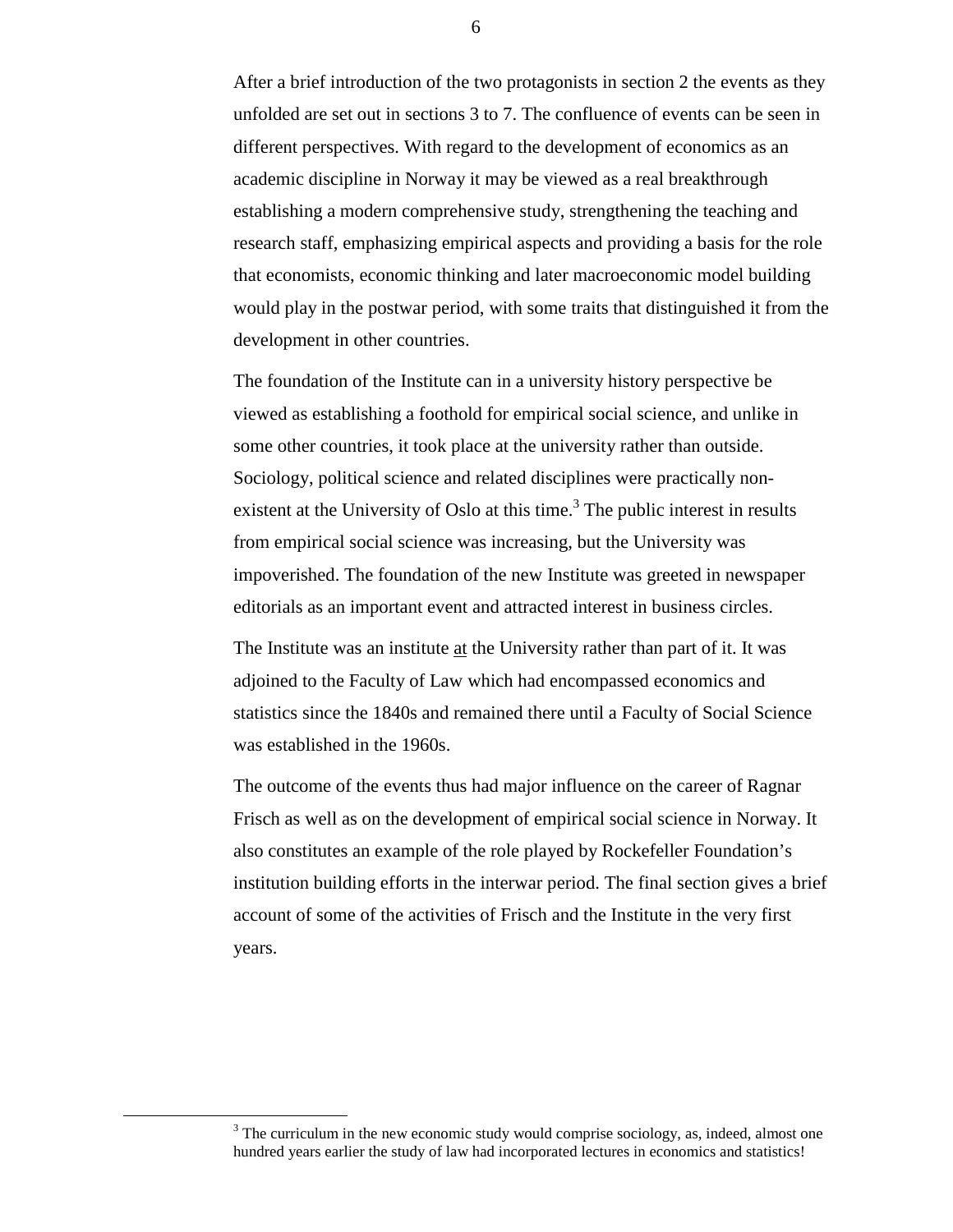#### *2. The protagonists*

The most influential person in establishing a Norwegian tradition in economics was Anton Martin Schweigaard who in the 1840s took over the teaching responsibility for economics and statistics at the University on the condition that economics was firmly imbedded as a part of the Faculty of Law. The Schweigaard tradition emphasized liberal economic policies, which he had opportunity to pursue as an influential politician (conservative), as did his successor Torkel H. Aschehoug.<sup>4</sup> The academic community of economists and statisticians remained very small and with much less prominence than in Sweden and Denmark. The only institution outside the University which played any role in empirical economic and statistical research was the Central Bureau of Statistics.

In 1910 the famous Knut Wicksell was invited by the University to sit on a committee to evaluate the candidates for a vacant chair. He found none of the three candidates qualified, but was overruled. Wicksell was not invited back for any further evaluations. By the early 1920s there were two chairs as professors in economics and statistics, one lectureship in economics and one in statistics. The senior professor was Oskar G. Jæger (1863-1933) who was trained as philologist, but shifted his interest to economics and got his doctorate in 1894 with the dissertation "Modern political economy as founded by Adam Smith", the first doctoral dissertation ever on an economic topic in Norway. He became professor in 1902 as the successor to Aschehoug. Jæger played a major role in the establishment of a separate study of economics from 1905. Until then economics had been taught only as part of the study of law. A proposal for a more comprehensive study did not gather sufficient support and the study established was a minor two-year study, which gave the graduates limited opportunities for a career in the government administration.

The other professorship in economics and statistics had been held by Petter T. Aarum since 1917 and was vacated when Aarum died in 1926. It was after committee evaluation given in 1927 to Ingvar Wedervang who had held the

 <sup>4</sup>  $4$  Bergh & Hanisch (1984), chs.I&II.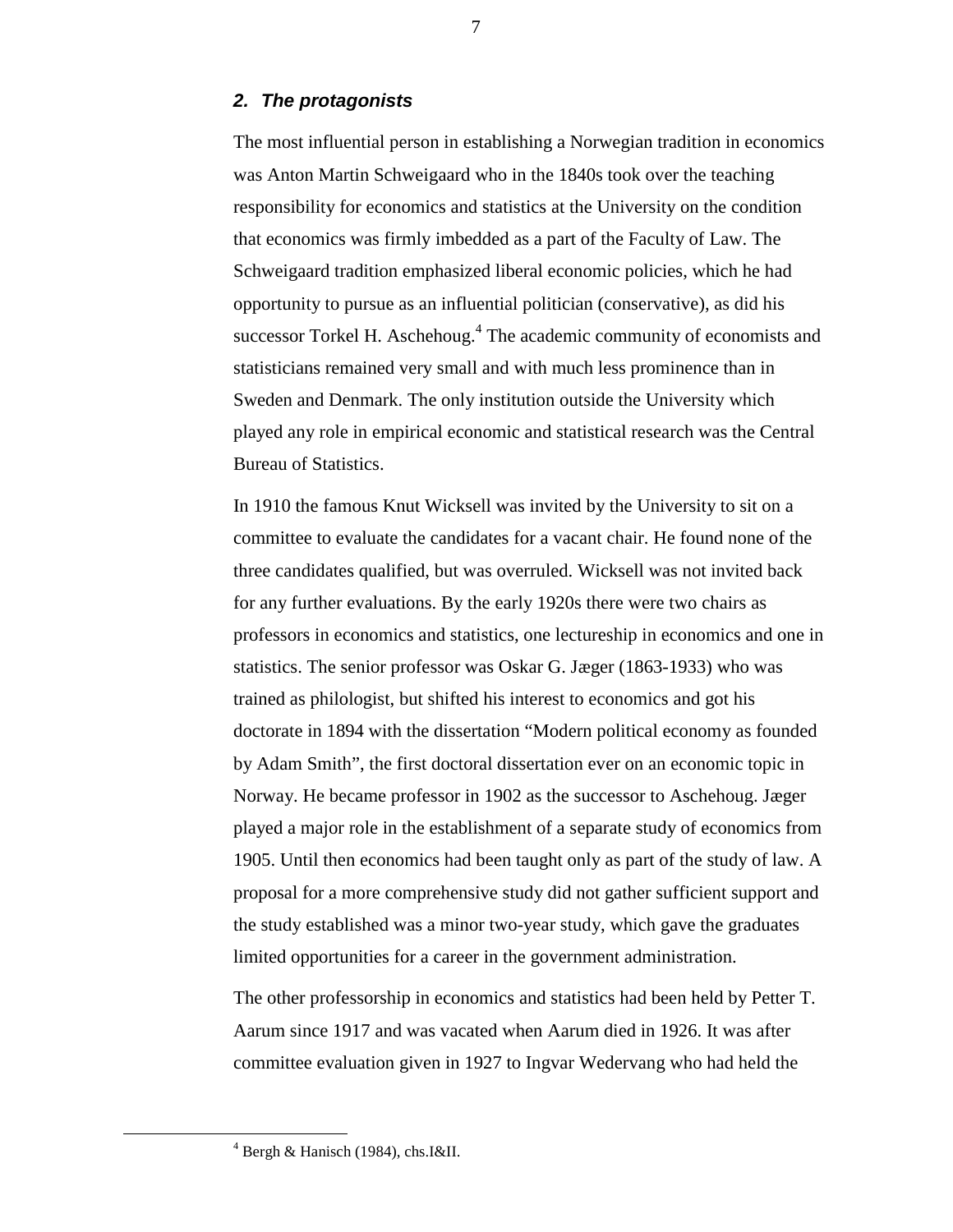lectureship in statistics since 1925. The lectureship in economics was held by Wilhelm Keilhau since 1921.

## Ingvar Wedervang

Ingvar Wedervang, born 1891, graduated in economics in 1913. He worked as a government statistician (Central Bureau of Statistics), then for a private company (Treschow-Fritzøe) and again in a government agency for about ten years, before he studied in Munich in 1922. He returned to the Central Bureau of Statistics in 1923 and received his doctorate in 1925 with a dissertation on the sex proportion at birth and child mortality.

Wedervang lectured at the University on statistics from 1923, became Lecturer in 1925 and Professor of economics and statistics in 1927. As professor he lectured on applied economics, social and economic statistics, and demography. Wedervang belonged firmly to the school of empirically oriented Norwegian economists in the tradition started by Schweigaard. His work in the 1920s comprised an estimate of national income in Norway and some articles on trade problems.<sup>5</sup> He was not much of a theorist, did not publish in German or English and was not known outside Scandinavia.

Wedervang was instrumental in promoting together with Jæger a plan for a more comprehensive study of economics. Wedervang was an active member in the Norwegian Political Economy Association since the early 1920s and edited the association's journal from 1927 until 1936. In the early 1930s he was much used as a government advisor during trade negotiations. He became the first Rector at the Norwegian School for Business Administration in Bergen from 1937.<sup>6</sup>

#### Ragnar Frisch

Ragnar Frisch, born as Ragnar Anton Kittil Frisch in Oslo 1895, the only son of silversmith Anton Frisch. After secondary school Frisch worked in the family's jeweller's shop, established by his grandfather, and started an

 $\frac{1}{5}$  $<sup>5</sup>$  The doctoral dissertation is Wedervang (1924), the other publications are Wedervang (1926),</sup> (1929).

 $6$  More on Wedervang can be found in Bergh & Hanisch (1984, pp.147-153), Nordvik (1989), Coward (1961).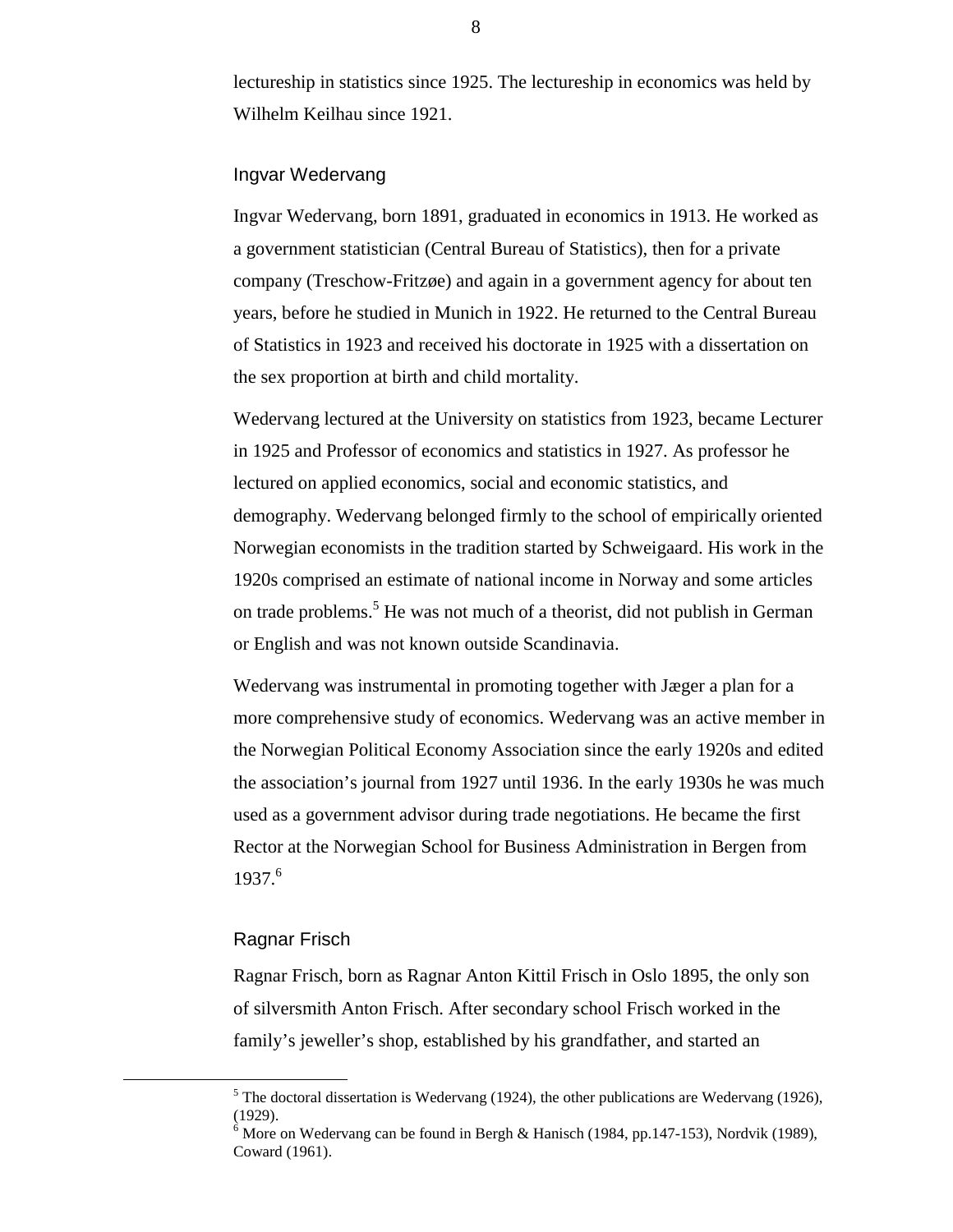apprenticeship with another silversmith in Oslo. He began at the same time to study economics, graduated in 1919 and accomplished his journeyman's probation work in 1920.

Frisch became a partner with his father, while continuing studies in economics. In 1921 he was awarded a fellowship for economic studies by the University and spent about two years in Paris and half a year in England, studying mathematics and statistics as well. After the return to Norway in 1923 he was, as the only heir, torn between his scientific interests and family obligations. The business was not in good shape, financially, and the production facilities in need of modernization. The father had suffered losses in the stock market, and the depression made outlooks bleak.

Frisch gave private lectures in economics at the University in 1924 and was appointed assistant professor<sup>7</sup> in 1925, while his father continued to support him. He published his first papers, mostly in probability theory, including some at the Academie des Sciences in Paris in 1924 and 1925. According to what Frisch told Irving Fisher a few years later, he had felt at this time that his only *raison d'être* was scientific work. He had suffered a serious attack of grippe, during which he felt that his life was at stake, or as he told Fisher, "*if I was going to die right away all the waiting tasks in the jewellers trade would not bother me the bit, while some unfinished papers in my desk caused me quite an agony*."<sup>8</sup>

In 1926 Frisch published the often quoted *Sur un problème* essay, a powerful demonstration of how the concept of utility could be given a precise meaning through an axiomatic approach and empirical content in the confrontation between theory and data. In a programmatic article he argued that economic science must be given a better foundation through theoretical and empirical "quantification". Frisch lectured in 1926 on production theory for the first time and initiated the mathematization of the theory. He also submitted his doctoral dissertation, the first dissertation at the University of Oslo on theoretical

<sup>&</sup>lt;u>7</u> <sup>7</sup> Frisch was "adjunktstipendiat", which was a low paid position with teaching duties often held by persons having another job. The appointment was normally for four years. 8 Letter R. Frisch/I. Fisher, 24 April 1929.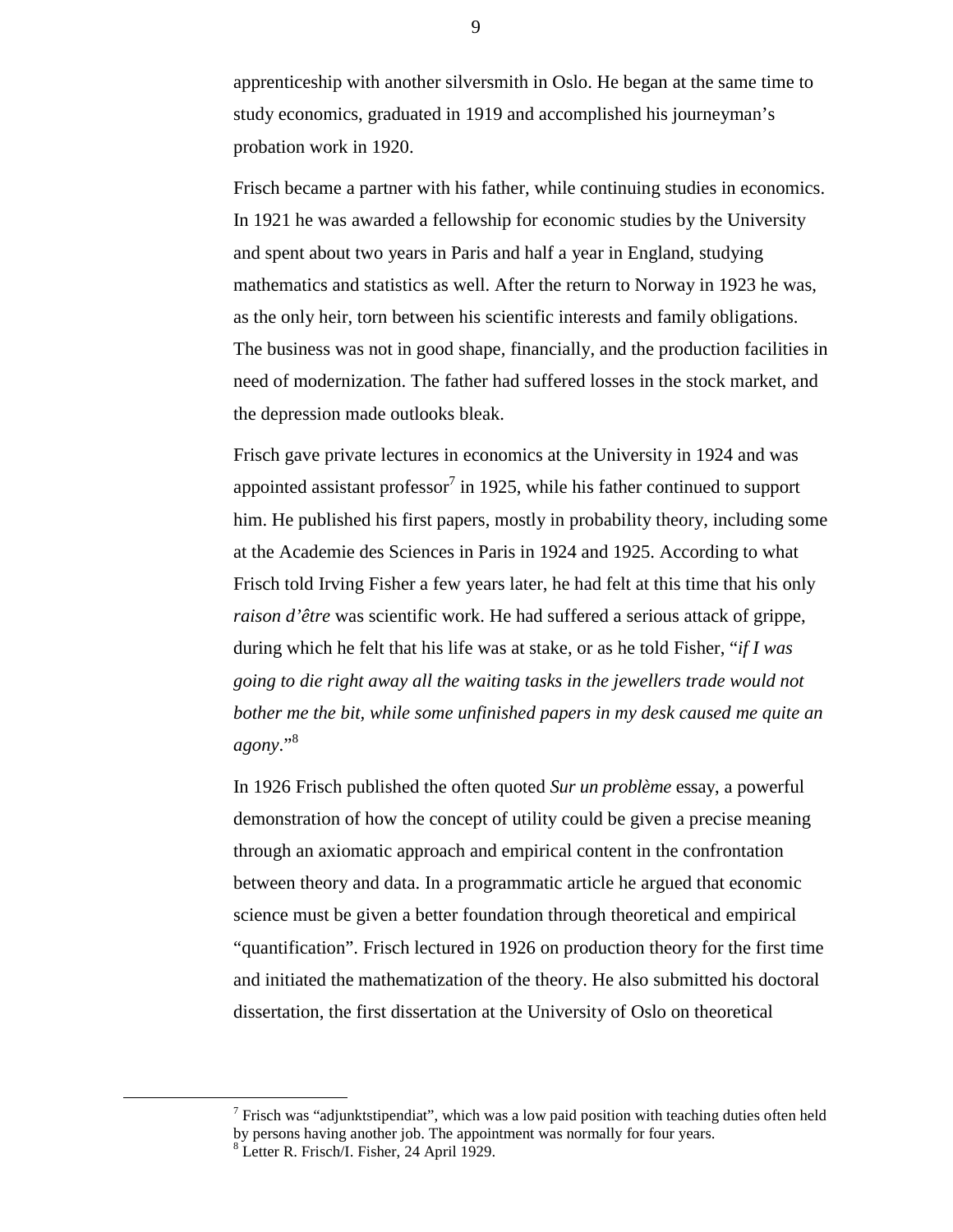statistics.<sup>9</sup> Frisch can be credited more than anyone else for having introduced modern statistical methods at the University of Oslo.

Frisch was in 1926 awarded a Fellowship from Laura Spelman Rockefeller Memorial (LSRM) for a visit to the United States, for "research on quantification and dynamization of consumption and utility theory and decomposition of statistical time series". Frisch had been active in establishing contact with economists in many European countries, but his contact with American economists and statisticians had until then been quite limited. Frisch left for the United States in March 1927. From Rockefeller Foundation's headquarter in New York he visited several universities and research institutions, where he particularly sought out "mathematical economists" and "statistical economists", which were the current terms in use for the fields that interested him, although he was quite critical of the methods used by many "statistical economists". He got to know a number of American economists, especially Irving Fisher, Wesley Mitchell, Allyn Young and Henry Schultz.<sup>10</sup> Wesley Mitchell had just completed a new book on business cycles, when Frisch turned up and suggested more advanced methods.<sup>11</sup>

The Fellowship was extended for six months stay in Italy and France. Frisch left for Italy in March 1928, but in April his father fell seriously ill and Frisch returned home. Anton Frisch died in May 1928 and left Frisch in a precarious situation. The family business was in a bad state and Frisch was in a dilemma between scientific pursuits and how to provide a living for his wife and mother. But his decision was really taken ("*scientific work was in my own mind the*

 $\overline{\phantom{a}}$  The *Sur un problème* essay is Frisch (1926a), the programmatic article Frisch (1926b), and the doctoral dissertation Frisch (1926c). Frisch's lecture notes on production theory were reworked many times from 1926 until the 1960s, but not published internationally until 1963 (in French).

<sup>&</sup>lt;sup>10</sup> Frisch consulted Allyn Young, Harvard University about leading names in "mathematical economics" and received a list of eight names - Irving Fisher, H. L. Moore, Warren M. Persons, Holbrook Working, Frank H. Knight, Fredrick C. Mills, Mordecai Ezekiel and E. H. Chamberlin - who as Young wrote "…includes practically everyone in this country who has a serious interest in the field of mathematical economics." Young asked Mordecai Ezekiel on Frisch's behalf about leading names within "statistical economics". Ezekiel, who was with the US Department of Agriculture, also mentioned eight names: Henry Schultz, Bradford B. Smith, Hugh B. Killough, Elmer Rauchenstein, Clyde Chambers, Edward M. Daggitt, C. F. Sarle and G. C. Haas.

 $11$  Mitchell (1927). Mitchell was instrumental in arranging for the distribution of Frisch's mimeographed paper, Frisch (1927).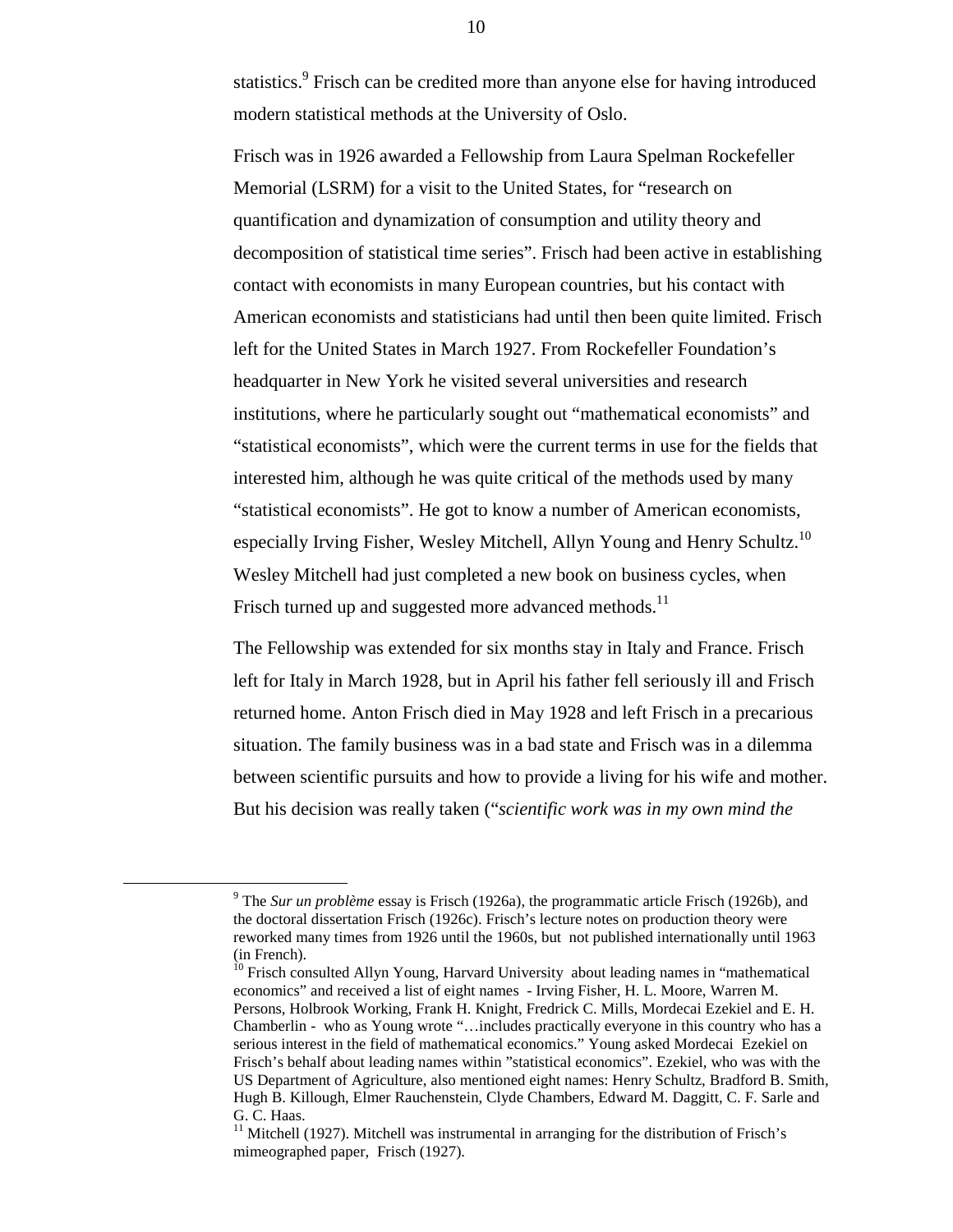*only raison d'être for my existence*" 12). Frisch spent one year after the father's death to modernize the business, finding means for investment by selling the family home and other assets and found a jeweller willing to run the business for him. His worry was that it could be too late already to prevent bankruptcy.

Frisch was appointed lecturer ("docent") in statistics in the spring of 1928. Before his second visit to the U.S.A. he lectured on statistics and economics for three terms in 1928-29 in a clear break with the traditional teaching. In statistics he introduced new statistical theory and encouraged empirical study of current issues, in economics he drew up an ambitious complete cycle of lectures, which he stuck to in the ensuing years, but left incomplete. He continued to work on new methods for analysis of cycles in economic time series, introduced an approach to dynamic modelling in his *Statikk og dynamikk* essay, and published the *Correlation and Scatter* essay on new econometric methods comprising ideas he had held for some years.<sup>13</sup>

Frisch's achievements so far was astounding. He had already published far more internationally than all his predecessors in Norway together. His econometric approach had no forerunners in Norway. He rose like a giant out of shallow water.

#### *3. The proposal for an economic research institute*

Shortly after the University Institute of Economics had been established Frisch presented the research programme to the Norwegian Political Economy Association in February 1932 and praised Wedervang as the one who first had come up with the idea of establishing the Institute. The proposal addressed to Rockefeller Foundation written by Wedervang and Frisch in January 1930 referred to contact with the Foundation's representative in Norway, Professor of Law Fredrik Stang, through several years about the idea of a research institute stating: "*What were previously vague hints and suggestions in regard*

 <sup>12</sup> Letter R. Frisch/I. Fisher, 24 April 1929.

<sup>&</sup>lt;sup>13</sup> The time series paper is Frisch (1928). The *Statikk og dynamikk* essay is Frisch (1929a), in which he introduced the connotations *statics* and *dynamics* got in modern theory. It was partly (sections 4-7 omitted) translated into English in Frisch (1992). The *Correlation and Scatter* essay, which introduced matrix methods in econometrics, is Frisch (1929b).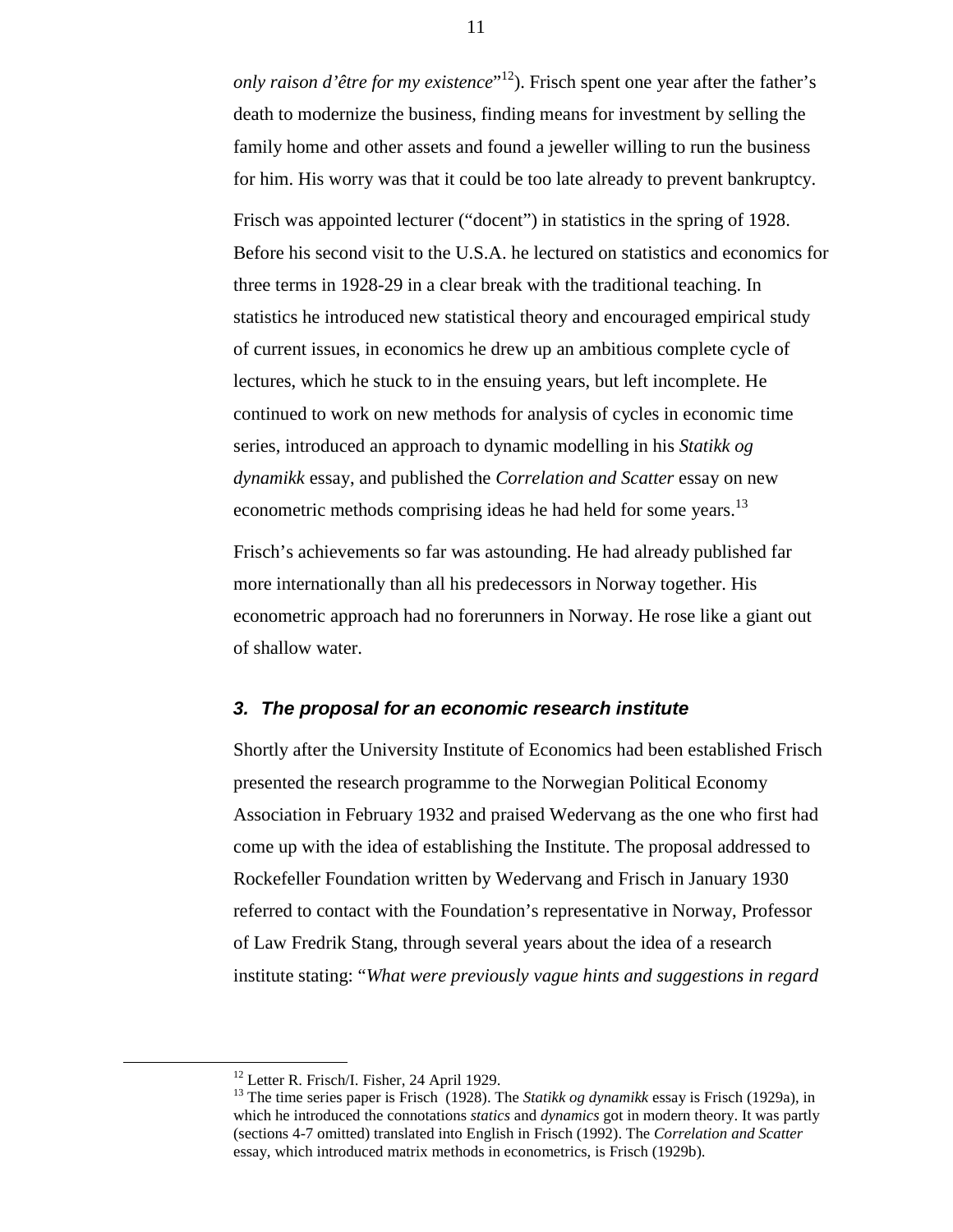*to the scope of the Institute have now assumed a concrete form in our minds and we are therefore able to submit positive suggestions*".14

When these "hints and suggestions" had taken place is not entirely clear. Frisch had in USA visited institutions which had benefited from LSRM support for empirical research such as University of Chicago, Columbia University and, not least, the National Bureau of Economic Research (NBER). Had Frisch and Wedervang perhaps discussed the idea after Frisch returned from USA in the spring of 1928?

Fredrik Stang who had received Rockefeller funds for his *Institute for Comparative Research in Human Culture* since the mid-1920s, was told at the end of 1929 by John Van Sickle at the Rockefeller Foundation's office in Paris that the support would be discontinued. Van Sickle had at the same time intimated, that there might be support for other institutions in Norway, especially within social science. Stang may very likely have conveyed this suggestion to Frisch and Wedervang.

We can assume, however, that the idea remained an airy one if it was discussed as early as 1928 as no trace of it has been found. The actual application was written in some haste, only a few weeks after Van Sickle had notified Stang as a nine page document - at the very last moment. It was signed by Wedervang and Frisch and sent to Rockefeller Foundation's representative in Norway Fredrik Stang, on 17 January 1930, the very same day Ragnar and Marie Frisch took the night train to Gothenburg to board the ship for New York the next day.

Ingvar Wedervang and Ragnar Frisch had different scientific orientation and capability. A common interest could be said to be analysis of empirical data, but even that would be a misrepresentation as their interests in empirical work were rather different. Frisch was already in the international forefront with regard to application of statistics to economic problems and was in touch with leading economists and statisticians in many countries. Frisch was fascinated by the prospects of testing theory empirically in a rigorous way by statistical

<sup>&</sup>lt;sup>14</sup> Memorandum of an Institute of Economic Research at Oslo University, letter from I. Wedervang & R. Frisch to F. Stang, 17 Jan. 1930. Excerpts from this document is quoted several times below.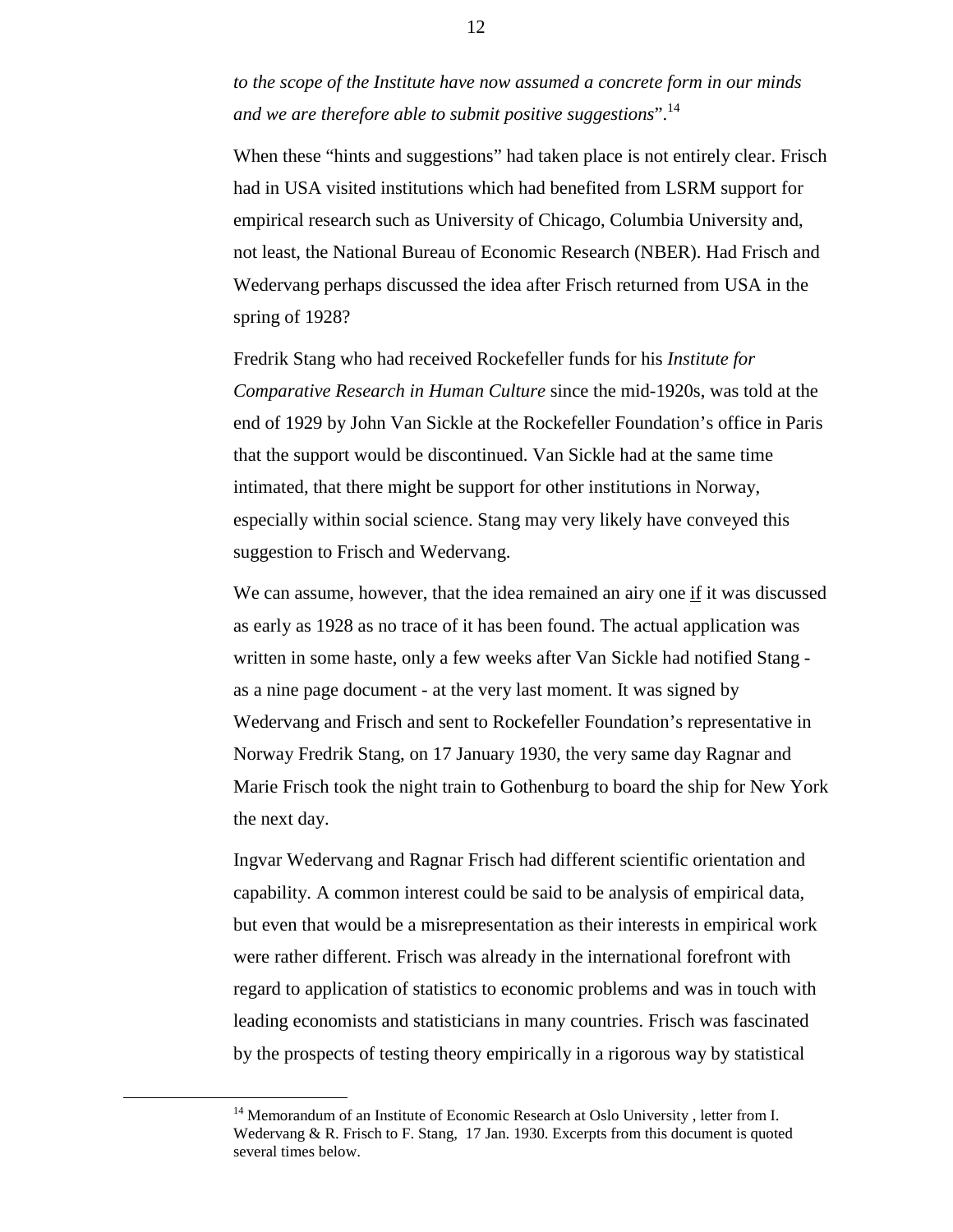methods. Wedervang was a lightweight theoretician, his inclination was to apply theory for practical purposes and to gather long time series of economic (micro) data with no particular analytic purpose in mind.

Frisch expressed to Rockefeller Foundation the difference between Wedervang and himself:

"*… both Professor Wedervang and I are keenly interested in the realization of a more intimate connection between the study of pure economic theory and the practices and actual life of the various concrete economic units: individuals, concerns etc. While my principal concern is that theory might gain by such a connection, Professor Wedervang first of all has the concrete progress of the economic and business life of the nation at heart. His endeavour is to contribute towards a better and more intelligent application of the economic principles to the practices of economic life.*" 15

In view of this rather different interest in empirical research it must have been clear to both protagonists that they would never really work together if they succeeded in founding the proposed institute. As soon as the Institute was founded in was for practical purposes divided into two parts with little interaction and with separate reports to Rockefeller Foundation. Perhaps their common interest did not go much beyond finding means for assistants etc. for rather different empirical studies?

The proposal by Wedervang and Frisch stated that it would be entirely useless to address the government or business interests for financing and that existing funds for research in Norway were not in a position to support the creation of an Institute. If the idea should come to anything "… *we see no other way than to ask you to submit our proposal to the Rockefeller Foundation.*"

How much to apply for and how to argue for support from the Rockefeller Foundation? The two proposers (and Stang) nurtured hopes for support, from the vague signals available, but they hardly had any clear idea about what was within range. Frisch had in 1927 visited several Rockefeller Foundation

 $15$  Quoted from a letter Frisch wrote on the day of departure to acquire financial support from Rockefeller Foundation for Wedervang's visit to USA (see section 4 below), R. Frisch/F. Stang, 17 Jan. 1930.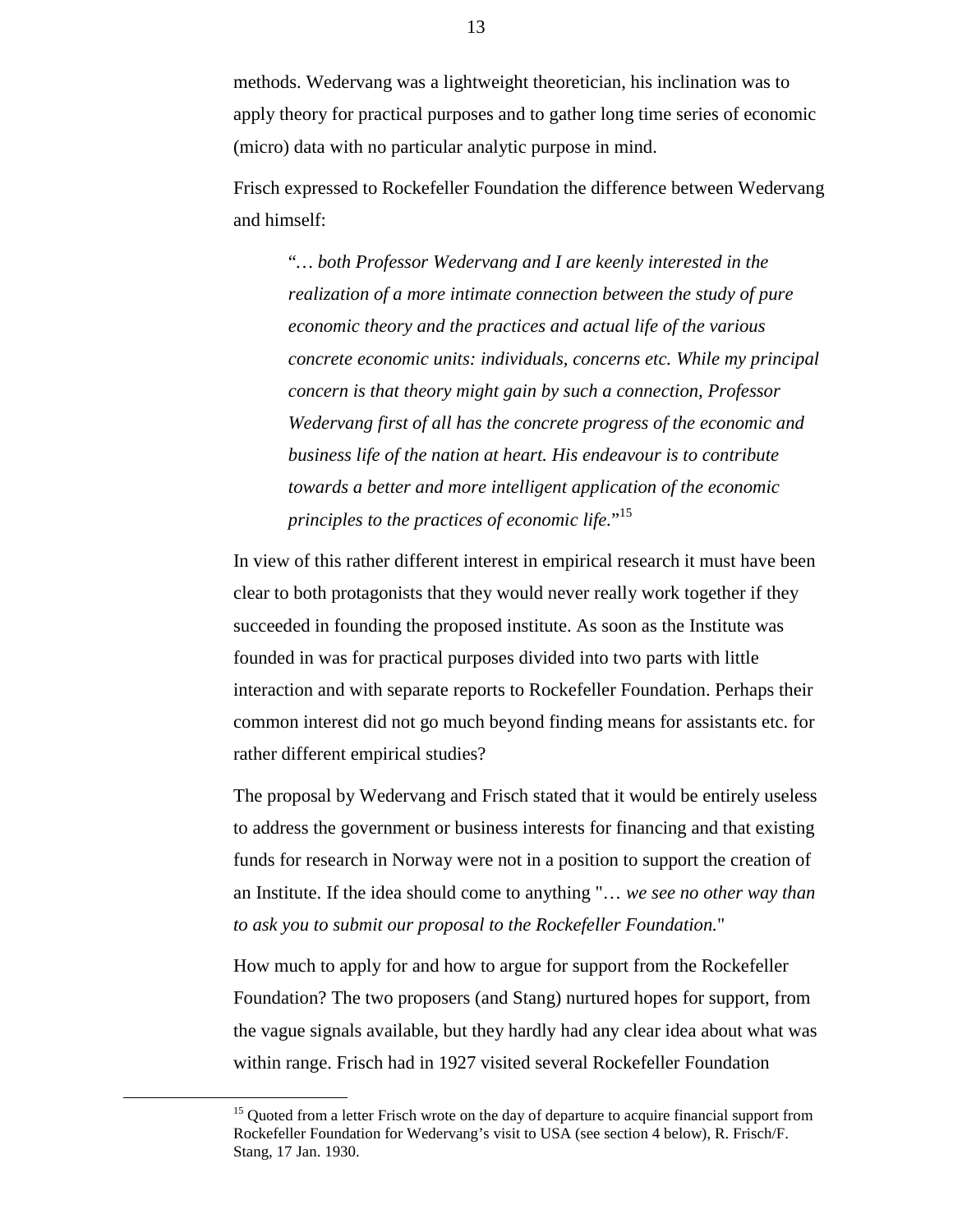supported institutions and spent much time at the Foundation's headquarter in New York. He may thus have had opportunity to find out about the Foundation's policy, and also its grants to Sweden and Denmark. It was clear, however, that the two protagonists sought means for a permanent institute:

"*We may say we are of the opinion that the establishment of a permanent institute of economic research in Norway would be of vital importance. The significance of a country like Norway having such a permanent institution cannot be overestimated. Such an institute forms a natural meeting place where one can discuss and work with current scientific problems. It will have a fructifying effect on the entire scientific life within the domain of economic research in this country. Furthermore, in the event of the institute being permanent, one could take a long view of the work and offer talented young men altogether better working conditions than is possible when the activities of the institute are only of a temporary character.*"

On this argument the proposers found it opportune to ask for "*a grant be made, once and for all, of \$ 250 000-300 000 for the establishment of an institute of economic research at Oslo University*". Alternatively, they asked for \$15,000 per year over a ten-year period with an option of putting aside some of the means for later use.<sup>16</sup>

What was the content of the proposal? It did not give the impression of a well corroborated programmatic statement, perhaps due to the haste. Frisch's ideas about quantification of economics as expressed in 1926 was clearly present in the proposal. Another idea, more vague and perhaps originating from Wedervang, was to apply theory to industrial data observations: "… *to establish an intimate connection between economic theory and what actually occurs in industry.*"

The proposal expressed Frisch's interest in quantitative studies based on production theory. It stated that economic theory postulates certain main types of productivity laws and demand laws:

<sup>&</sup>lt;sup>16</sup> The once and for all amount of  $250,000$ -300,000 dollar would by the dollar rate of 1930 (1\$)  $=$  4Nkr) inflated to current prices by the official consumption price index come to 25-30 mill. Nkr. At the time this amounted to about 35 percent of the University budget for 1929-30.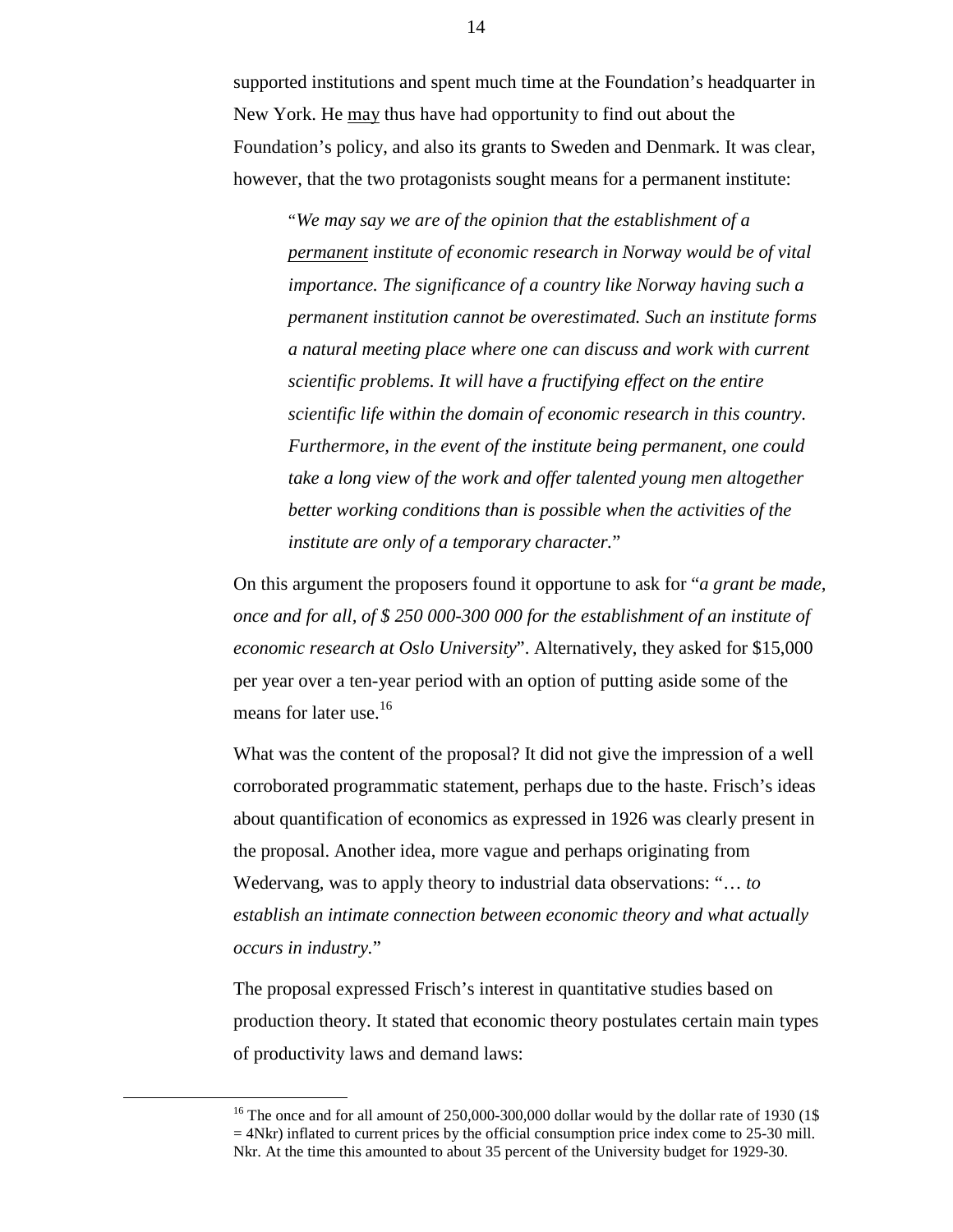"*The task will then be, in each individual case, to describe the character of the combination of factors, both from a technical and economic point of view, to analyse the functional connection, or law governing the factors through quantitative changes, to study their combination and to explain how this reacts upon the flow of production. As a consequence of an analysis of this kind one may hope to be able to formulate the theoretic laws quantitatively at a central point of the whole theoretic structure of economic science.*"

The approach outlined would be to start with analysis of simple onecommodity production in a single firm and, as more experience was gained, extended to several firms in the same branch and several branches. The choice of suitable branches was surprisingly concretely set out as to comprise concrete, pulp and wood production: "*… it is unnecessary for us to stress the importance of positive results in this field, both in so far as general theory and business economics are concerned.*"

After this sketch of a research programme which gave the impression of being of a very applied nature, the proposers, or rather Frisch, presumably, found it necessary to underline the primacy of theory:

"*Pure economic theory will form the background for the whole investigation, and it is to its development that we desire to contribute. It is our aim, first and foremost, to consolidate the theory itself by supporting it with empirical data of a descriptive and statistical character.*"

This emphasis on theory would later cause some problems in the Foundation's assessment of the proposal. Frisch also found it opportune to draw a line between himself and some of practitioners of "statistical economics" he had met in USA whom he found put too little emphasis on theory and adequate methods in the analysis of data. The research at the planned institute would apply methods and analysis and data collection used in business economics and statistics, but this description and collection of data was not the main object of the investigation: "*Our whole task will be entirely different from the investigation of a purely descriptional and statistical nature which are now carried out in many countries.*" The argument may have been lost on the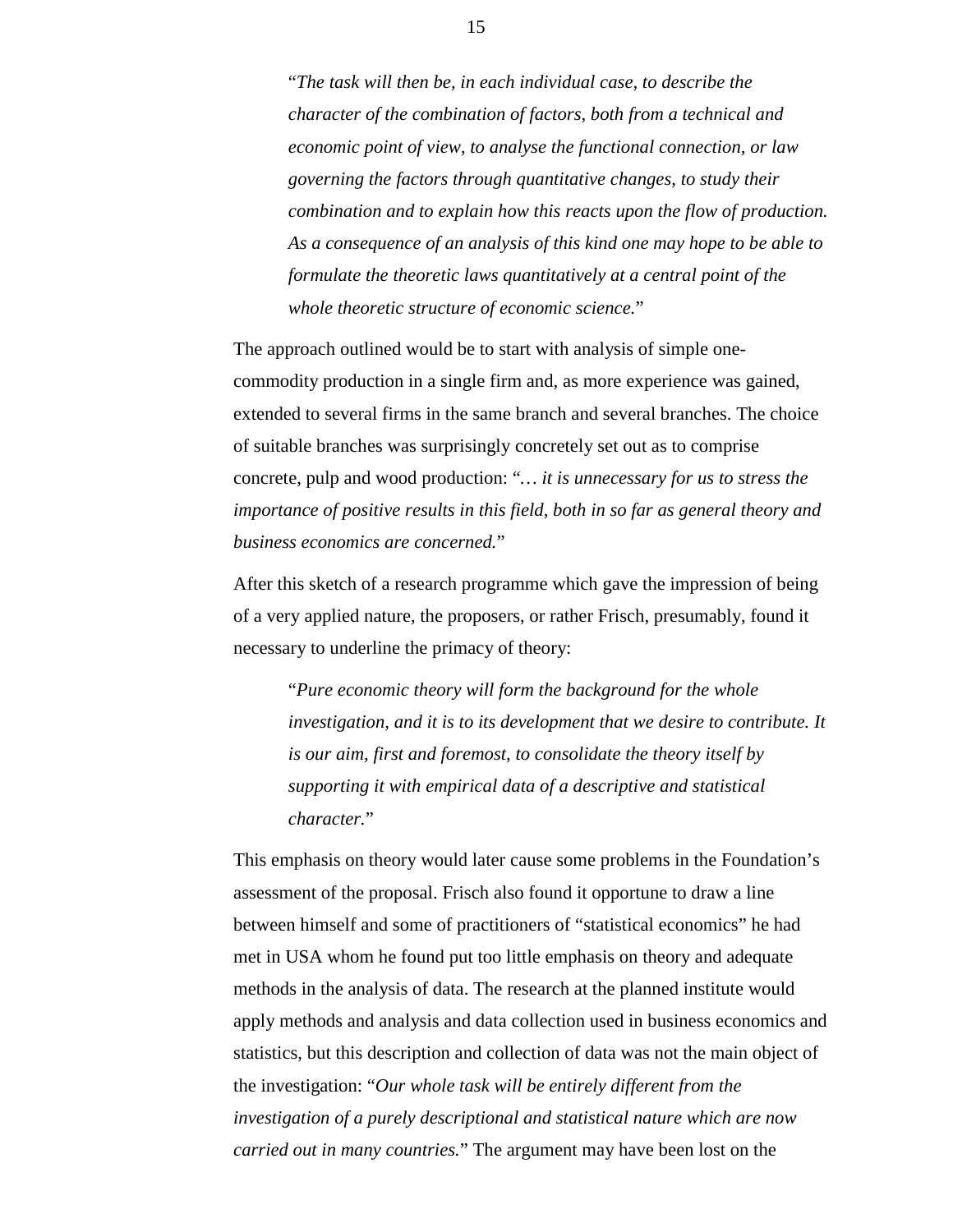Foundation officials but Frisch at this stage had reached a high level of insight in proper methods of analysing economic observations.

The proposal pointed out that the general research programme that was outlined could be executed in any country which "*takes part in the ordinary activity of the world*" and that "*there is probably a wider appreciation by business men in the more important countries of the fundamental significance of this kind of research work.*" What was then the argument for research in Norway? The proposers might have been on thinner ice with the small-isbeautiful argument that "… *it may safely be said that in a small country, where manufacturing units are smaller and where conditions are less complex, it is easier to obtain manufacturing units of various kinds organized in such a simple manner as to ensure a purer type – a type, so to speak of a primary nature.*"

Although the application gave the impression of optimism and hopes for the future, the proposers took care not to oversell by promising results in the short run: "*We realize to the full that a long time may elapse before we can obtain positive results of a general character, and we do not know whether we shall succeed in going so far as we desire to proceed.*" At the same time the fundamentally new in the quantification programme was pointed out: "*As far as we are aware, the problem in question has not been given any systematic treatment up to the present, and, naturally, this fact makes it impossible to descry all the phases of the problem and its attendant difficulties – and what its solution will demand.*"

After thus describing the main purpose in not too precise terms, underlining both its originality and its difficulties, the proposers proceeded to sketch in more concrete terms which tasks they would attack. Even if these could not "*be said to constitute an original portion of the research work referred to above*", they would nevertheless "*create a basis for the final completion of the task.*" The studies of fluctuations in prices and wages were presented as a common interest, but perhaps a little artificially. Wedervang's interest was related to the use of such material for economic history, while Frisch wanted to use long time series in his cycle studies and methodological approaches. Both interests were expressed in the application.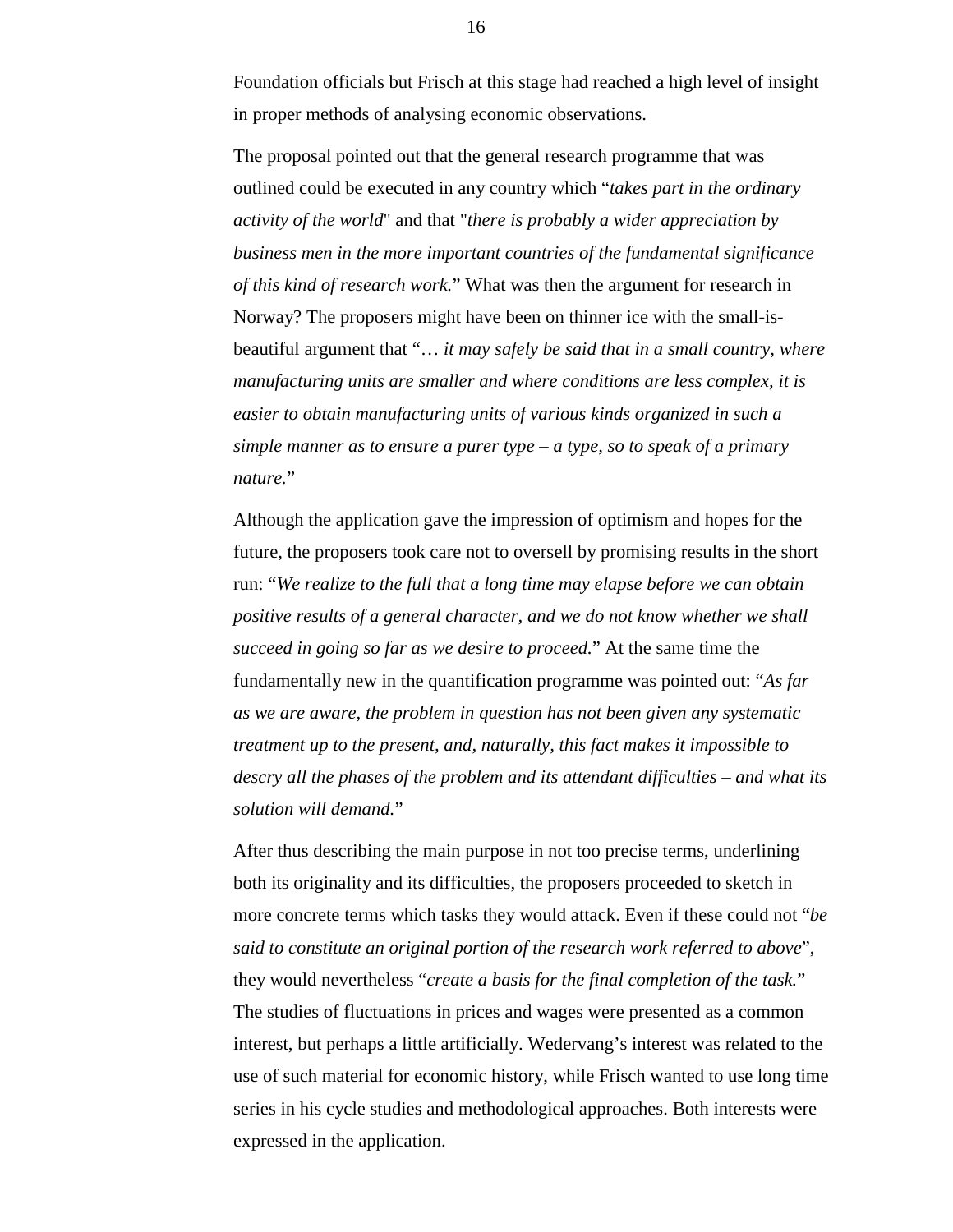It was a need for resources for establishing price and wage series a lot further back than official statistics offered, which was only merely back to World War I. The proposers suggested that that the backdating through collection of primary data from archives and files of commercial houses could aim at series back to the beginning of the 19th century. The proposers recognized that the study of such series by itself could not claim originality as research, this was territory well explored as to method, but as it was not done in Norway earlier "*an exhaustive analysis of fluctuations of prices and wages …intrinsically of great interest, entirely irrespective of the close association of these fluctuations with the ultimate object of the Research Institute.*" Such an analysis would make it possible to gain "*a good deal of insight and experience which will stand us in good stead when we come to deal with the much more complex object proper of the Institute.*"

The compilation of historical series, especially prices and wages, was part of the research programme at several of the institutions supported by Rockefeller Foundation in different countries. This was probably known to Frisch and Wedervang, at least they must have been aware of project at the *Socialvetenskapliga institutet* in Stockholm, directed by Gösta Bagge and including Erik Lindahl, Gunnar Myrdal and others.<sup>17</sup>

The economic history angle would allow relating the Norwegian data to corresponding series and analyses from other countries, especially in view of the Norwegian dependency upon international trade: "*… there are few countries, which, in relation to their size and population, have such wide and extensive international interests as Norway.*" To construct price and wage indices by means of these data was not the prime concern, although that ought also to be done. The point was on the contrary "*to throw light exactly on those points which such index-calculations conceal, to bring out certain typical diversities in regard to the individual competing industrial concerns, their market condition, and so forth. It is by these very diversities that we hope to be*

 $17$  The results from the Stockholm project was published in a series of volumes under the common title *Wages, Cost of Living and National Income in Sweden 1860-1930* edited by Gösta Bagge. The first volume was *The Cost of Living in Sweden*, authored by Gunnar Myrdal, assisted by Sven Bouvin (London: P.S. King & Son, 1933). The second volume was *Wages in Sweden 1860-1930*, published in two parts, the first part comprised mining and manufacturing, authored by Erik Lindahl og Bertil Nyström (London: P.S. King & Son, 1933). All volumes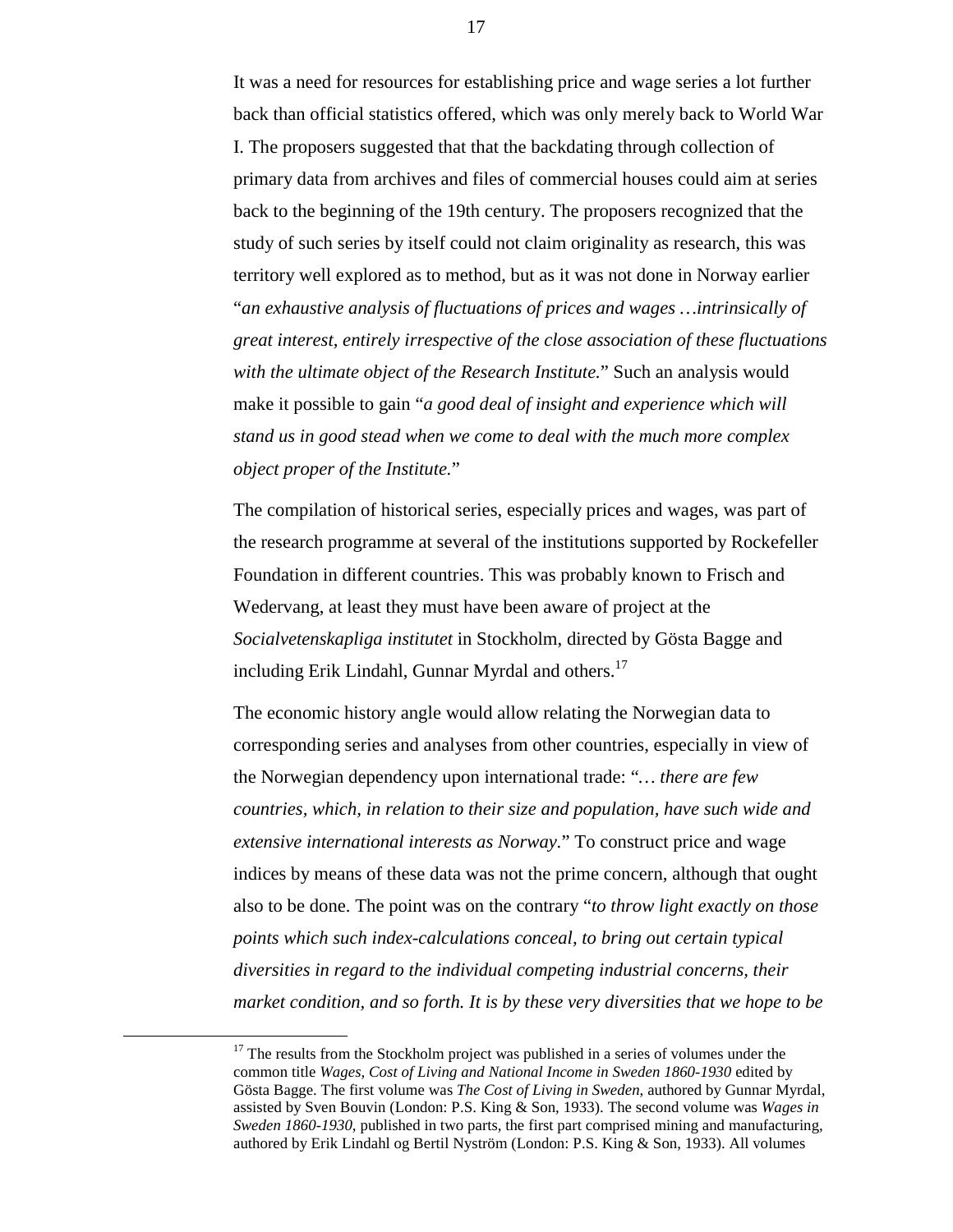*able to illustrate the character of the underlying principles and laws which govern production and trade.*"

Frisch's methodical interest and strong involvement in the analysis of time series was also clearly expressed:

"*[It] will unquestionably be necessary to subject the statistical timeseries to a treatment other than that generally applied. Instead of an empirico-mechanical mode of treatment in the determination of a seasonal index, determination of trend by some kind of curve-fitting, and so forth, it is our aim to make a differential analysis of the characters of the underlying components in the time-series through the method developed by the undersigned Ragnar Frisch.*" 18

A project like this would require resources and time. "*It is obvious that even a partial solution of the working programme drawn up will require many years of comprehensive work. And the various problems will make heavy demands in respect of scientifically trained assistance in the various fields*". First, it would require "*assistants trained in economic science*" and in this regard the situation was that there were "*a number of young economists particularly well qualified for work of the nature comprised in our working programme.*" Frisch might have found suitable candidates in his statistical seminar or attending his lectures, knowing that prospects for work for these students were not too promising and for economic research work almost non-existent.

The project would, furthermore, for the wage and price series require assistance from "*scientists versed in history and who have knowledge of the study of public records and the like*" and for the study of production also from "*men with techno-scientific training and insight*". For such assistants it would be necessary with remuneration which "*does not fall very short of what they can command in a commercial or industrial capacity*". In addition it was necessary with equipment such as "*one or two calculating machines, typewriters, etc.*", while with regard to offices no expenditure was needed as it

were financed by the Laura Spelman Rockefeller Memorial.

<sup>&</sup>lt;sup>18</sup> The reference is clearly to Frisch (1927), written during Frisch's sojourn in the United States in 1927 and distributed from Rockefeller Foundation's headquarter in New York.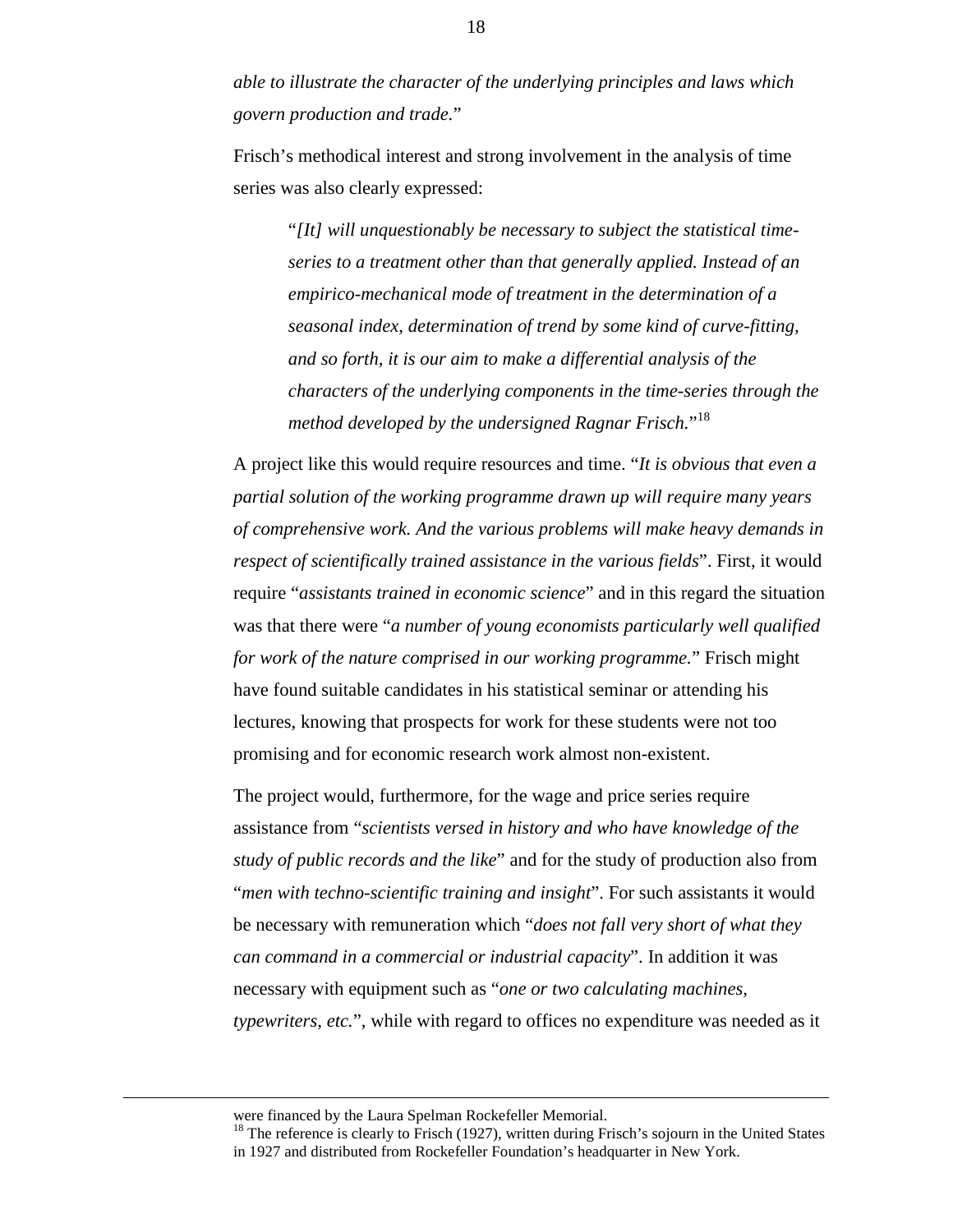was taken for granted that "*the University administration will do its utmost to provide the necessary working accommodation for such a research institute.*"

The proposal ended with a very clear statement that the proposed institute not only location wise, but also in terms of organization ought to be part of the University: "*Its scientific character would thereby be clearly indicated, the work would be attached to the centre of economic science in this country and could be directly utilised for other scientific work at the University. And the management would be altogether scientifically pertinent and objective*". The application suggested that the two proposers together with the Rector of the University would constitute the "… *management of the institute with full responsibility for the planning and execution of the work and for the operation of the institute*", unless the Rockefeller Foundation would prefer that the entire academic board of the University should be responsible for the proposed institute. The formulation suggests that the Rector of the University, Professor Sem Sæland, was informed, but that was not the case. His support seems rather to have been taken for granted.

If the proposal was written in haste due to Frisch's departure there was no rush to do anything for Stang. During the first six months Frisch was in the United States the proposal remained on Stang's desk. He informed by letter J. Van Sickle in Paris, however, within two weeks of Frisch's departure that there existed a proposal: "*Dr. Wedervang and Dr. Frisch have collaborated in working out a great plan for an Economic Research Institute at the University of Oslo. Before short I shall have the honour to send you this plan.*" 19 The letter was by the Paris office forwarded to Rockefeller Foundation's Director of Social Science Division Edmund E. Day in New York, but that was also all he got to know about the proposal until Wedervang came to his office in the middle of December 1930 (see section 4 below).

Early in the summer of 1930 Vice Director of the Social Science Division Selskar M. Gunn, who was in charge of the Paris office, came with J. Van Sickle to Oslo to visit Stang's Institute for Comparative Cultural Research in Human Culture. During the meeting Stang was told, as Van Sickle had intimated to him earlier, that his institute could not be considered as social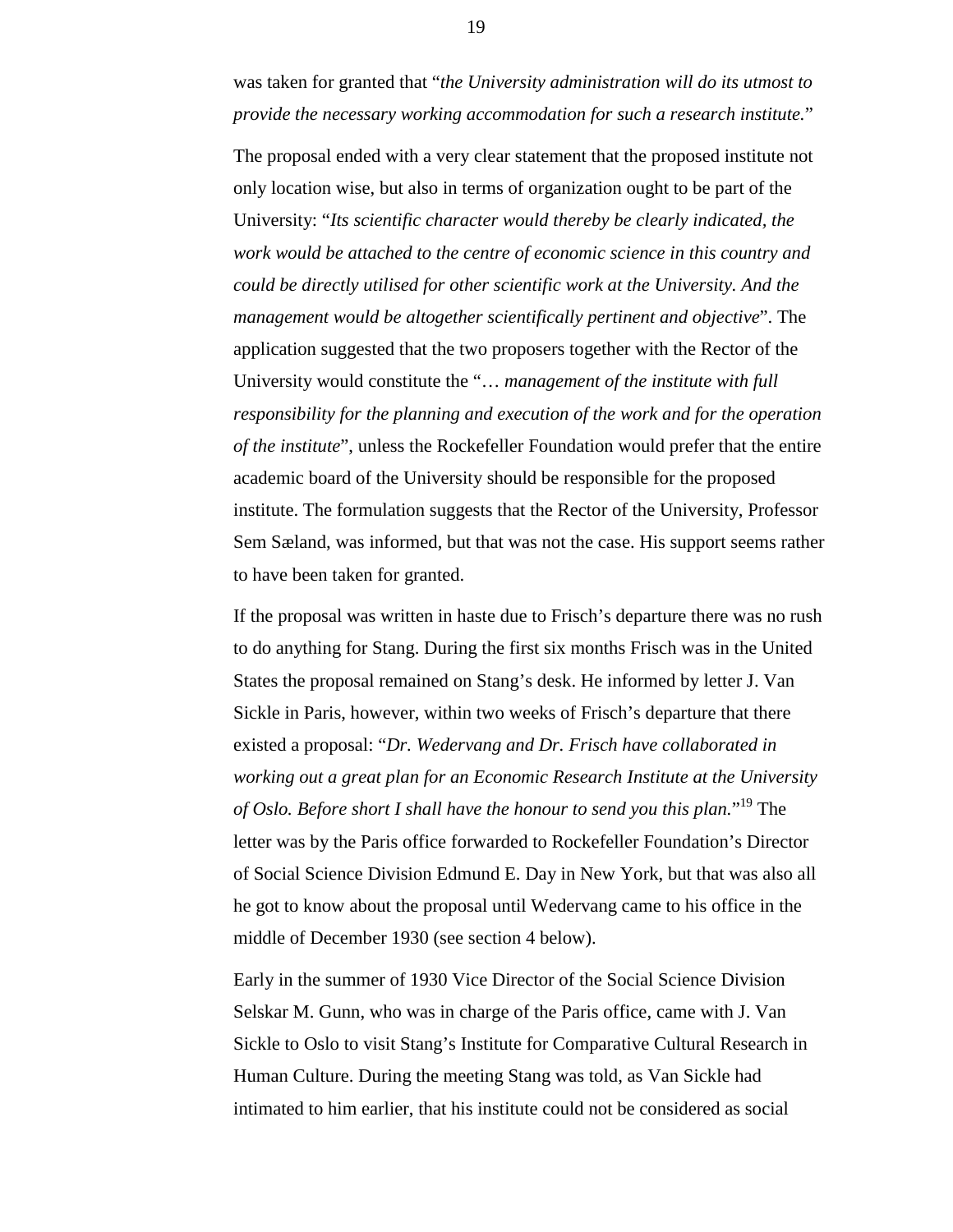science and thus could not count on any further support by the Rockefeller Foundation's Social Science Division.<sup>20</sup>

This was bad news for Stang, even if Rockefeller Foundation was generous enough to offer a tapering grant, before it withdrew its support. Stang took the opportunity, naturally, to speak about other possible projects, including the Frisch & Wedervang proposal that he would shortly submit and probably appealed to Gunn and Van Sickle for support. $^{21}$ 

In an internal memo written by Van Sickle after the meeting he stated:

"*Thus Professors Frisch and Wedervang were interested in developing an Institute for study of contemporary social problems, apparently after the model of the Copenhagen Institute. … S[tang] appeared anxious lest some of his colleagues should later say that he had used his influence with the R[ockefeller] F[oundation] to keep from our knowledge other possible developments that might compete with the Institute [of Comparative Research in Human Culture] for R. F. Support.*" 22

Stang submitted the proposal shortly afterwards to the Paris office, but also undefied included proposals for institutes for history and linguistics, respectively, adding: "*I hope you will look upon them as a witness of the vivid activity and the force of development of Norwegian humanistic science, and not find that I intrude too much upon you with these things.*" 23

 <sup>19</sup> Letter F. Stang/J. Van Sickle, 29 Jan. 1930 (RAC).

 $20$  Stang was surprised as he earlier in 1930 had been contacted by G. Winthrop Young who introduced himself as a representative of Rockefeller Foundation's Division for Humanities, but at the meeting in Oslo Stang got to know that the Division for Humanities never got off the ground and that Young was no longer with the Foundation.

 $21$  Stang had invited Rector Sem Sæland to dinner with S. M. Gunn to let him in on the discussions with Rockefeller, but Sæland could not attend and Stang forgot to inform him about the proposal by Frisch and Wedervang until the beginning of 1931. Letter R. Frisch /I. Wedervang, 13 Feb. 1931.

<sup>&</sup>lt;sup>22</sup> Internal memo by J. Van Sickle, 9 July 1930 (RAC). The reference to the "Copenhagen Institute" was Department of economics and history (Afdeling for økonomi og historie), Copenhagen University which had been established by means from the Laura Spelman Rockefeller Memorial in the mid-1920s.

<sup>&</sup>lt;sup>23</sup> F. Stang/S. M. Gunn 12.7.30 (RAC). Nothing further happened to the latter two proposals.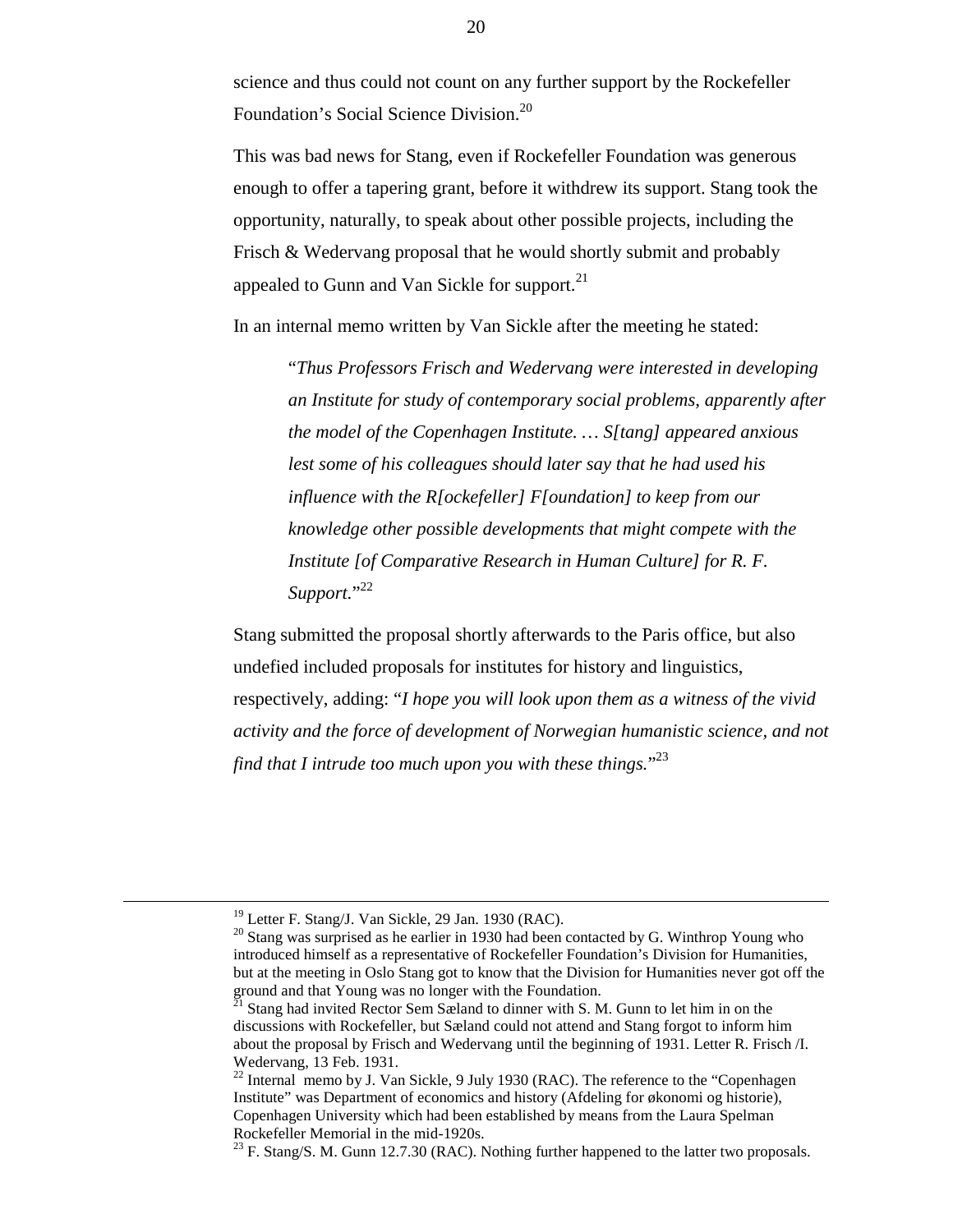#### *4. Frisch in the United States 1930-31*

Frisch left for the United States in January 1930 for one year at Yale University. The relationship to Irving Fisher, who had arranged for Frisch's invitation, was important for Frisch's development in more than one way. Frisch had sent Fisher his *Sur un problème* essay in 1926 and it did an immediate and deep impression on Fisher. He had just submitted his contribution "A Statistical Method for Measuring 'Marginal Utility' and Testing the Justice of a Progressive Income Tax" to a festschrift for John Bates Clark, believing that he was the first ever who had developed a method for actually measuring marginal utility. Frisch's essay beat him in time and offered a more promising method. Fisher distributed a reprint of his contribution to a large number of people, enclosing a note referring to Frisch's work: "Dr. Frisch not only devised a method but applied it to obtain definite statistical estimates with which my own tentative and unpublished figures are, at least, consistent. To Dr. Frisch, therefore, belongs the honor of being, so far as I know, the first to publish anything on this difficult subject." Frisch had admired Fishers doctoral thesis of 1891 since he bought a copy of the 1917 French translation during his stay in Paris and Fisher was number one on the list of people he wanted to see when he came to the U.S. in 1927.

An outcome of the first meeting between Fisher and Frisch in 1927 was that they had very similar interests in promoting an organization and journal for scientific economics, or as it would be called when it came to its realization during Frisch's next visit - *econometrics*. When the two men met shortly before Frisch returned to Europe in 1928 Fisher had suggested that Frisch should come to Yale University for another visit to work with Fisher on measuring marginal utility.

After having dealt with the most pressing problems of the family business Frisch came back to this suggestion in a letter to Fisher in April 1929. The outcome was that Frisch was invited by Yale University as Visiting Professor of Economics throughout  $1930.<sup>24</sup>$  In a separate agreement with Fisher he would

<sup>&</sup>lt;sup>24</sup> Frisch was appointed *Visiting Professor of Economics* at Yale University for the second term of 1929/30 and the first term of 1930/31 by Yale Corporation's Prudential Committee on 12 Oct. 1929 on a motion by Professor Edgar S. Furniss, Chairman of the Department of Economics, Sociology and Government at a salary of \$3500 per year. He would additionally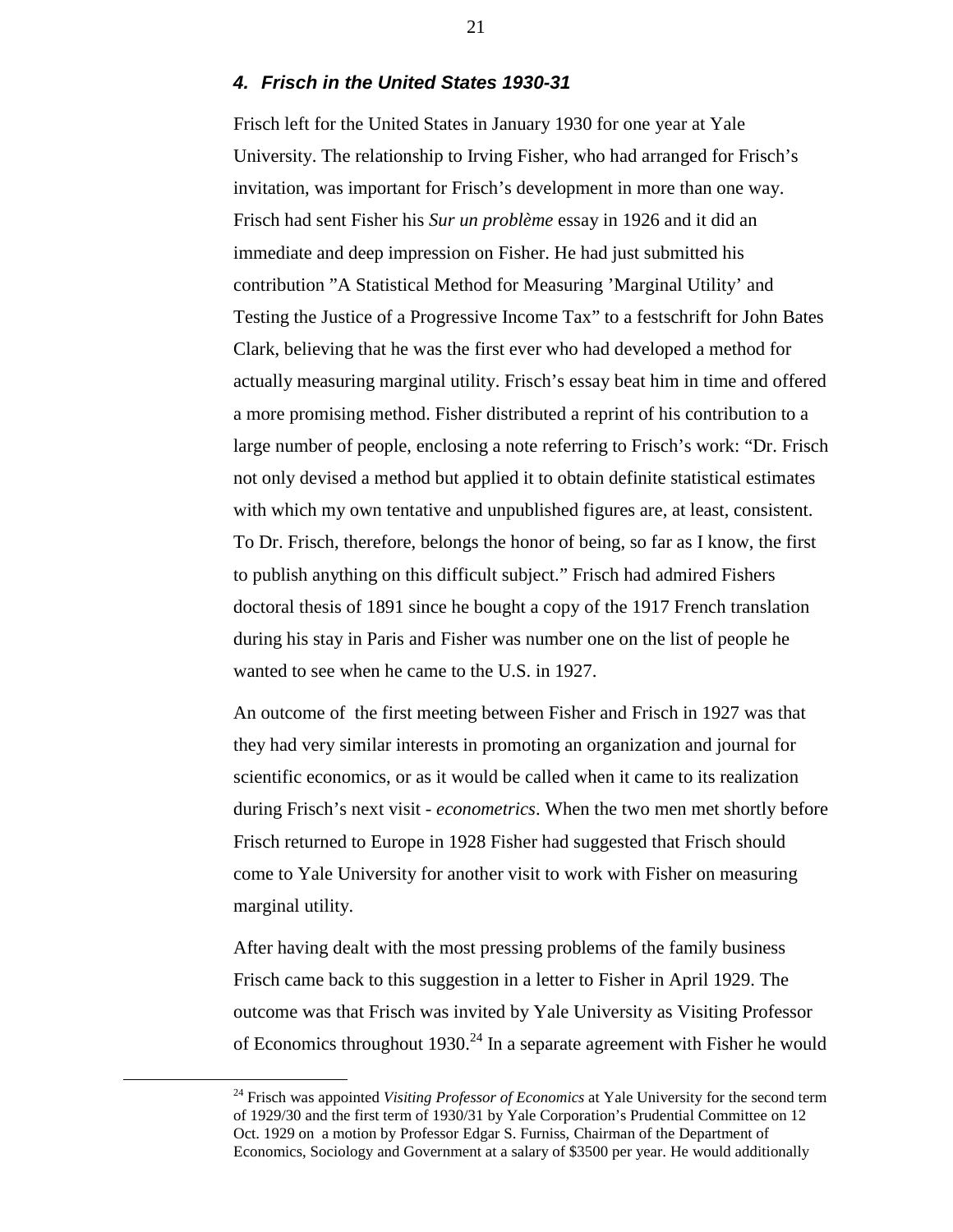work for him in the office facilities at Fisher's home in 460 Prospect Street, New Haven. Frisch extended his stay until the summer of 1931 and spent part of the spring at the University of Minnesota, Minneapolis, which he had visited also in the summer 1930, both times at the invitation of Alvin Hansen.

Ragnar and Marie Frisch disembarked in New York at the end of January 1930, continued after some days by train to New Haven, Connecticut, arriving a few days before the spring term started on 6 Feb. The Frisch couple stayed with the Fishers, before they moved to a rented house in 100 Howe Street.

As Visiting Professor Frisch had teaching duties. In the spring he gave a course in economic theory and another on time series analysis. Frisch's first lecture was on 13 February 1930 titled "What is meant by Economic Theory?" The content was not so much economic theory, but more a theory of science discussion of the relationship between empirical observations and generalizations and theoretical model constructions.<sup>25</sup>

Fisher's main research interest in inviting Frisch was the measurement of marginal utility. They planned a book together on the topic. According to Frisch it came to nothing because they were not able to lay their hands on reliable data for geographical price comparisons. Fisher also had an ambition of including the history of marginal utility theory and they approached scholars in several countries for information. In the end the book that eventually came out of this work was authored by Frisch alone as *New Methods of Measuring Marginal Utility*. 26

Other major research tasks Frisch devoted himself to during his visit was a new attack on decomposition of time series which resulted in the paper presented at the Cleveland meeting in December (see below), and his mathematization of production theory. Both projects were intended to result in monographs to be published in the U.S.A.

receive \$3500 directly from Fisher. Fisher paid in fact Frisch's remuneration in its entirety. The official salary was an "anonymous" gift from Fisher to the university, something he had often done. Fisher was, at the time a wealthy man. It should be noted, however, that Fisher made his commitment in 1929 before the crash which ultimately would wipe him out, but stood by his commitment throughout Frisch's visit in 1930.

 $25$  Frisch's lecture has never been published. The ms. is filed in the Frisch archive, dated April 1930.

 $26$  Eventually published as Frisch (1932a). The relationship with Fisher in the project is set out on the opening pages.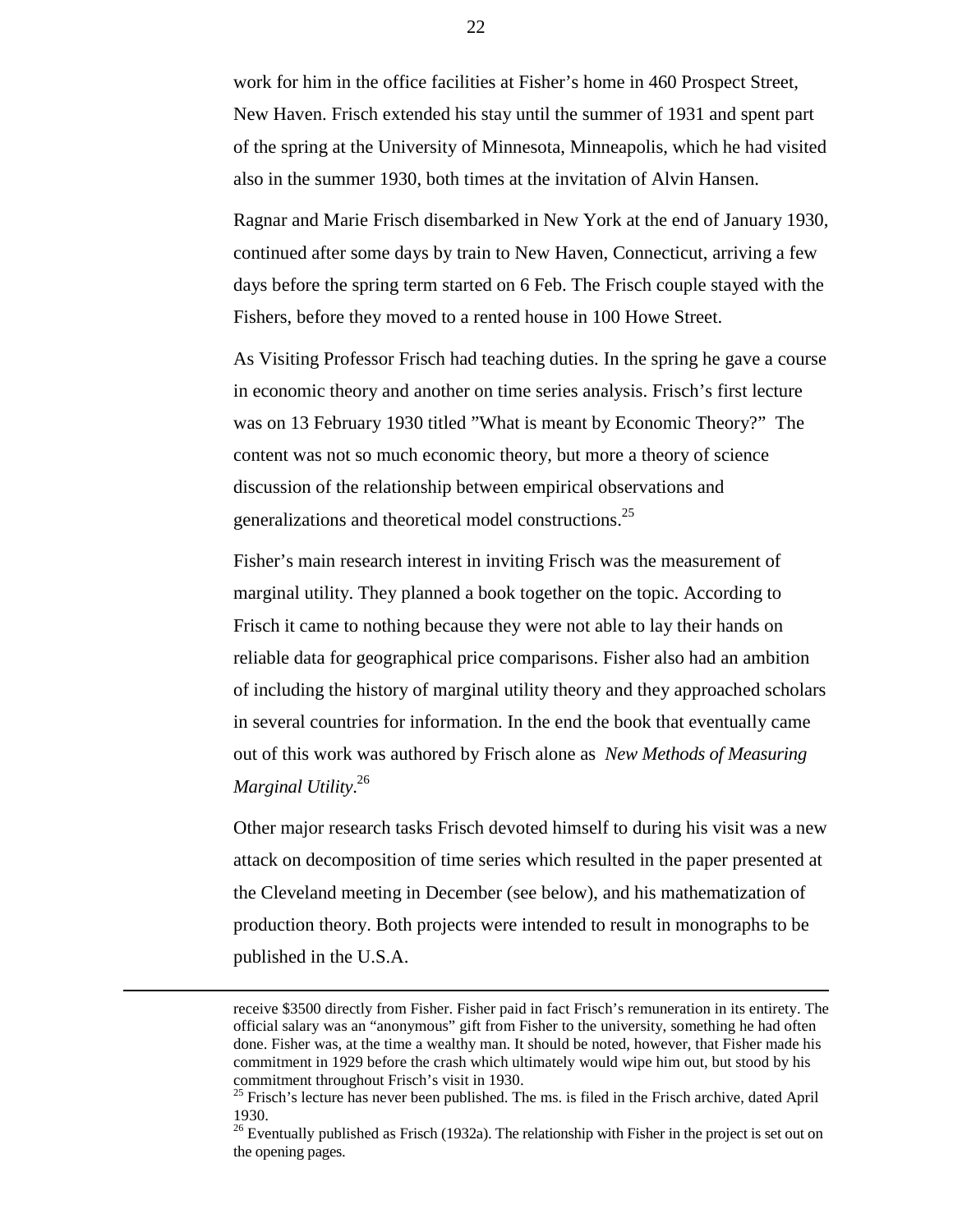In the beginning of July 1930 Frisch spent one week in Minneapolis and gave a series of four lectures at University of Minnesota.<sup>27</sup> As an outcome of that visit he was invited back in the spring of 1931. After the visit to Minneapolis Frisch was able to satisfy he usual summer need to recuperate in mountain air, the Frisch couple spent the rest of the summer in Moraine Lake Camp in Alberta, Canada.

In the autumn of 1930 Frisch gave a course for advanced students at Yale titled "A Dynamic Approach to Economic Theory". It comprised both theory, econometric methods and time series analysis. The students shared the burden of writing lecture notes. Frisch also gave them numerical problems to solve in time series analysis.<sup>28</sup>

It so happened that Frisch's two visits to the U.S. coincided with the two visiting stays that Schumpeter had at Harvard in the interwar period, before he finally made the move from Bonn in 1932. Frisch had been in touch with Schumpeter before his first trip to the United States and had also visited him in Bonn. But it was during their stays in America that they came to know each other very well. Schumpeter had, like Fisher, been highly impressed with Frisch's marginal utility studies, but also with Frisch's econometric methods, time series decomposition, and macrodynamics, some of it perhaps on the far side of Schumpeter's mathematical capability.

Fisher, Schumpeter and Frisch were very different persons, but with a great mutual admiration for each other. They also shared a great interest in promoting an association and journal for scientific economics, an effort that

 $27$  The lecture series was given 7-10 July 1930 and the titles were: (1) General Considerations on Static and Dynamic Economics; (2) Dynamic Formulation of Some Parts of Economic Theory; (3) The Significance of Economic Theory in Modern Life; and (4) Statistical Verification of the Laws of Dynamic Economic Theory. The third lecture was given in a large auditorium and was announced in the "Calendar for the week" in University of Minnesota's Official Daily Bulletin, albeit with Frisch described as belonging to the University of Copenhagen!

 $28$  Frisch's lecture plan and the lecture notes are filed in the Frisch Archive, together with some of the term papers. The time series studied in this course by Frisch's methods comprised 1) General Prices from the year 1790; 2) The Axe-Houghton index of stock prices; 3) The Dow-Jones index of stock prices; 4) The Frickey index of railroad stock prices; 5) Bank clearings in cities outside New York; 6) Copper prices and consumption; 7) The U.S. Bureau of Labor Statistics' price index; 8) Automobile production; 9) Freight car loadings; 10) Pig iron production; 11) Residuals of the longitude of the planet Uranus; 12) Smoothing of the probability of death; 13) Rainfall at Boston, Massachusetts; and 14) Wheat prices in Europe from the year 1500!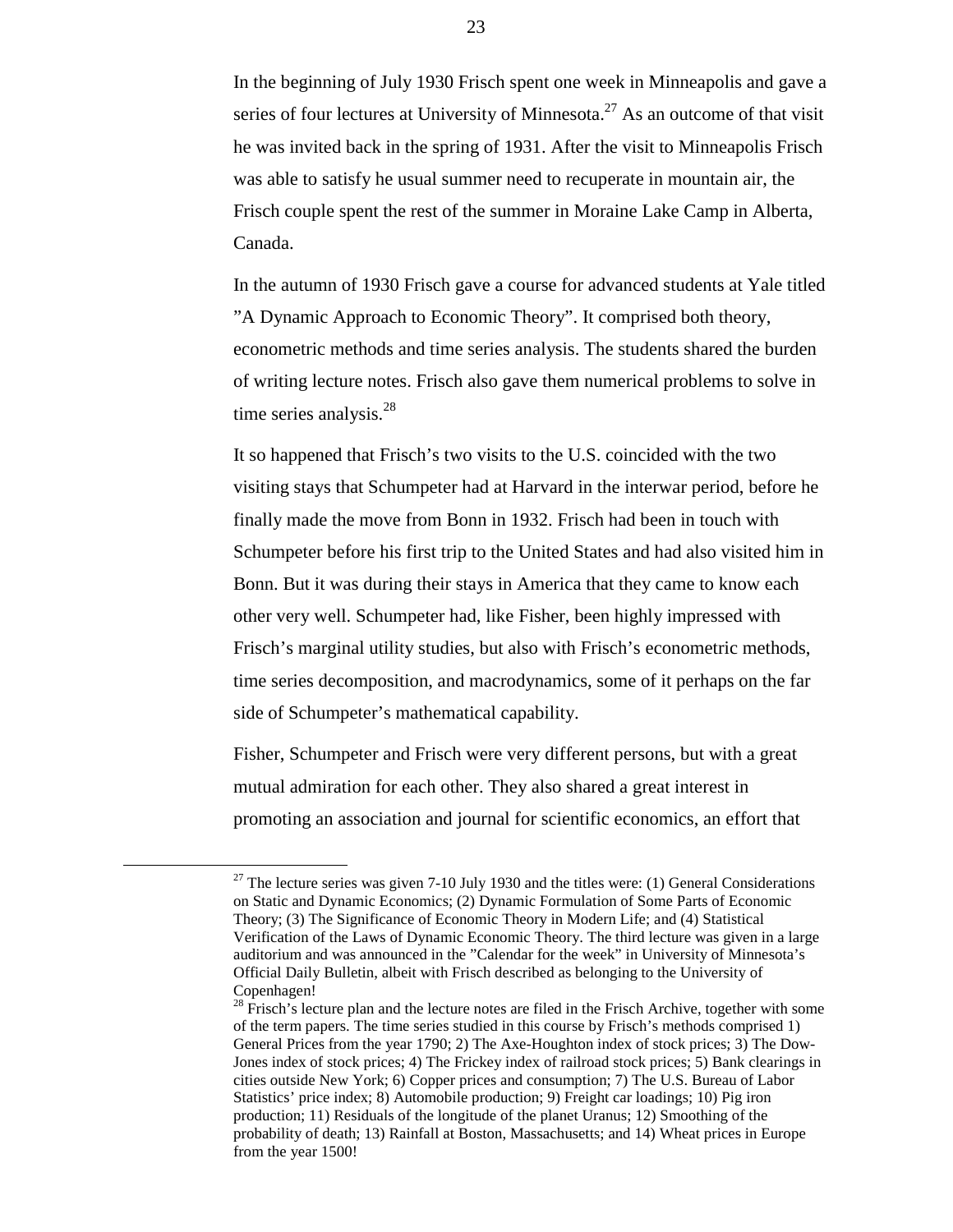reached its goal when the Econometric Society was founded in December 1930 and the journal Econometrica appeared in 1933. Frisch had discussed this issue with Fisher and Schumpeter on many occasions and also with many others. During 1930 the time was ripe for action. Fisher, Charles Roos and Frisch sent out a circular letter in June 1930 to a number of people to get responses to the idea, on the basis of that an invitation was sent a few weeks before the annual meeting in American Association for the Advancement of Science (AAAS) with all its affiliated associations in Cleveland in December 1930.

Frisch had been invited by the American Mathematical Society to present the paper "A Method of Decomposing an Empirical Series into its Cyclical and Progressive Components" at the Cleveland meeting in a joint session with the American Statistical Association on the afternoon of 29 December. The Norwegian born mathematician Oystein Ore, who also was at Yale, chaired the session which also included contributions by G. C. Evans, Rice Institute, Houston, and Harold Hotelling, Stanford University.<sup>29</sup>

In the evening of the same day the foundation of the Econometric Society took place. Schumpeter chaired the meeting. Frisch brought with him not only Ore, but also Wedervang who had come to the United States earlier the same autumn (see below). Fisher was notably absent, but was nevertheless elected President.<sup>30</sup>

During the three years (1931-33) Fisher served as President of the Econometric Society he, Schumpeter and Frisch seemed to have constituted a triumvirate who ruled the organization. The foundation of Econometric Society may not seem as important in itself, but it had two major consequences through the intermediary of Alfred Cowles, who in 1931 offered to carry the financial risk of a journal for the association and also establish the Cowles Commission for Research in Economics as a foundation to support the aims of the Econometric Society. On both accounts he delivered promptly and generously.

 $29$  Frisch (1931b). Evans' paper was "Simple types of economic crises and cycles" and Hotelling's "Recent improvements in statistical inference".

<sup>&</sup>lt;sup>30</sup> Those present at the foundation of the Econometric Society were: Harold Hotelling, Frederick C. Mills, William F. Ogburn, J. Harvey Rogers, Charles F. Roos, Malcolm C. Rorty, Henry Schultz, Carl Snyder, W. A. Shewhart, Norbert Wiener, Edwin B. Wilson, Ragnar Frisch, Oystein Ore, Ingvar Wedervang, Karl Menger and Joseph A. Schumpeter. See Bjerkholt (1998).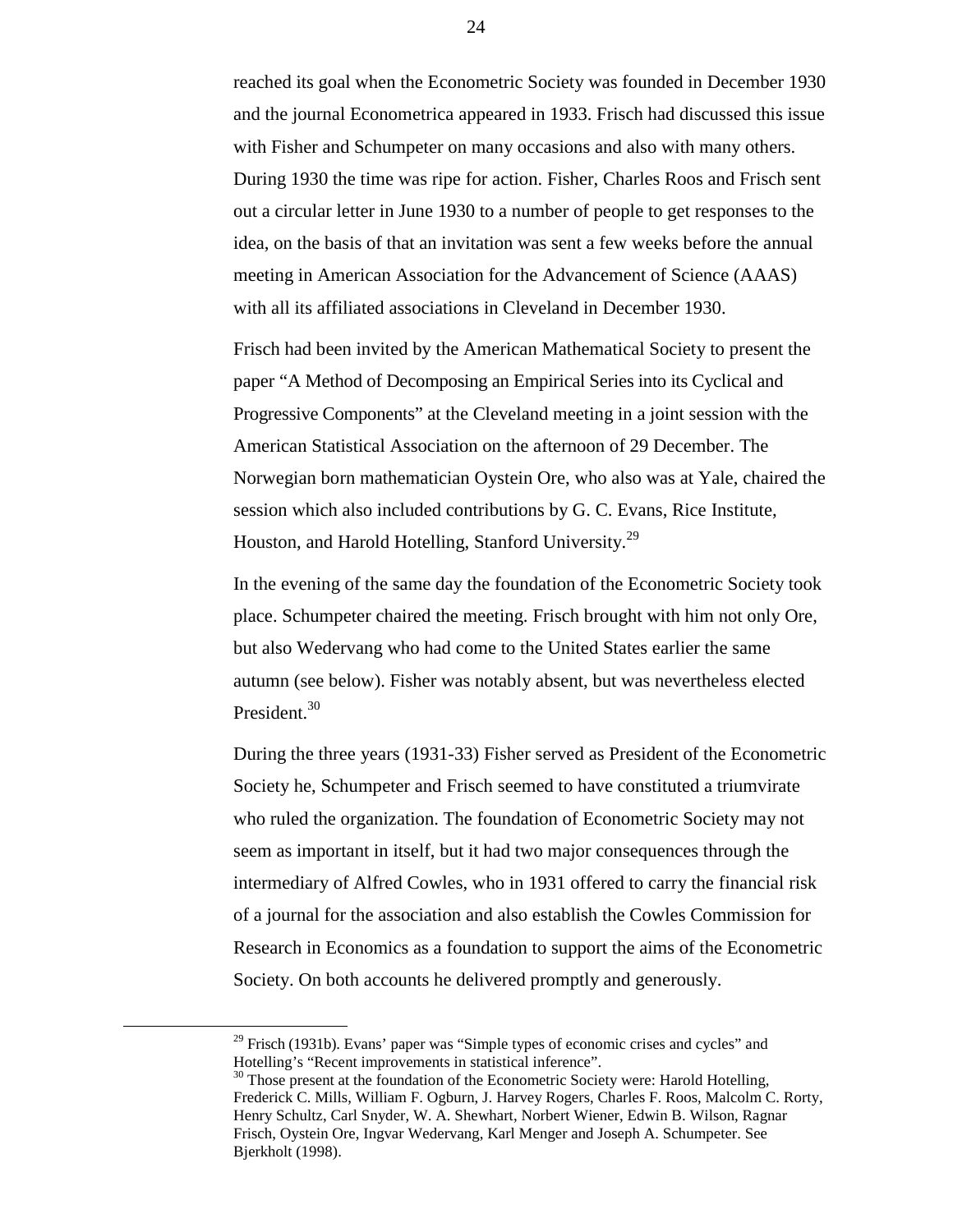Frisch was also present at Malcolm C. Rorty's Presidential Address to American Statistical Association 1 January 1931 which gave a critical review of the use of correlation and Fourier analysis, which Frisch appreciated. Frisch was surprised to learn from Schumpeter that neither Rorty nor Mitchell (and perhaps few others) knew about Frisch's criticism of "correlation methods" in the *Correlation and Scatter* essay which after all had been published in a little known journal. Frisch immediately informed them! $31$ 

Wedervang had before witnessing the foundation of the Econometric Society in fact spent several months in the USA studying the organization of the study of economics at leading universities, especially management economics. Wedervang had worked on a plan for a new comprehensive study of economics in Oslo, and Stang had encouraged him to apply for Rockefeller support for a visit to USA. Stang asked Frisch for a recommendation letter and Frisch thus had written on the day of his departure, addressed to Stang who would forward it to Paris, what amounted to an application on Wedervang's behalf.

In the letter Frisch suggested that Wedervang ought to go to the USA at the end of April and stay the rest of the year, arguing that: "*… it is obvious that it would be of extreme importance to the future teaching and research work in economics at this University that Professor Wedervang is given the opportunity of making a closer study of the modern American development in the field of applied economics and particularly in business research*".<sup>32</sup>

Already 19 March 1930 Wedervang wrote to Frisch that there would be no visit to USA for him. Fredrik Stang had been told by J. Van Sickle, Fellowship Co-ordinator at Rockefeller Foundation's Paris office, that the application most likely would be refused. The prior warning of the refusal was a bad blow to Wedervang and he vented his emotional reaction to Frisch.<sup>33</sup> Less than three

 <sup>31</sup> How could Frisch expect them to know? His *Correlation and scatter* essay (Frisch, 1929b) was published in *Nordisk Statistisk Tidskrift* which was a Scandinavian language journal with occasional articles in English and German, but from 1929 it had a parallel edition in English (*Nordic Statistical Journal*). Letters R. Frisch/W. Mitchell, 3 Jan. 1931 and R. Frisch/M. C. Rorty, 3 Jan. 1931.

 $32$  R. Frisch/F. Stang, 17 Jan. 1931. As Wedervang would retain his salary from the University he would only give up his outside income which, however, was necessary to "maintain the social standard of a professor". Frisch suggested that in addition to the travel and subsistence costs he would need \$125 per month to be sent to Mrs. Wedervang who with the couple's three children would remain in Oslo.

<sup>&</sup>lt;sup>33</sup> The flavour of Wedervang's disappointment and hopes cannot easily be rendered in English: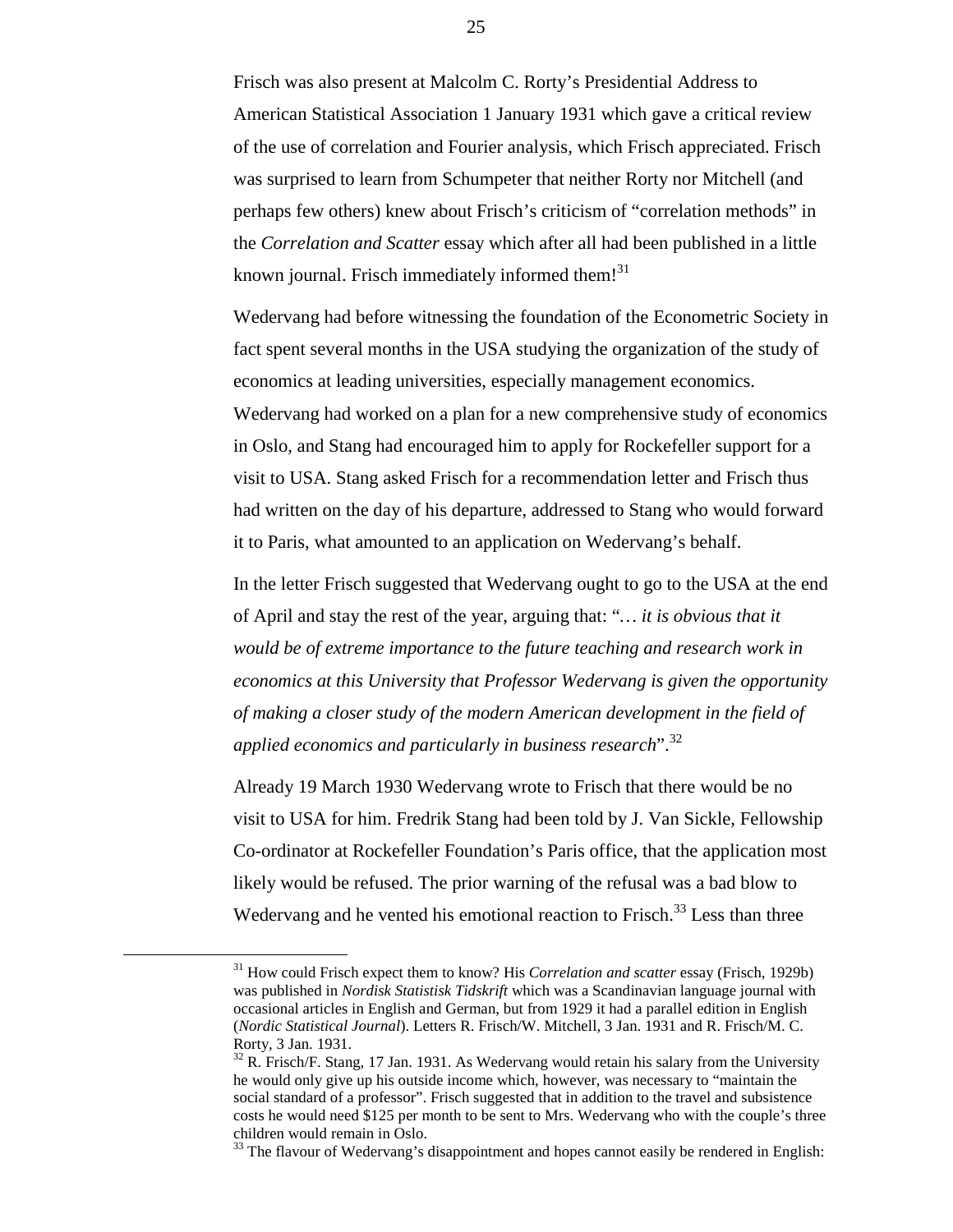weeks later Frisch sent a telegram to Wedervang that he had found \$500 to finance Wedervang's trip. Where did the money come from? Wedervang presumed that it somehow was donated by Yale, but there could hardly be any other explanation than that it came out of Frisch's own pocket.

Wedervang arrived in New York in the middle of September, while Frisch was still at Moraine Lake Camp i Alberta, Canada. Frisch had, however, sent him detailed advice about whom to see and what to do, suggesting he ought to go to Columbia to see P. Seligman at the Business School, then to the National Bureau of Economic Research to see F. C. Mills and that he after that ought to spend most of his time at Cambridge, Mass. to cover both Massachusetts Institute of Technology and Harvard University.<sup>34</sup>

Early in December 1930 Wedervang went to Rockefeller Foundation's headquarter in New York and met with Edmund E. Day, Director for Social Sciences. Day had been told in February the same year that an application from Oslo was under way, but since then he had heard nothing, neither had he inquired to Paris about it. Day thus informed Wedervang that the Paris office was handling the case and immediately sent off a letter to Paris to ask about the state of the matter. After being presented the idea by Wedervang, Day had *inter alia* expressed scepticism towards too theoretical oriented research. To the Paris office Day reported that Wedervang had asked about Rockefeller Foundation's "*probable attitude toward the proposal for such an Institute*", adding still without having seen the application, "*It seems to me that it might be well to lend some Foundation support in the development of a Norwegian social science research institute, but I have no means of telling how far the present proposal is essentially sound and entitled to encouragement.*" 35

In December 1930 Frisch got from Oslo the encouraging news that the plan for new study of economics prepared by Wedervang and Jæger had won approval

 <sup>&</sup>quot;*Å nei, et slikt held vilde nesten vært for stort for mig. Jeg får nokk henge i og greie mig sjøl som hittil. Litt skuffet blev jeg jo i går, fordi det jo er forbannet menneskelig å håpe, men i dag er det helt over! Bare vi kunde få penger til instituttet så; det blir andre boller. Men det faller vel det også. Da blir jeg for alvor bedrøvet. Og det er uendelig meget tyngre nu når jeg er alene og ikke har dig i nærheten. Jeg sa dig at en av veggene vilde bli borte. Det er nokk verre! Jeg føler mig som sittende helt alene i gjennomtrekk.*" (I.Wedervang/R. Frisch, 19 March 1930). The trip was, however, for various reasons postponed until the autumn. Wedervang also obtained through Rector Sem Sæland support from university funds. 34 Letter R. Frisch/I. Wedervang, 23 June 1930.

<sup>26</sup>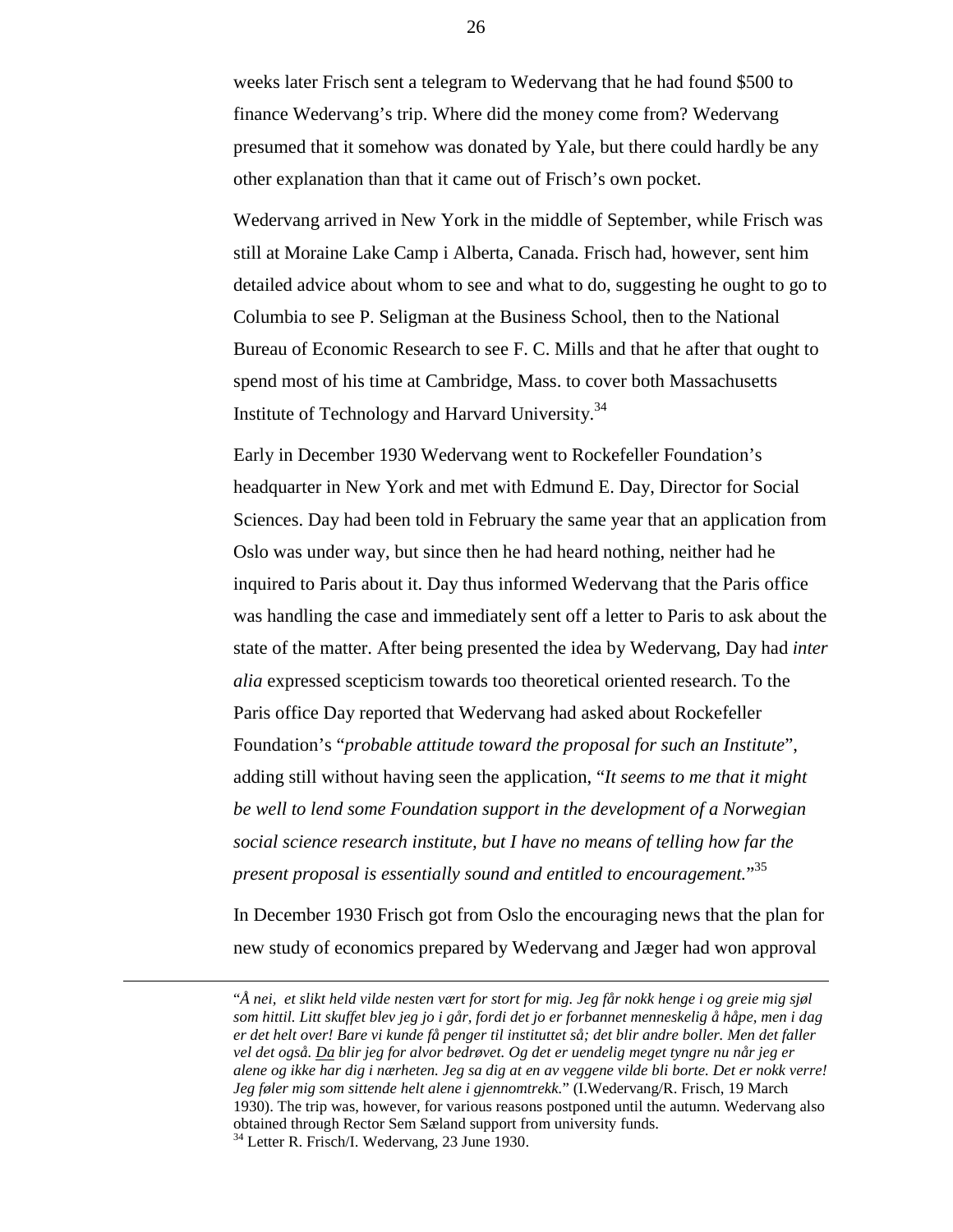by students and teachers alike and had been recommended by the Faculty of Law. It would shortly be submitted by the Board of the University to the Ministry of Education.<sup>36</sup>

At the end of the Cleveland meeting Frisch ran into Edmund Day. Having been briefed by Wedervang he took the occasion to have a conversation with Day, hoping to clear away some of the obstacles Day had raised with Wedervang, but felt unsure whether he had succeeded.

Wedervang returned to Oslo in January 1931. Shortly afterwards Frisch left New Haven and moved to New York, where he stayed some weeks at 542 West 112th Street, before moving on to Minnesota. While in New York he sent off proofs of two articles, *Statistikk og konjunkturteori*, which was his opposition at the doctoral dissertation of Johan Åkerman, and *Einige Punkte einer Preistheorie mit Arbeit und Boden als Produktionsfaktoren*, which was a highly original outgrowth of his work on production theory.<sup>37</sup> The manuscript for *New Methods for Measuring Marginal Utility* was also completed and sent to Schumpeter.<sup>38</sup>

Frisch also had nearly completed two other monographs, "Marginal and Limitational Productivity" and "The Decomposition of Statistical Time Series". Both had apparently been accepted for publication by Yale University Press. Frisch had promised delivery within the end of the year.<sup>39</sup>

On the way to Minnesota Frisch planned to stop in Chicago to visit Henry Schultz. Frisch was interested in his approach to the determination of supply and demand curves.40 Frisch wanted to get Schultz interested in his "translation method", presented in *New Methods*, that with the statistical laboratory

 <sup>35</sup> Letter E. E. Day/S. M. Gunn, 12 Dec. 1930.

<sup>&</sup>lt;sup>36</sup> Letter O. Jæger/R. Frisch, 19 Dec. 1930. The plan required one more chair in economics to be put into effect and that obstacle would delay it for three years!

<sup>37</sup> The Åkerman opposition was published in *Statsvetenskaplig Tidskrift* as Frisch (1931a). The *Preistheorie* article was published in *Zeitschrift für Nationalökonomie* as Frisch (1932a), it had been written in English and translated by Gerhard Tintner.

<sup>38</sup> Schumpeter accepted the manuscript immediately for the series *Beiträge zur ökonomischen Theorie*, which he edited with Emil Lederer. It appeared as Frisch (1932b).

 $39$  Neither of them did appear! The productivity monograph was based on the lecture series on production theory Frisch had given in Oslo, substantially extended and mathematized after lecturing on the topic at Yale.The productivity monograph did not appear in an international language until it was published in French in 1963, followed by an English edition in 1965. The time series monograph was never published, but reworked several times in the 1930s.  $40$  Schultz (1928).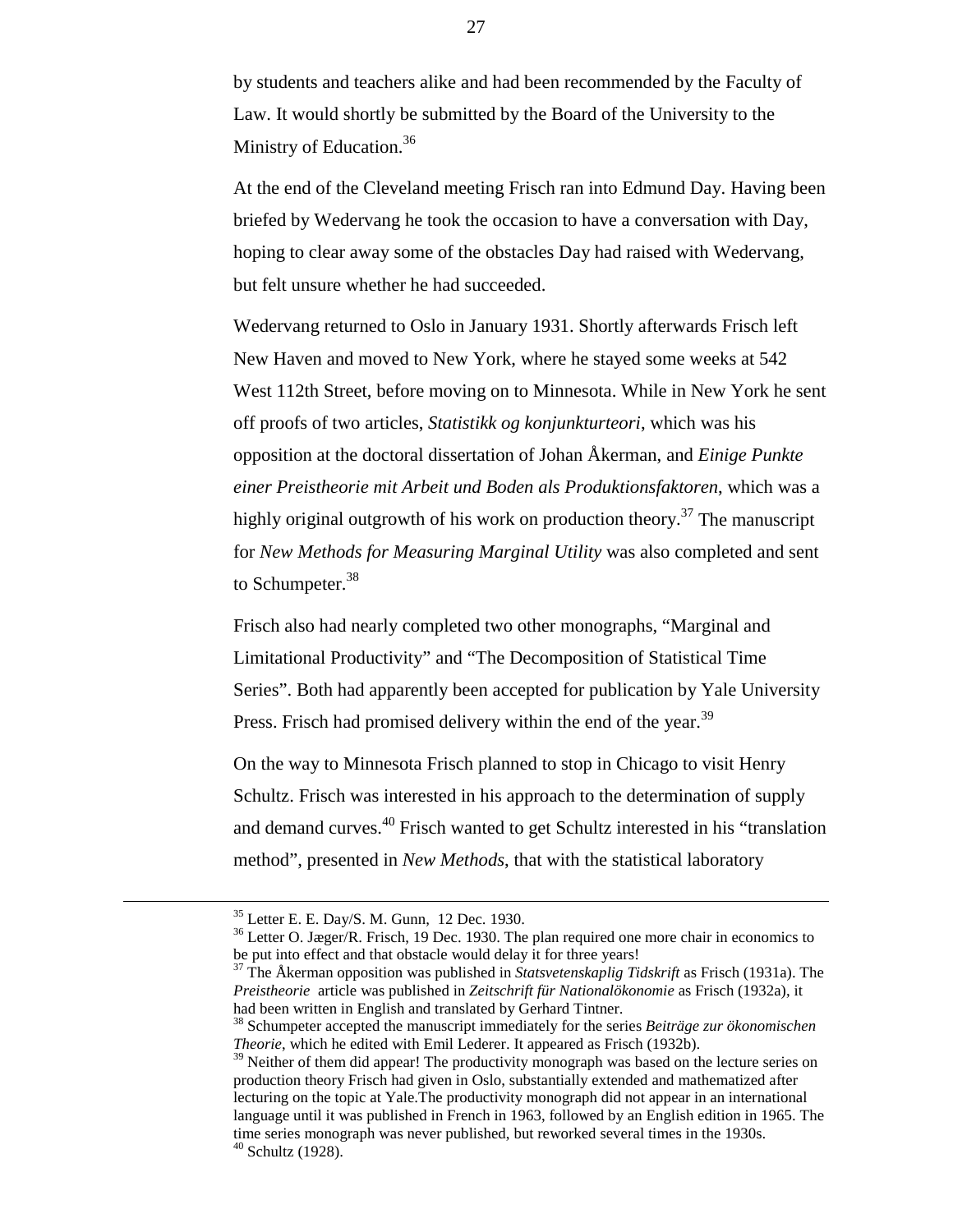facilities that Schultz had access to, had great promise for utilizing family budget data from all over the world to determine marginal utility schedules.

During his visit to Minnesota in the summer 1930 Frisch had been invited to come again in 1931. As he expected stay for one year only he had declined the invitation, but in December 1930 he renewed his contact with the University of Minnesota and expressed his interest in another visit in the spring. He stated that he had a reason for not returning to Oslo early in the spring. The reason was clearly the efforts going on about a personal professorship for him (see section 5 below).

Frisch arrived at the School of Business Administration, University of Minnesota in Minneapolis around 1 April. He gave two courses under the common title of "Modern Economic Theory from a Quantitative View-Point", one course was productivity theory and the other statistical verification, involving the students actively in numerical work. The term lasted until 6 June, but Frisch was in a hurry. He left Minnesota at the end of May and boarded a ship home from New York in the beginning of June after a brief meeting with Fisher in New York. It was a final talk about the offer Fisher had succeeded in bringing forth from Yale for a permanent position for Frisch (see section 5 and 7).

After Frisch arrived in Oslo he continued almost immediately to the Meeting of the Nordic Political Association in Stockholm 15-17 June 1931. While Frisch was in USA Jæger had written and begged him to prepare a presentation at the meeting as there otherwise would be no Norwegian contribution. Frisch rose to the challenge and chose in a remarkable paper to present his macroeconomic ideas as fourteen principles[!], including the formulation of a macroeconomic model with 37 equations and 38 endogenous variables. According to his oral presentation Frisch had been at a loss trying to find the missing equation! It seems likely that he had prepared his (incomplete) model and presentation on the ship home. $41$ 

 $41$  Frisch (1931c).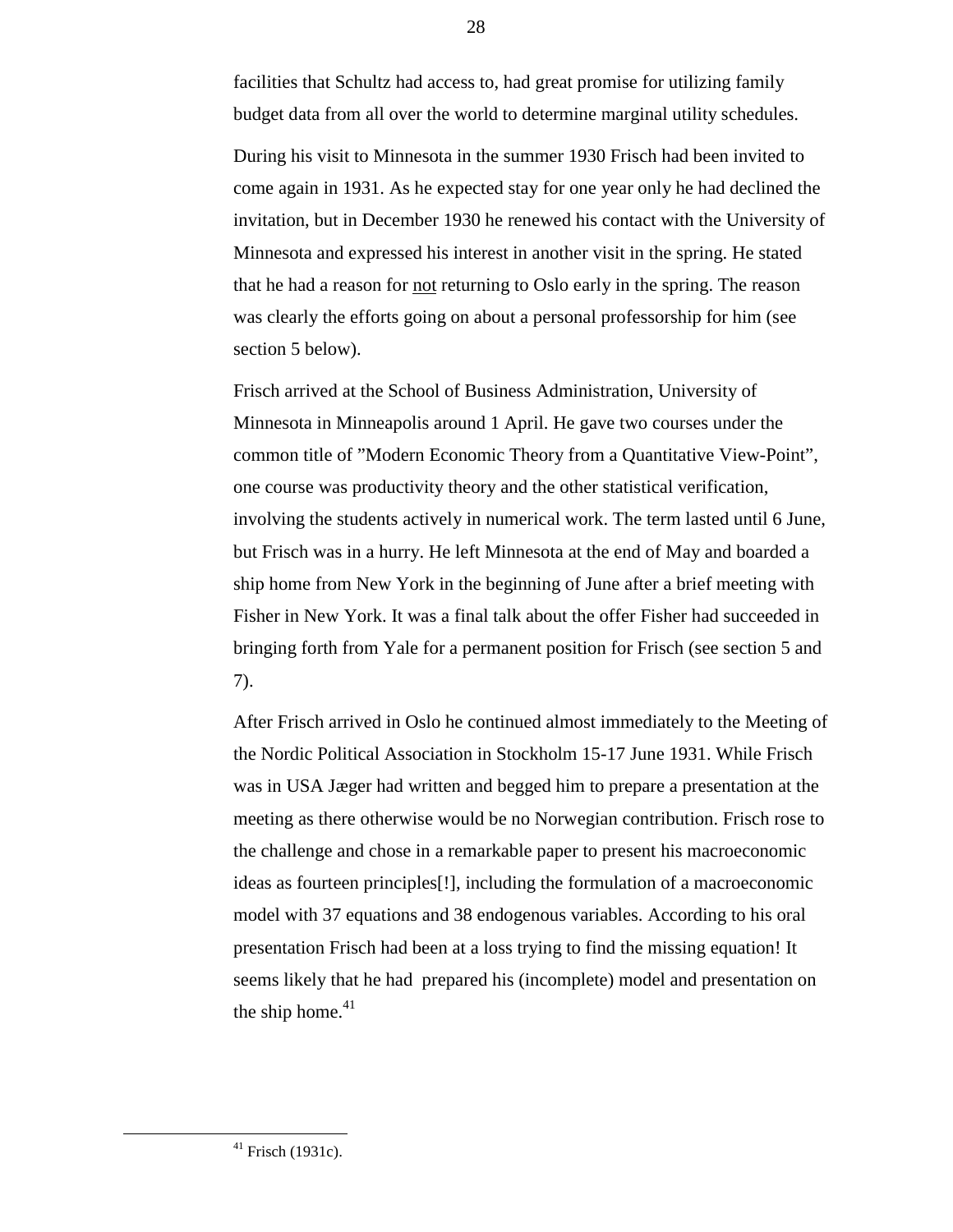#### *5. Painful times at the University*

The University of Oslo was on hard times around 1930. There were practically no new positions for several years. As Rector S. Sæland told Frisch in a letter shortly after he had left for the United States: "*… it has been quite a running theme in recent years that we due to painful times could not expect any new positions at the University, and that the expenditure had to be reduced rather than increase.*" 42 A vulnerable group under such circumstances are young talents for whom there are no openings. The positions in the field might be held by persons of lighter calibre, and the outcome would often be that the talents either left academia or the country. As it happened at European universities in those years the exit option was the United States. Rescue operations could be launched and sometimes succeed in the erection of a new chair.

The highly promising mathematician Øystein Ore who was slightly younger than Frisch who knew him well, was one such talent. After his doctorate in 1924, Ore had a Fellowship at Yale University in 1928/29, but had no offer of a position in Norway on his return. He left Norway with some bitter feelings for a career as Professor of mathematics at Yale University.

The astrophysicist Svein Rosseland on the other hand was a talent for which the University went to a great effort and expense to keep in Norway. Rosseland had become Head of the Observatory of the University in 1928 and visited Harvard University in 1929/30. While at Harvard Rosseland got an offer of a permanent position and played his hand shrewdly to achieve the most at home, aided and abetted by Professor Vilhelm Bjerknes, (1862-1951), the strong man of Norwegian physics. Rosseland was instrumental through his scientific friends in the United States in attracting Rockefeller Foundation support for the Northern Lights Observatory in Tromsø and a new Institute for Theoretical Astrophysics in Oslo, a building entirely paid for by the Foundation. The University's contribution was to sell some of its valuable property in Oslo to establish a fund to support astrophysics and grant Rosseland a higher salary. But astrophysics was a field with a strong tradition at the university. Furthermore, Rector Sæland was himself a physicist. A request for a similar

 <sup>42</sup> Rector S. Sæland to R. Frisch, 4 Feb. 1930.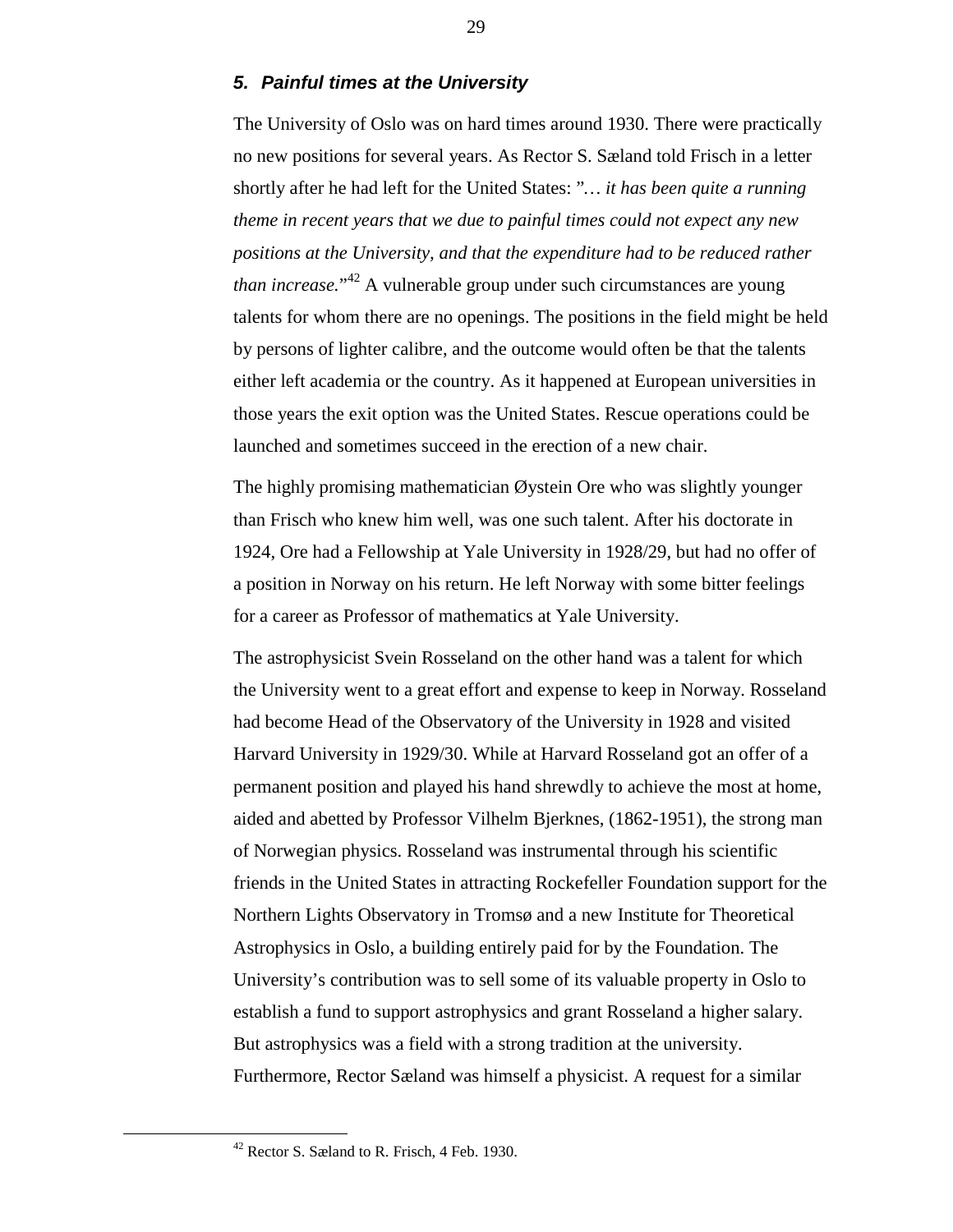support for an economist, even of Frisch's qualities, could not count on the same response from the University.<sup>43</sup>

An action to save one talent could interfere with another rescue operation, as it to some extent turned out with regard to Frisch and Rosseland. Other complications might interfere as it happened when the effort to get a professorship for Frisch was entangled with the conflict surrounding Ewald Bosse. Bosse was a Norwegian who had held a position at the University of Kiel before he moved back to Norway in early 1920s and published a huge treatise on "labour theory" ("arbeidslære"). Bosse had good political connections to the Labour Party and to the Smallholders' Association. In 1928 leading parliamentarians of the Labour Party motioned a personal professorship for Bosse to teach "labour theory", sociology and social policy. The motion fell through but was put forward again in 1929.<sup>44</sup>

A personal professorship for Frisch was proposed by the Board of the University (Det akademiske kollegium) in the autumn 1929 for the fiscal budget 1930/31. The initiative came from Jæger and Wedervang. Frisch was naturally fully aware of this when he left for USA in January 1930. The University had also proposed two other personal professorships, one in linguistics and one in theoretical meteorology meant for one of Rosseland's coworkers Halvor Solberg.<sup>45</sup>

Soon after Frisch had left Rector Sæland informed him that there would no professorship for him that year. The Cabinet had said it could be either Solberg

 $43$  Neither have they been honoured in the same way by the University. The Institute for Theoretical Astrophysics was renamed Rosseland's Building in his honour, while in the case of the Nobel Laureate Frisch the University went no further than for obscure reasons to honour a B western cinema it acquired as extra auditorium space by naming it "Ragnar Frisch's Auditorium".

<sup>&</sup>lt;sup>44</sup> The motion met with little enthusiasm from the two professors of economics, Wedervang and Jæger, whose statement was quoted in St.prp. nr 1, 1929 (p.27): "And as the denotation 'labour theory' still has no firmly established meaning as a scientific discipline we believe that the intension of the Storting is better served by establishing a new professor chair in economics with an obligation to teach social policy. … With regard to the personal professorship for Professor Bosse we find that his voluminous book *Arbeidslære, det økonomiske arbeide, en genetisk analyse* does not provide convincing evidence for its author to be of such scientific insight that there is any reason whatsoever for deviating the normal University rule for appointment after competition.", quoted from Bosse (1937, p.15, transl. ob).

It was almost unheard of to propose three personal professorships in a single year, but the cost was partly covered by the University itself through the simultaneous withdrawal of vacant lecturer positions. In Frisch's case the lecturer's position he held was supposed to be withdrawn.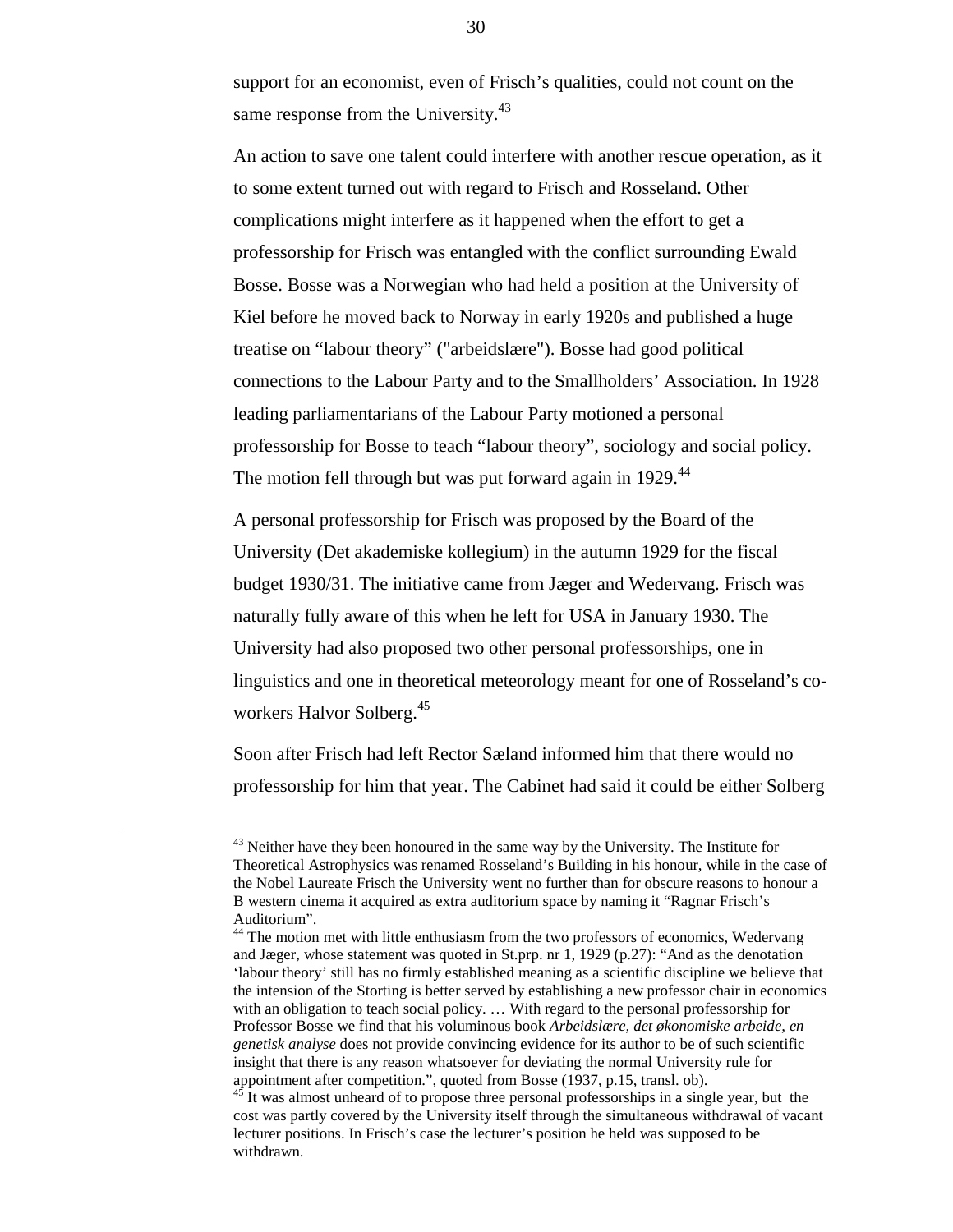or Frisch, but not both. Rector Sæland told Frisch straight out that the Cabinet had favoured Frisch, but as Rector he had given priority to Solberg. The reason was – Svein Rosseland. Sæland feared he would accept an offer to become the first Wilson professor at Harvard, but the chances for keeping him in Norway would improve if Solberg got the professorate.<sup>46</sup> Clearly, Rector Sæland did not have the same belief in economics as in astrophysics, nor did he fear perhaps that Ragnar Frisch would attract an offer in America.

Wedervang had sensed already when Frisch left that something had gone awry. He confronted Rector Sæland shortly afterwards and got the whole story. Sæland tried to impress him by statements about Rosseland from Niels Bohr and others, but Wedervang was unperturbed. He pointed out to Sæland that by choosing Solberg over Frisch he had compromised the Board's decision, misled the Dean of the Faculty of Law, and acted only in the interest of his own field. Sæland paled when he realized that there was much to what Wedervang said. The real culprit who influenced Sæland was Professor Vilhelm Bjerknes.

Wedervang turned out to be a very shrewd operator. He exploited the situation by offering Sæland cooperation and got his wholehearted support for a professorship for Frisch until the effort succeeded more than one year later. Wedervang insisted that he and Rector together should meet with the chairman A. Vassbotn of the University Committee of the Storting to try to entice his support for professorships both for Solberg and Frisch.<sup>47</sup>

Wedervang probably leaked the information about what had happened discreetly behind Rector Sæland's back and succeeded in gathering further support for Frisch and more pressure on Sæland. The professors of mathematics, belonging to the Faculty of Science, lined up behind Frisch. In the middle of March Wedervang reported to Frisch that Rector's position had

 <sup>46 &</sup>quot;*If we could keep Rosseland and get him reasonable working conditions,I think there are possibilities for our university to play a leading role in contemporary theoretical physical research. We have just now many gifted talents in this field.*" (Letter S. Sæland/ R. Frisch, 4 Feb. 1930, transl. ob).

<sup>&</sup>lt;sup>47</sup> The University Committee here and later refers to one of the standing committees of the Storting. It dealt with the budgets and other matters related to the University and other institutions of higher education. Anders Vassbotn (1868-1944), better known as a poet, was parliamentarian for the Liberals (Venstre) 1913-30. Letter I. Wedervang/ R. Frisch, 8 Feb. 1930.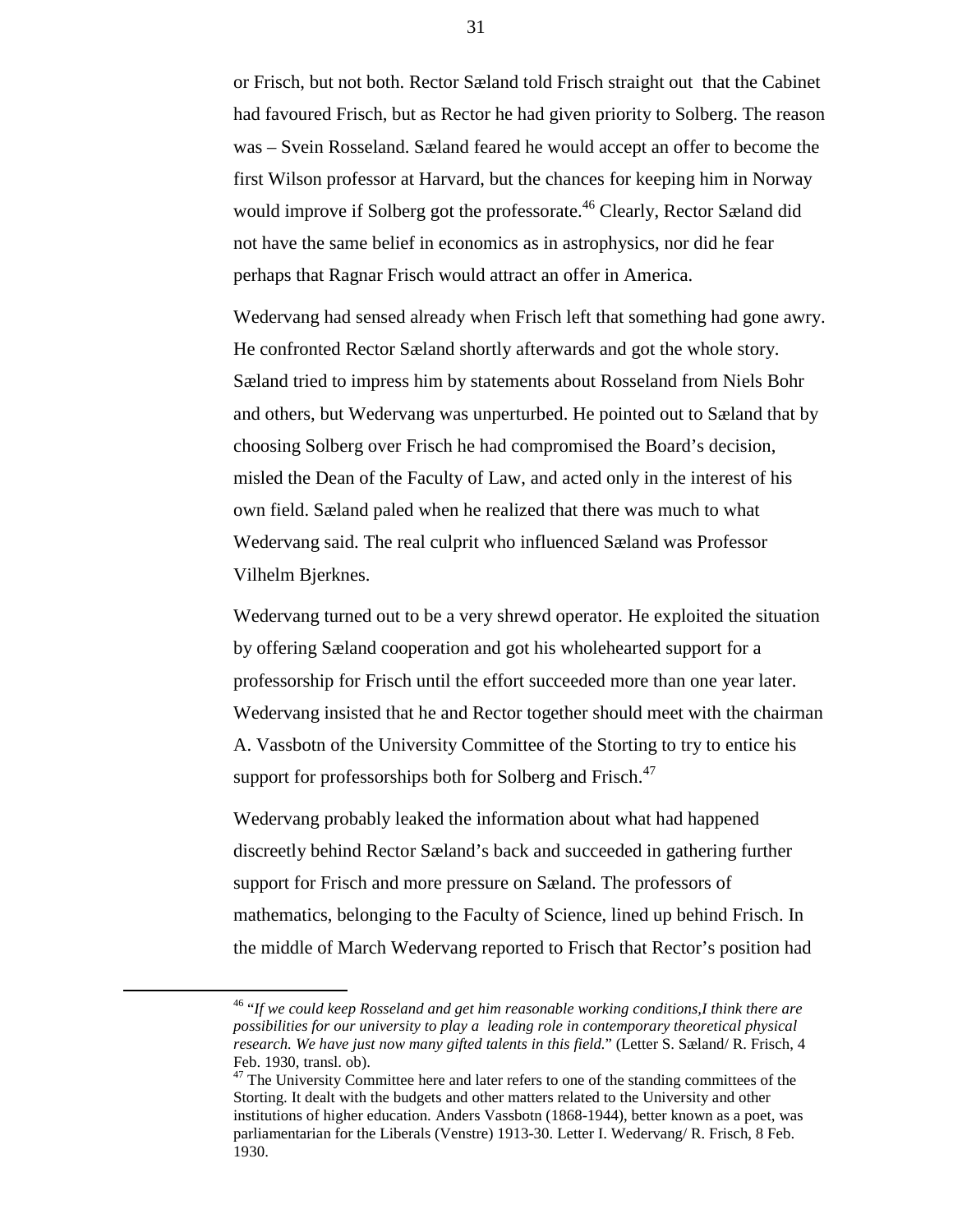been weakened and criticized and that the mathematicians were furious. Wederwang chose to contain the conflict within the University and thus succeeded in getting Sæland as a firm ally in the continuation.<sup>48</sup>

Also in 1930 the Labour Party representatives in the University Committee supported a personal professorship for Ewald Bosse after it was proposed by the Smallholders' Association.<sup>49</sup> In early March 1930 Wedervang and Jæger met with the chairman Vassbotn who said he did not dare to propose a vote between Bosse and Frisch. Wedervang agreed this was too risky and thereby gave up to get the professorship in 1930.<sup>50</sup> The proposal for Bosse was withdrawn during the budget session, instead a motion was passed that asked the Government to accommodate a new professorship in "labour theory" in next year's budget, but a chair to be filled by competition, not a personal professorship for Bosse.<sup>51</sup> Wedervang was happy with conclusion and found it overwhelmingly likely that the government would abide by the motion passed.

The next step was to ensure that Bosse was outmanoeuvred from getting the new professorship and that it somehow went to Frisch. Wedervang's first line of attack was to try to achieve that the new professorship was announced without any restriction to "labour theory", in exchange for a commitment to incorporate "labour issues" in the curriculum. In this way Wedervang saw a possibility for getting a professorship for Frisch from 1 July 1931. He also wanted to make sure that Frisch would meet no competition and thus be appointed quickly, by making it a professorship in economics and statistics, ruling out e.g. W. Keilhau from applying. If the Storting, nevertheless, decided that the new professorship would be in "labour theory", Wedervang himself would apply, confident that he would beat Bosse. His own chair would then become vacant for Frisch to  $fill.^{52}$ 

 <sup>48</sup> Letter from I. Wedervang to R. Frisch, 19 March 1930.

<sup>&</sup>lt;sup>49</sup> Wedervang used his persuasive powers on the chairman on Smallholders' Association and on various parliamentarians to discredit Bosse, but was only partly successful, see Bosse's account which is somewhat biased, but nevertheless factual, Bosse (1937, pp. 30-68).

<sup>50 &</sup>quot;*It would not have pleased you to become professor on a political vote. And it would have been a disaster if the scientist had lost to the impostor, because it came to a political vote.*" (Letter I. Wedervang/R. Frisch, 19 March 1930, transl. ob).

 $51$  The withdrawal was probably due to Bosse's involvement in a financial scandal, revealed in a court case and resulting in very bad publicity. Letter I. Wedervang/R. Frisch, 19 March 1930.  $52$  The Bosse case was nevertheless far from finished. A proposal for a personal professorship

was put forth in the Storting also in 1931, 1932, 1933 and 1934. The case was finally resolved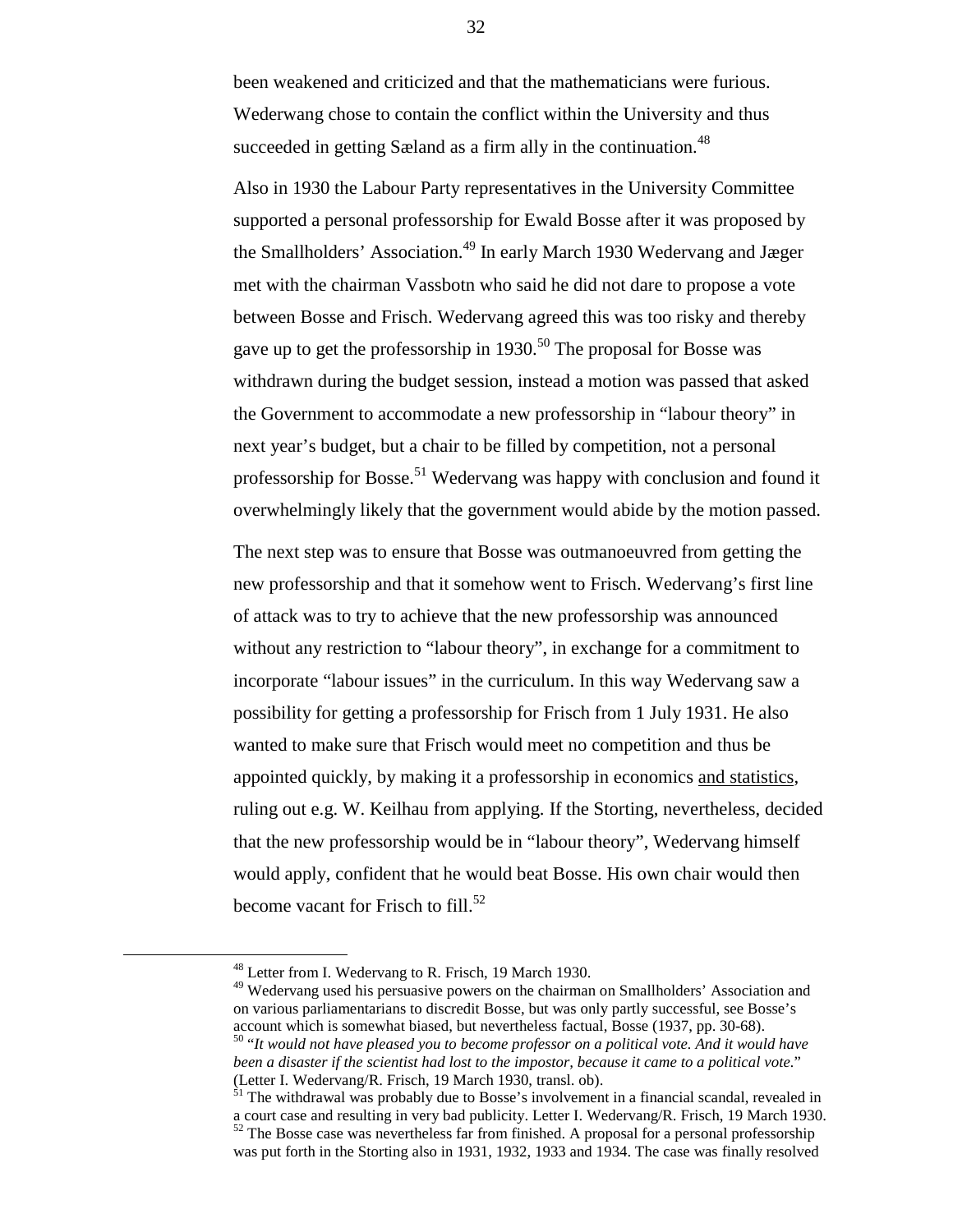The senior professor in economics, O. Jæger, would have to retire in 1933 and thus provide an opening for Frisch, but Wedervang seemed convinced that it would be too risky to let the matter wait until then. Wedervang kept Frisch updated, but sensed perhaps that Frisch had limited enthusiasm for his games of intrigue. But the enormous effort exerted by Wedervang and the support he mobilized from others could no fail in making an impression on Frisch.

Frisch did not respond overly much to the new he got from Oslo. He did not answer Rector Sæland's letter about the himself vs. Solberg until September 1930, by which time he was in the Canadian mountains. Frisch emphasized the great advantages it is for his research purposes to be in the USA, but stated clearly, that he would prefer to remain in Norway and that he wanted Rector Sæland to know that. Frisch had by this time received feelers of offers to extend his stay in the United States and was inclined to accept. He added, revealing the real reason for writing, that he would like to have leave of absence for an additional half or full year and expressed the hope that this request would not impede the efforts to get him a professorship.<sup>53</sup>

Later in the spring of 1930 Wedervang met with A. Lothe of the Labour Party and A. Vassbotn and was advised that for the next year the University ought to propose both a new professorship and a personal professorship for Frisch. Wedervang took the advice and before he left for the United States he took steps to ensure that the Faculty of Law submitted both proposals. He and Jæger also sent a strongly worded recommendation directly to the Government about the professorship for Frisch. $54$ 

While Wedervang was in America he approached both Schumpeter and Fisher about recommendation letters for Frisch. Schumpeter's great admiration for Frisch shun through in the recommendation letter as well as his deep respect for Frisch's scientific achievements and was stated in no unclear words:

"*Professor Frisch is certainly one of the strongest if not the strongest of*

when a new chair in "social policy and issues related to the labour as an economic and social factor" was proposed and approved in the 1935-36 budget. Bosse applied, but the evaluation committee of seven person from four Nordic countries (including R. Frisch and G. Myrdal) found neither Bosse nor his only competitor (T. Sinding) qualified.

<sup>&</sup>lt;sup>53</sup> Letter R. Frisch/S. Sæland 1 Sept. 1930. An extension of Frisch's leave until the end of the spring term 1931 was approved by the Ministry of Church and Education. Letter O. Jæger/R. Frisch, 19 Dec. 1930.

<sup>33</sup>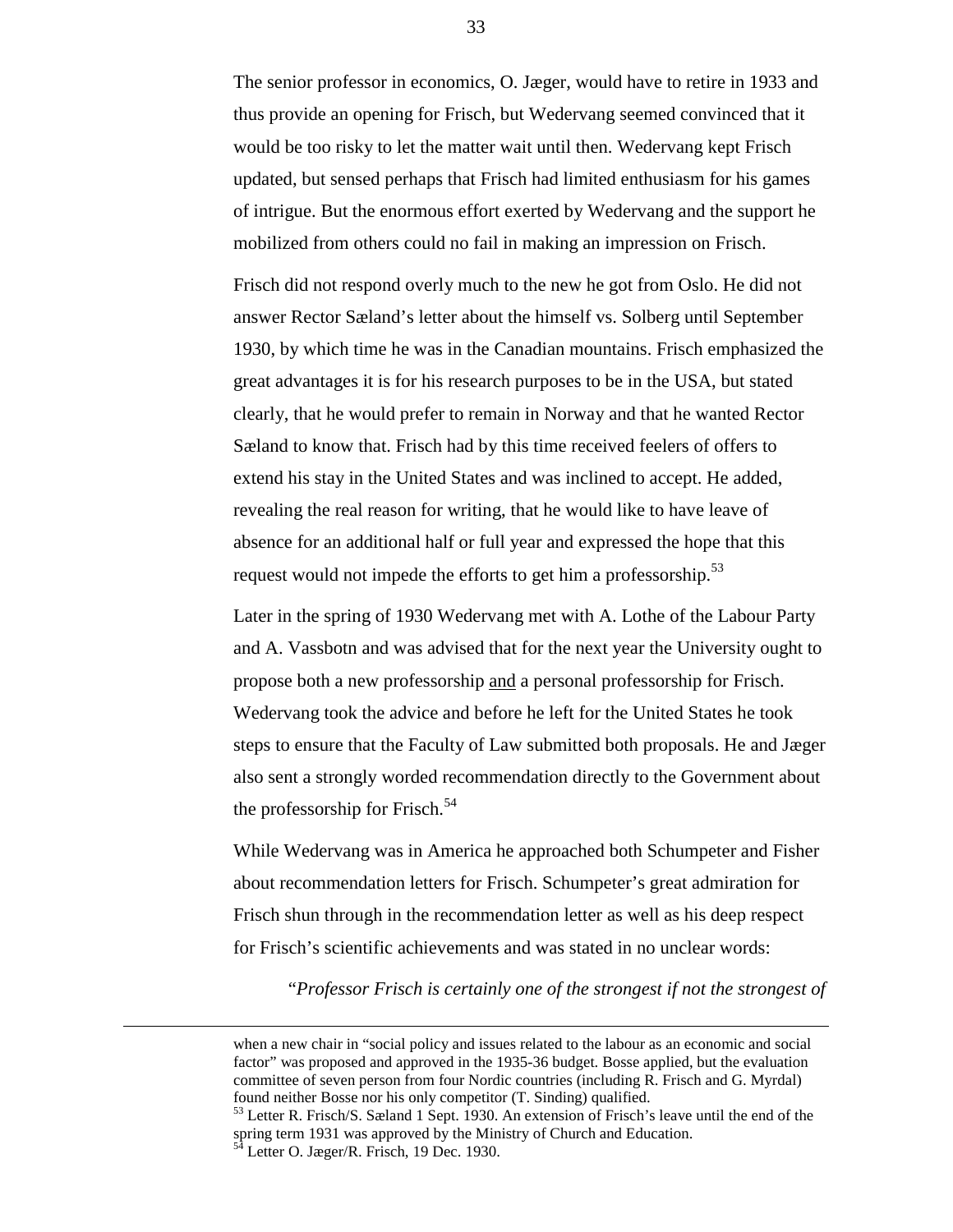*all scientific talents which has ever come to my attention, regardless of the field. This natural talent is united with a thoroughness of the scientific education that is rare in one of his age and which is far broader that his publications indicate.*

*It is no exaggeration to say that with this performance Frisch has secured a position in the history of our science*

*The science of economics may hardly expect more from any other man and certainly cannot owe more to any young scholar than it already owes to Frisch. Moreover, I am of the opinion that both his method of measuring marginal utilities and his method of trend analysis are capable of immediate application to practical problems, for example problems of welfare economics, labour problems, problems of trade and public finance.*"

Wedervang could not suppress an aside, "... it is *perhaps a little too good*."<sup>55</sup> In Wedervang's absence Jæger maintained the pressure on Sæland by giving him the recommendation letters from Schumpeter and Fisher, insisting that Sæland ought to se Prime Minister J. L. Mowinckel as well as the Minister of Church and Education, while he himself met with the new Minister of Justice Arne Sunde.

But things did not work out as Wedervang and Jæger had hoped. In the budget for 1931-32, presented in January 1931, the government did not propose any professorship, neither in labour theory, economics, nor statistics. The weak second Mowinckel Cabinet had dropped the idea. But Wedervang did not throw in the towel, on the contrary he prepared for the final battle. His cooperative attitude towards Rector Sæland from last year now paid off. Sæland supported wholeheartedly the idea of having a personal professorship for Frisch proposed during the Storting's budgetary session.

Rektor Sæland had tried to arrange a meeting with Prime Minister Mowinckel, but had not succeeded in this by 12 February when Frisch sent Wedervang the following cable:

 <sup>55</sup> Letter I. Wedervang/ R. Frisch, 13 Feb. 1931, transl. ob.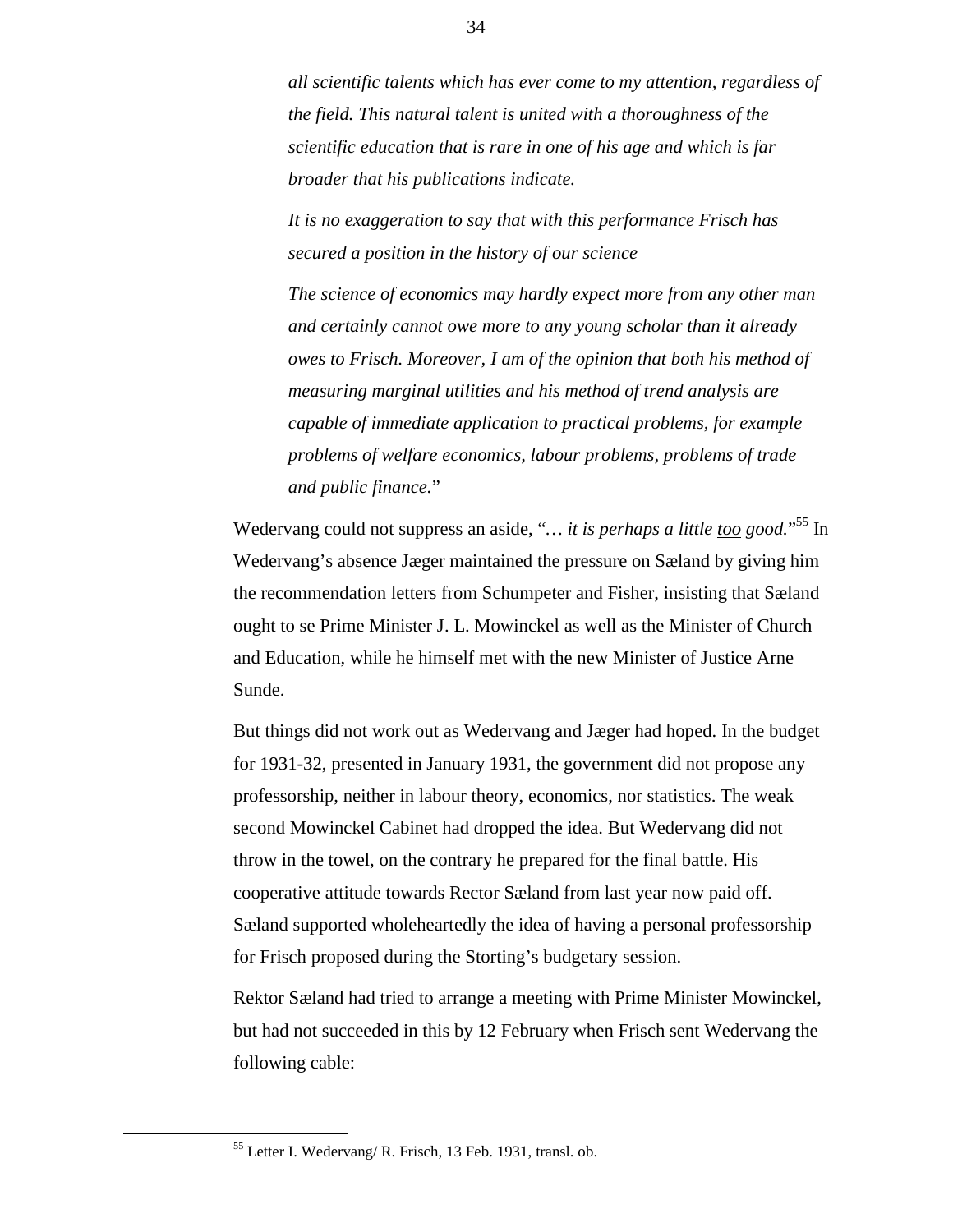"*SINCE I UNDERSTAND GOVERNMENT SEES FINANCIAL DIFFICULTIES PROFESSORSHIP I MUST SERIOUSLY CONSIDER PROFESSORSHIP HERE STOP I HAVE OFFICIAL INVITATION PERMANENT PROFESSORSHIP YALE VERY FAVORABLE OFFER WITH SPECIAL RESEARCH FACILITIES WHAT ARE CHANCES AT HOME THIS YEAR MAIL ANSWER*

#### *FRISCH*"

Wedervang took the cable and went straight to the Rector Sæland's office. Wedervang had earlier shown Sæland Schumpeter's recommendation letter (and described his reaction to Frisch as completely enthralled). But on seeing the cable from Frisch Sæland had become so downtrodden that Wedervang felt sorry for him. That Frisch would attract an offer from an American university and might be prone to accept it was not by itself a surprise to either of the two men, but neither of them had thought that Frisch would force any decision until his leave had expired by the summer of 1931. There was no time to lose.

Wedervang pulled the strings he had and choose to play on his political connections. The day before Frisch's cable arrived Wedervang had been to see Minister of Justice Sunde to air the matter. Sunde had explained that the budget preparation was finished already when he was appointed, hence, he had been given no opportunity to exert any influence. Wedervang asked him whether he thought the professorship for Frisch could be reconsidered if Wedervang wrote to the Government again. Sunde answered yes without hesitation. Wedervang interpreted Sunde's reaction as a promise of support. The next day he began drafting a note to the government. But in the end Jæger wrote the letter ("*Concise, pointed and so serious that anyone who reads it immediately understands the importance of this matter.*").<sup>56</sup> Wedervang showed it to Sæland who asked for the letter to be sent via the Board of the University, allowing it to express its full approval before it is sent to the government.

The matter was dealt with in a full Cabinet meeting. Rector met with the Prime Minister prior to the meeting and Wedervang offered to brief the Minister of Justice. Rector had also been invited to speak to the University Committee of the Storting on university matters and thus had a good opportunity to speak in favour of the proposal. Wedervang had not let any chance go by to exploit the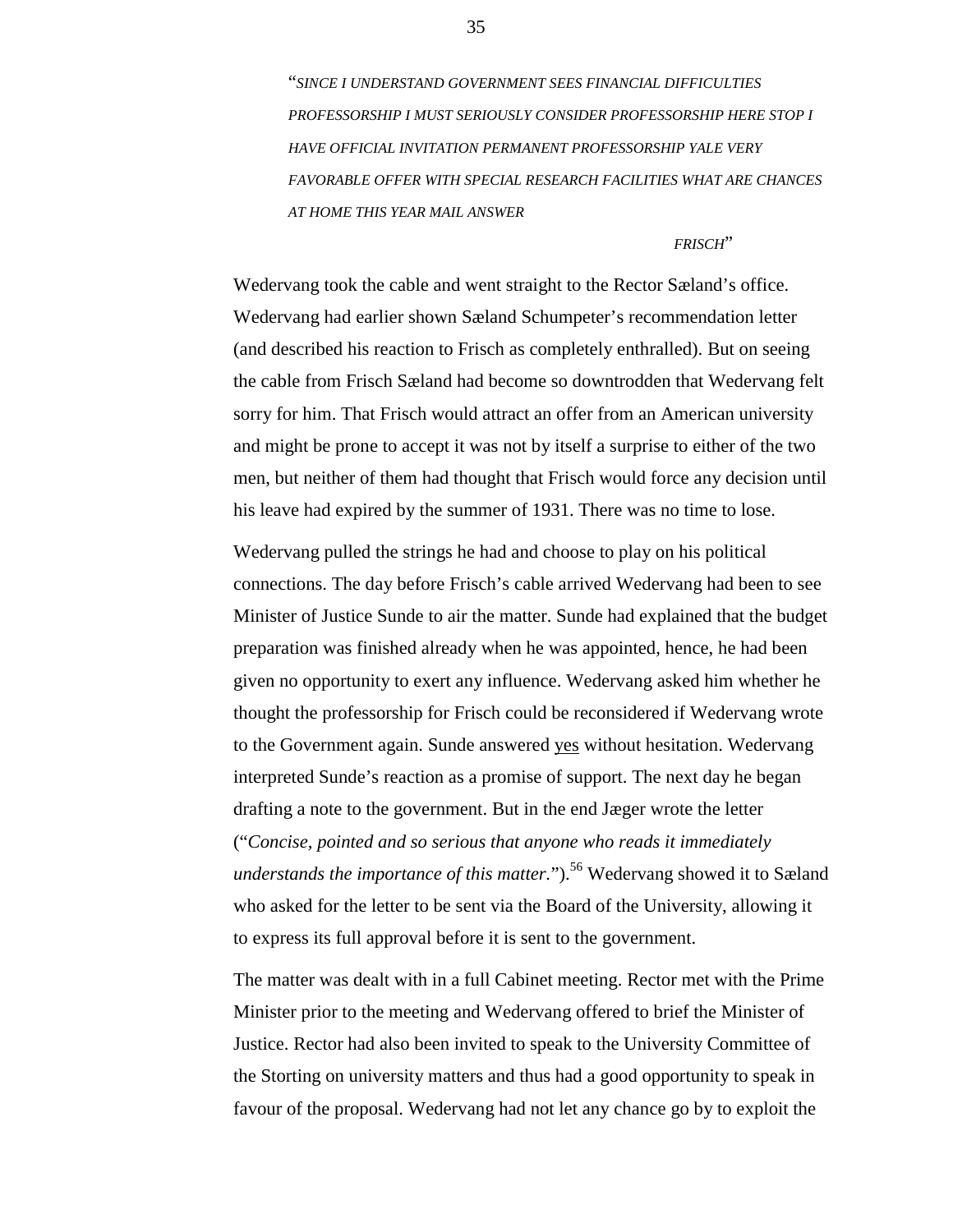mistake the Rector had done last year. Sæland had intimated to Jæger that he felt he was to blame and that the responsibility weighed very heavily on him. The good hopes that the effort this time would succeed made Wedervang exalted as he conveyed to the Frisch couple: ("*... all our colleagues across all faculties are concerned about the professorship. ... when Ragnar hopefully is awarded this professorship, you will be received here with the most heartfelt happiness from the entire scientific world in Norway. It will be felt as if a national salvation has been achieved.*").<sup>57</sup>

Rector Sæland was prepared to tell the Prime Minister that it was a shame to apply abroad for financial support and get it (referring implicitly to the Rockefeller Foundation support for Rosseland) when so little was done to provide positions for gifted talents. Sæland also wanted to mention the hopes for Rockefeller Foundation support for economic research, but Wedervang advised against it. After his meeting with Day he was less hopeful on that front than before.

Again Wedervang wanted a promise from Frisch that he would in fact accept a professorship if it was offered.58 Wedervang's enormous effort to get Frisch the professorship was rooted in the strength he felt Frisch would give to economics at the University, he was also deeply grateful to his younger colleague, for helping him come to the USA.

In the Cabinet and both the Prime Minister and the Minister of Justice had spoken in favour of the professorship. But that did not suffice! The government had recently been violently attacked both by the Conservatives (Høire) and by the Farmers Party (Bondepartiet) for not cutting government expenditures even more. The outcome of the Cabinet deliberations was for political convenience not to propose the professorship, but instead just let it be known in the Storting the Prime Minister had a positive attitude towards the professorship for Frisch, but that was, as Frisch would view it, completely noncommittal. Thus the

 $^{\rm 57}$  Ibid.

 <sup>56</sup> Letter I. Wedervang/ R. Frisch, 13 Feb. 1931, transl. ob.

<sup>58 &</sup>quot;*We must have certainty that you will accept if the proposal goes through. I hope that I have made this so clear that no misunderstanding about this is possible. For if you were to decline this offer after all that has happened, we, the University, the Cabinet and the Parliament, have been deceived. We wrote in our proposal that you all the time has stated that you will stay in Norway if you are offered a position that will allow you to devote yourself to your scientific*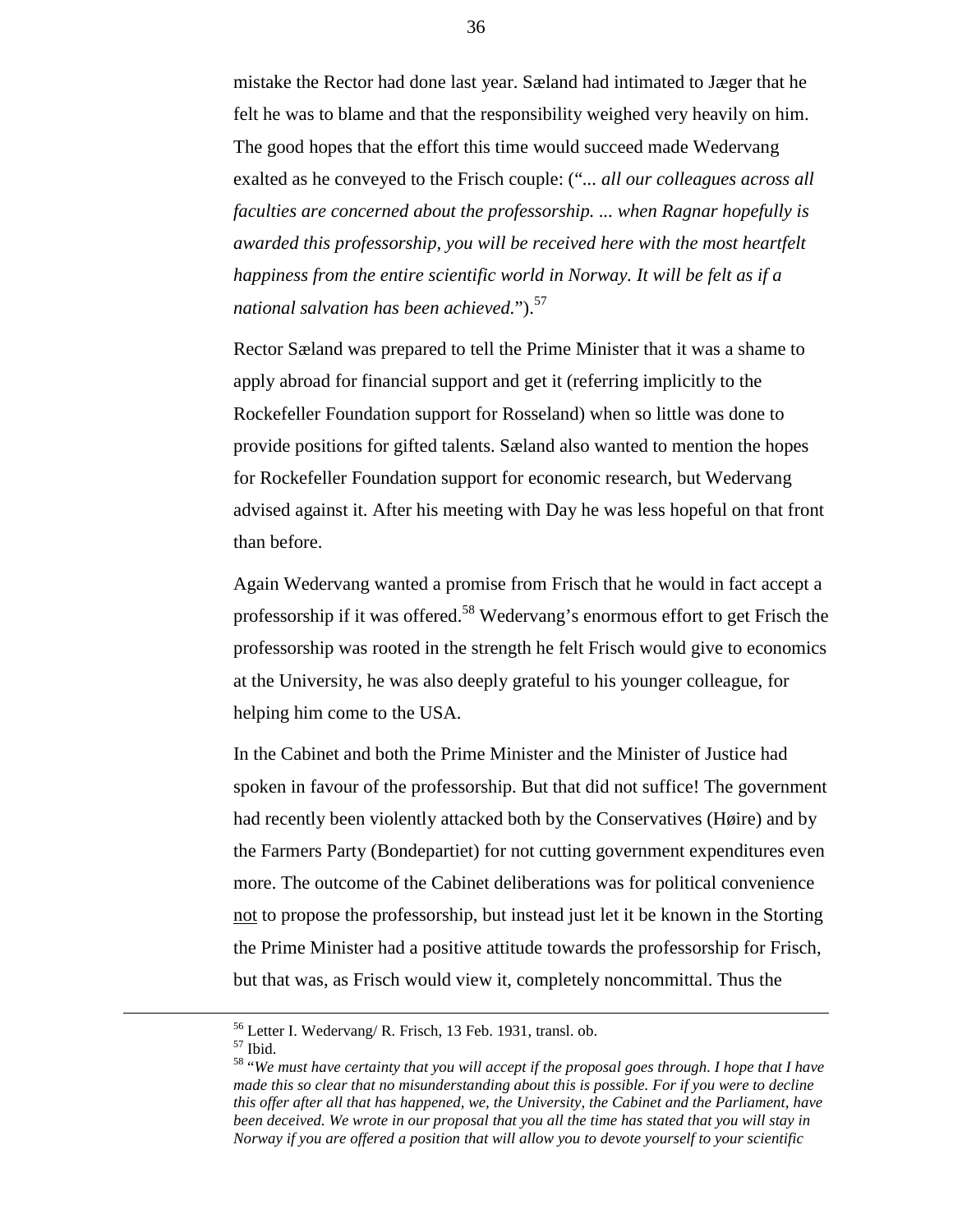Government encouraged the Storting to make a decision it would not propose itself!

Wedervang was told exactly how the situation was by the Minister of Justice and was immediately ready for action. As he reported to Frisch: "*We began preparations for individual target shooting.*" Wedervang picked out as his first target the Labour Party's influential Magnus Nilssen who had taken over as chairman of the University Committee. They met with him on Saturday 21 February and agreed to meet again on the following Monday.<sup>59</sup> Wedervang used all his persuasive powers and succeeding in making Nilssen commit himself to propose the professorship himself, although he could not guarantee the support of the Labour Party, where many still had a strong affection for "labour theory". Wedervang took up the challenge and explained why neither he nor Jæger could see any scientific merit in Bosse's "labour theory". Instead he said he would be most happy to support "labour issues" as a topic within economics, if the Storting wanted that. Nilssen was impressed and asked for the Fisher and Schumpeter statements, which Wedervang provided translations of a couple of days later. The "target shooting" had been close to the mark as Nilssen the next day repeated in writing his commitment to do his utmost to get Frisch back to Norway.

After having secured Nilssen's and probably the Labour Party's support, Wedervang and Jæger divided the other parties between themselves. Jæger would tackle Jon Mansåker of the Liberals, whom he had briefed on the Bosse case the previous year, while Wedervang approached Arthur Nordli of the Conservatives who was a business man he felt he could easily deal with. Soon after three parties had promised to support the motion, but the Farmers' Party Wedervang would not stoop down to deal with. Wedervang also mobilized at the University. The six professors of mathematics at the University signed a statement in support of Frisch that Wedervang had drafted.<sup>60</sup> In the middle of March Wedervang could report to Frisch that the professorship had been proposed in the University Committee and was expected to gain a unanimous

1

*work.*" (Letter I. Wedervang/R. Frisch 13 Feb. 1931, transl. ob).

 $59$  Magnus Nilssen (1871-1947), jeweller by training, was an influential politician in the Labour Party throughout a long career, he was member of the Storting 1906-21 and 1928-45.  $60$  The mathematics professors were Alf Guldberg, Carl Størmer, Danish born Poul Heegaard,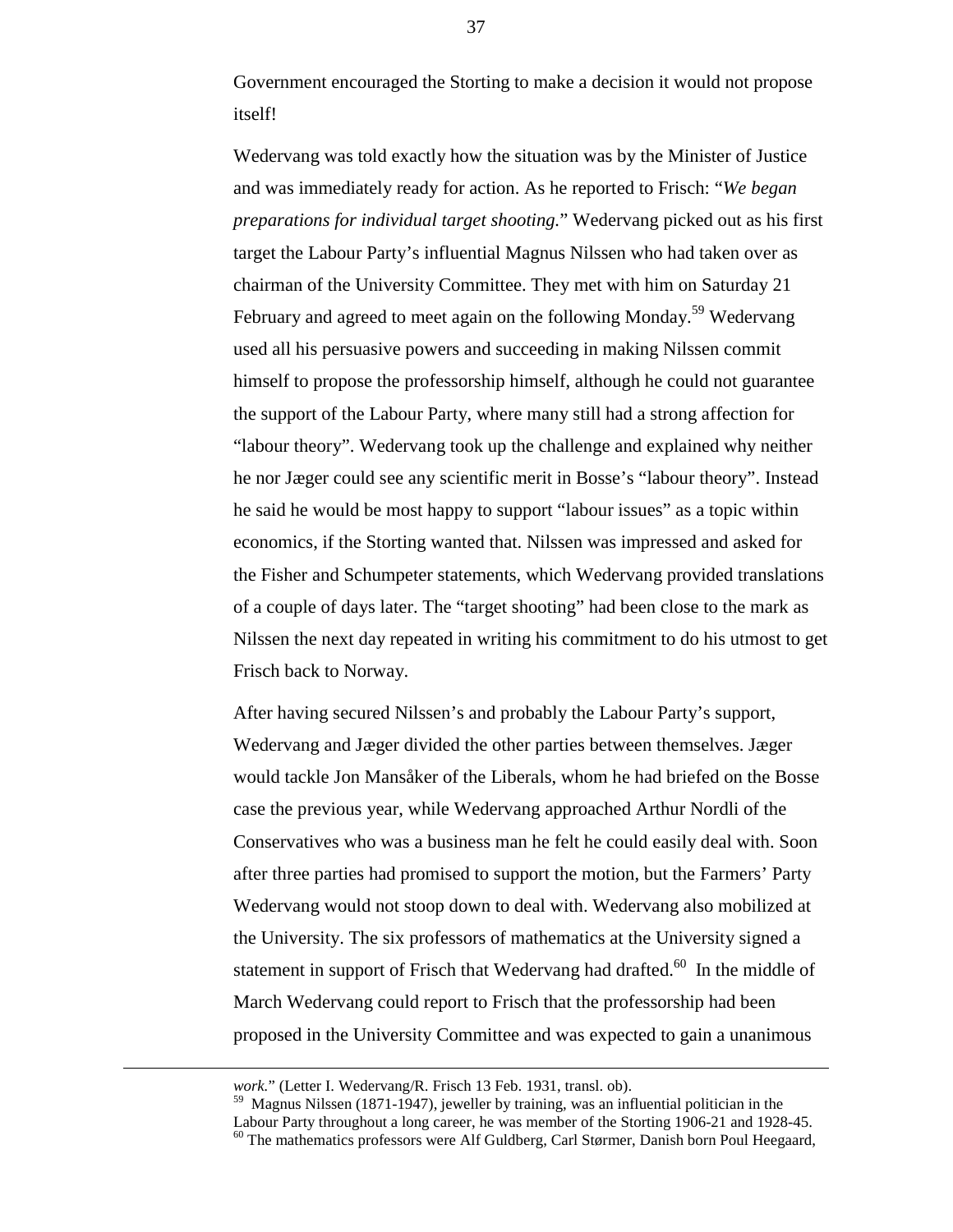recommendation. The battle seemed won, although the budget would not be voted upon until after Easter. Again he took the opportunity to put pressure on Frisch: "*Of course I have guaranteed that you will come home if the* professorship passes. If not, we have all been fooled." <sup>61</sup>

At the end of March 1931 Wedervang cabled that the Committee unanimously had recommended the professorship for Frisch. After the budget was formally approved in May 1931 Frisch was appointed as professor of economics an statistics at the University of Oslo from 1 July 1931.

#### *6. Rockefeller Foundation comes to Oslo*

The family name *Rockefeller* today calls forth associations of large scale philantropy for scientific and general welfare purposes. At the beginning of the twentieth century it would more likely have called forth associations of brutal capitalism rewarded by success in the accumulation of enormous fortunes by relentless capitalistic methods combined with control over natural resources, monopolistic practices, and fierce anti-union attitudes.

The Rockefeller family's foundations were established early in the century, at the same time as some of the other large foundations such as the Russel Sage Foundation in 1907 and the Carnegie Corporation i 1911. The Rockefeller fortune, at least a small part of it, came to play a role in promoting empirical research in the social sciences, not only in the USA, but also in Europe in the 1920s and 1930s. At that time there were in most European countries few research institutions within economics and other social sciences with a clear empirical orientation. Not least was this true at the universities.

The channeling of Rockefeller means to economic and other social science empirical research can be traced to the policy adopted for the foundation Laura Spelman Rockefeller Memorial (LSRM) from 1923, on the initiative of Beardsley Ruml, who was the only director for LSRM in the short time the foundation existed.

Birger Meidell, Edgar B. Schieldrop, and Trygve Nagell. 61 Letter I. Wedervang/ R. Frisch, 13 March 1931.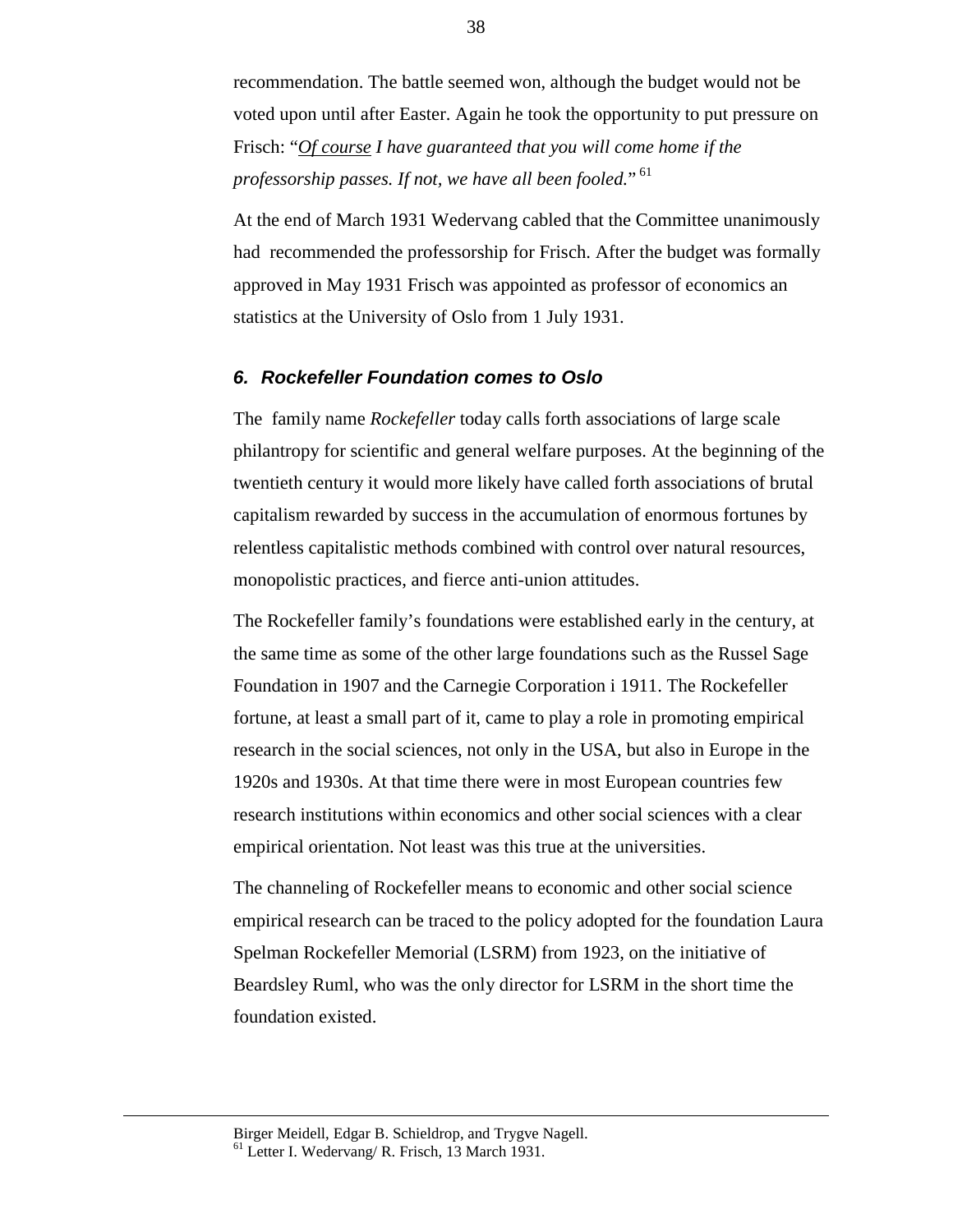Laura Spelman Rockefeller Memorial was established in 1918 to the memory of John D. Rockefeller Sr.'s deceased wife.<sup>62</sup> The aim of the foundation was in reverence to the interests of Laura S. Rockefeller to support social and general welfare causes. Beardsley Ruml's great service to the world was that after being appointed director in 1922 he convinced the board of trustees that empirical social science was a worthy cause as it was needed e.g. to make qualified evaluations of the effect of donations for welfare causes. After having given quite large amounts – perhaps more than \$5 mill. – over the years 1919- 1922 to YMCA, YWCA, the Boy Scouts, the Girl Scouts, the Salvation Army, and baptist churches all over North America, the policy was drastically changed under Ruml's directorship.<sup>63</sup>

LSRM was in 1929 merged with the Rockefeller Foundation as part of a reorganization, after LSRM had donated about \$50 mill. of which more than \$20 mill. for social science. The policy established by LSRM continued, however, throughout the 1930s on the same guidelines by the consolidated foundation. It was this source that eventually would benefit the University Institute of Economics, or more to the point, allow it to be founded. LSRM did not award means purely on the basis of the scientific merit of applications like any modern research council. The channelling of means can rather be described as fairly concentrated institution building, partly on the basis of national needs. Most of the means were naturally allocated within the United States, but large allocations were made to other countries. The most favoured institution outside the United States was undoubtedly the London School of Economics, but among the recipients were institutions in many countries.

To put the support to the not yet founded institute in Oslo in the right perspective, it is enlightening to look at the guidelines that Beardsley Ruml got adopted for LSRM in 1922. Ruml gave his arguments in a Memorandum that came to have great influence.<sup>64</sup> He argued persuasively for a complete change

 $62$  LSRM was the fourth of the five Rockefeller foundations established in the period 1901-23. The others were the Rockefeller Institute for Medical Research (later Rockefeller University) in 1901, the General Education Board in 1903, the Rockefeller Foundation the 1913 and the International Education Board in 1923.

 $63$  Informations are drawn from Bulmer & Bulmer (1981), Craver (1986), Fischer (1983), and from documents in the Rockefeller Archive Center.

<sup>&</sup>lt;sup>64</sup> General Memorandum by the Director, Laura Spelman Rockefeller Memorial, quoted in the following from Bulmer & Bulmer (1981).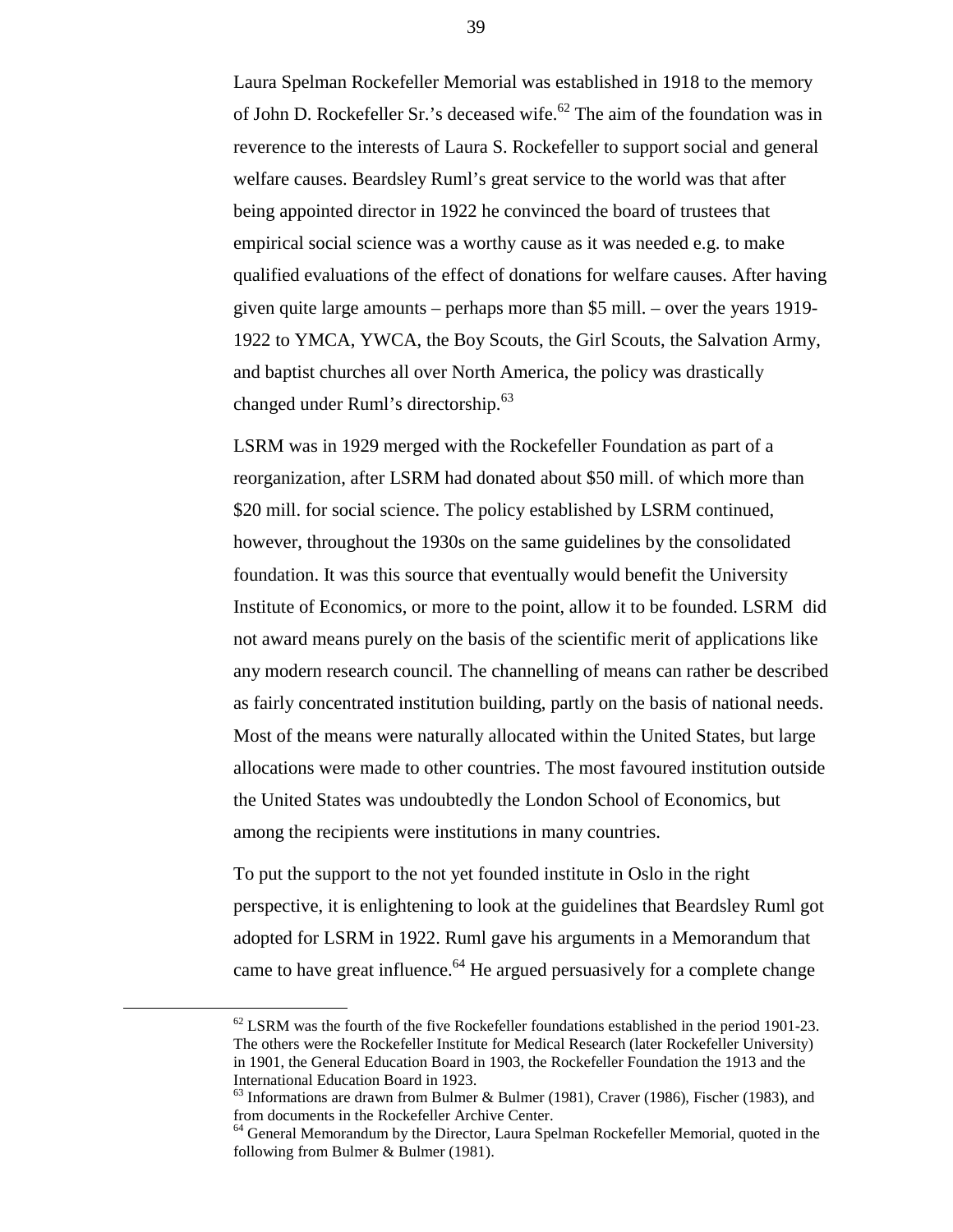in the foundation's policy: "All who work toward the general end of social welfare are embarrassed by the lack of that knowledge which the social sciences must provide. It is as though engineers were at work without an adequate development in the sciences of physics and chemistry, or as though physicians were practising in the absence of the medical sciences. The direction of work in the social field is largely controlled by tradition, inspiration and expediency, a natural condition in view of our ignorance of individual and social forces."

Ruml was a social scientist by education and experience, with a Ph.D. in psychology from the University of Chicago and with experience from the classification of personnel during World War I. He described the universities as poorly equipped for empirical studies: "… production from the universities is largely deductive and speculative, on the basis of second-hand observations, documentary evidence and anecdotal material. It is a small wonder that the social engineer finds this social science abstract and remote, of little help to him in the solution of his problems."

Ruml continued in his memorandum to formulate principles for the basis on which support would be granted. Foremost was the purpose, the Memorial should through a social science effort work towards solving problems threatening the social order: "It is becoming more and more clearly recognised that unless means are found of meeting the complex social problems that are so rapidly developing, our increasing control of physical forces may prove increasingly destructive of human values."

Secondly, the research work ought to take place at universities: "The stability of the organization, the presence of a wide range of professional opinion, the existence of scholarly and scientific standards of work, recognized and reasonable effective channels of inter-university communication, all make for a favorable environment for investigation." To counteract the poor tradition of the universities in empirical research funds were required for means to establish "far more intimate contact … with concrete social phenomena". Ruml laid down that the Memorial itself should not carry out research, it should work through existing institutions, preferably permanent organizations with continuity, not through *ad hoc* bodies. Another reason for preferring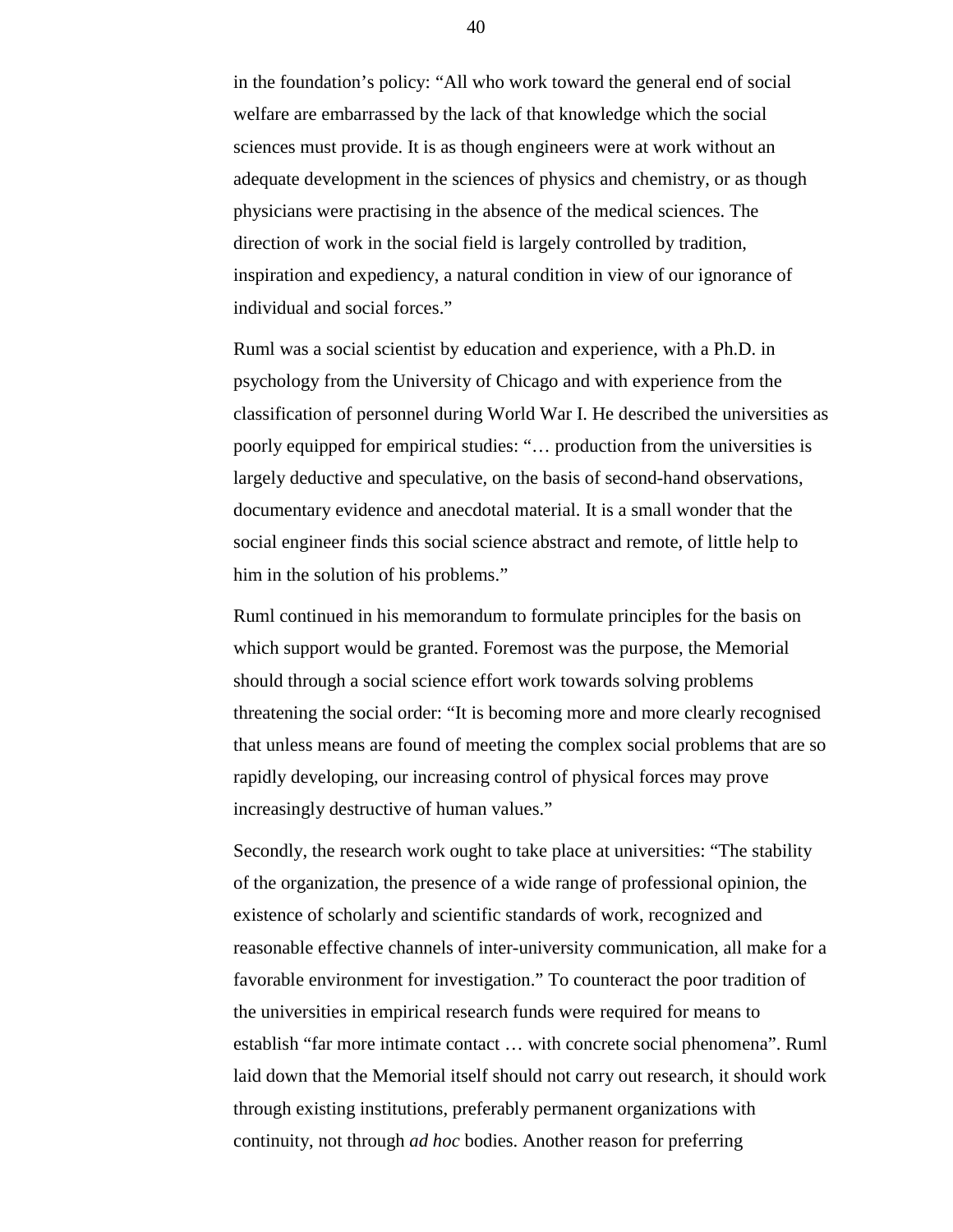universities was that the research could better be combined with teaching at different levels. The recruitment into research was by itself a task for the Memorial through a programme of scholarships. The social sciences were lagging far behind science and humanistic disciplines in that regard. Hence, the emphasis on fellowships in the Memorial.

Ruml was also concerned that the results of research efforts in the social sciences were diffused into the public realm: "Experience seems to show clearly that the results of investigations in the social sciences, where they are conducted by obviously impartial scientific agencies, and where these results are generally accepted by scientific men, come to play a definite and wholesome part in the thinking of people generally. It hardly seems too great an assumption to conclude that additions to the body of scientific knowledge in the social field will also have their due influence of public welfare."

Ruml set out principles and guidelines in considerable detail. As it turned out the principles as quoted above fitted quite well with the arguments used by Wedervang and Frisch in the application.

As a result of Ruml's policy the *London School of Economics* received the formidable amount of \$1,245,000 in 1924-1928. Among the European institutions on the receiving end were also the *Institut universitaire des hautes études internationales*, Geneva of \$100,000 in 1926, *Deutsche Hochschule für Politik*, Berlin of \$75,000 in 1926-28, *Socialvetenskapliga institutet*, Stockholm of \$75,000 in 1928, and *Afdeling for økonomi og historie*, Copenhagen of \$18,000 in 1928. Many of the institutions which received support from LSRM continued to be supported by the Rockefeller Foundation after 1928.

But what happened to the application from Oslo? After having been on Stang's desk until the Rockefeller representatives visited in the middle of July 1930 it was submitted to the Paris office, apparently without being evaluated, nor was it forwarded to New York. Perhaps was the fact that Frisch had left for the United States sufficient reason for the application to be shelved for the time being.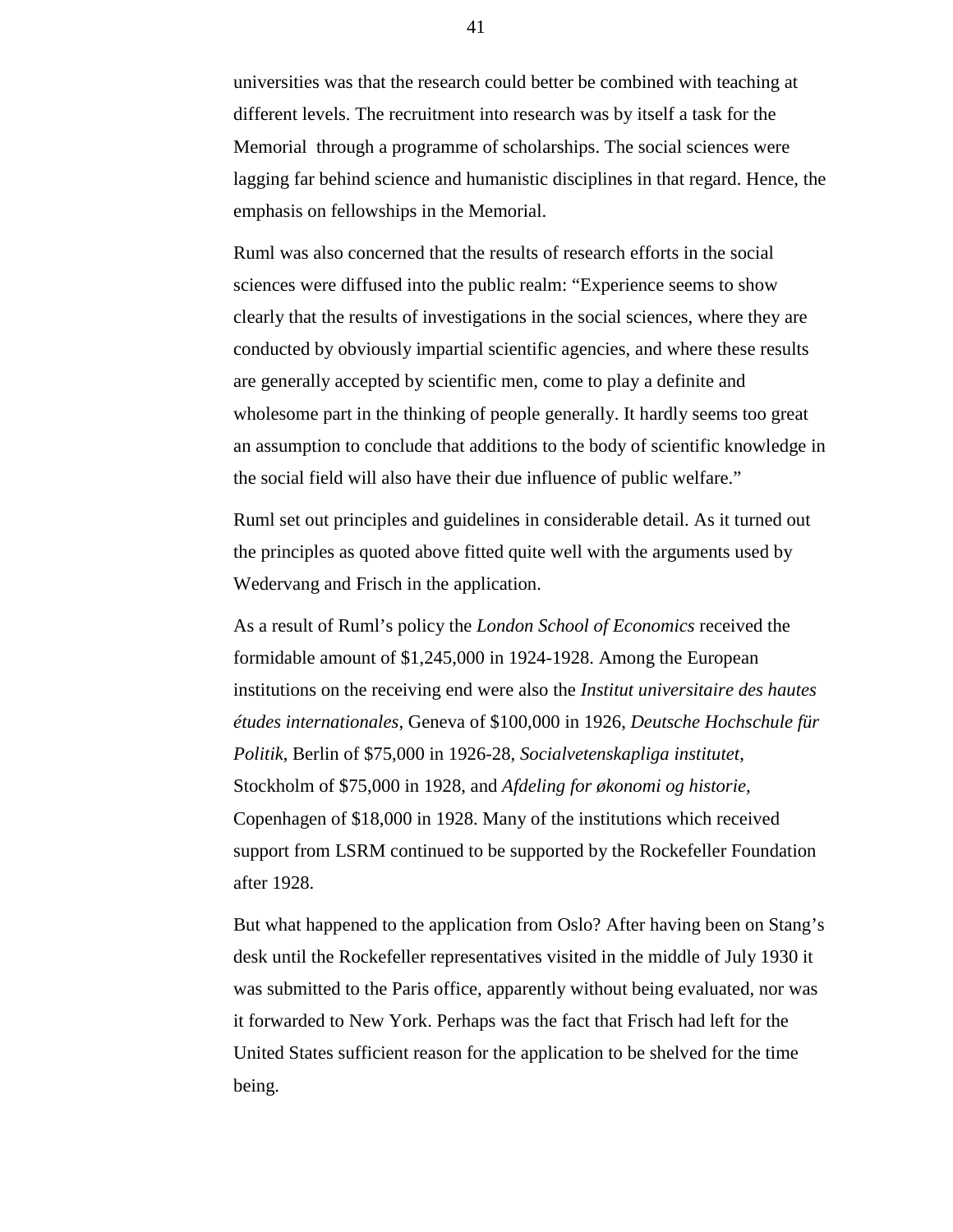When the request from E. E. Day in New York for more information came in December 1930, the Paris office's Van Sickle had written first to Stang asking for any further information about the plans for the new institute. Stang received the letter on Boxing Day and responded immediately, expressing great surprise that the application had not been dealt with. His understanding from the meeting with the Rockefeller representatives half a year earlier was that the plan would be sent to New York with a recommendation from the Paris office and this had clearly not taken place: "*Should I be mistaken in my believing that you and Mr. Gunn would forward the matter to the Head-Office, please will you be so kind as to let me know as soon as possible, as I will then telegraph to Dr. Wedervang and ask him to introduce the matter to the Rockefeller Foundation in New York himself.*" 65 Wedervang had by then already met with Edmund Day in New York.

Stang was upset but kept his calm: "*… I can hardly believe the Social Division of the Rockefeller Foundation can act in any more useful way than by making it possible to establish the Institute for Economic Sciences at Oslo. We possess now in Dr. Wedervang and Dr. Frisch two scientists unusually endowed for scientific economic researches, both in the prime of life, and both eager to commence this work. Here in Norway it would be of the greatest value if they might get the opportunity to use all their forces in this work.*" He added that although he was not an economist, he found reason to emphasize that "…*economic studies have up to this day in Norway been performed in a rather too much abstract and theoretic line and that we most highly need the solid base of concrete examination and statistical treatment of the material*" which Wedervang and Frisch had planned and which "*would be of great value also for economic researches abroad.*" 66

After Stang's letter the Paris office responded just after New Year and declared: "*We are quite prepared to study the question of Rockefeller Foundation support for an Institute of Economics at Oslo"*. 67 It suggested a meeting about the plan as soon as Frisch and Wedervang were back in Oslo. Nothing more could be done at the moment, the next step would come when

 <sup>65</sup> F. Stang/J. Van Sickle 26 Dec. 1930 (RAC).

 $66$  Ibid.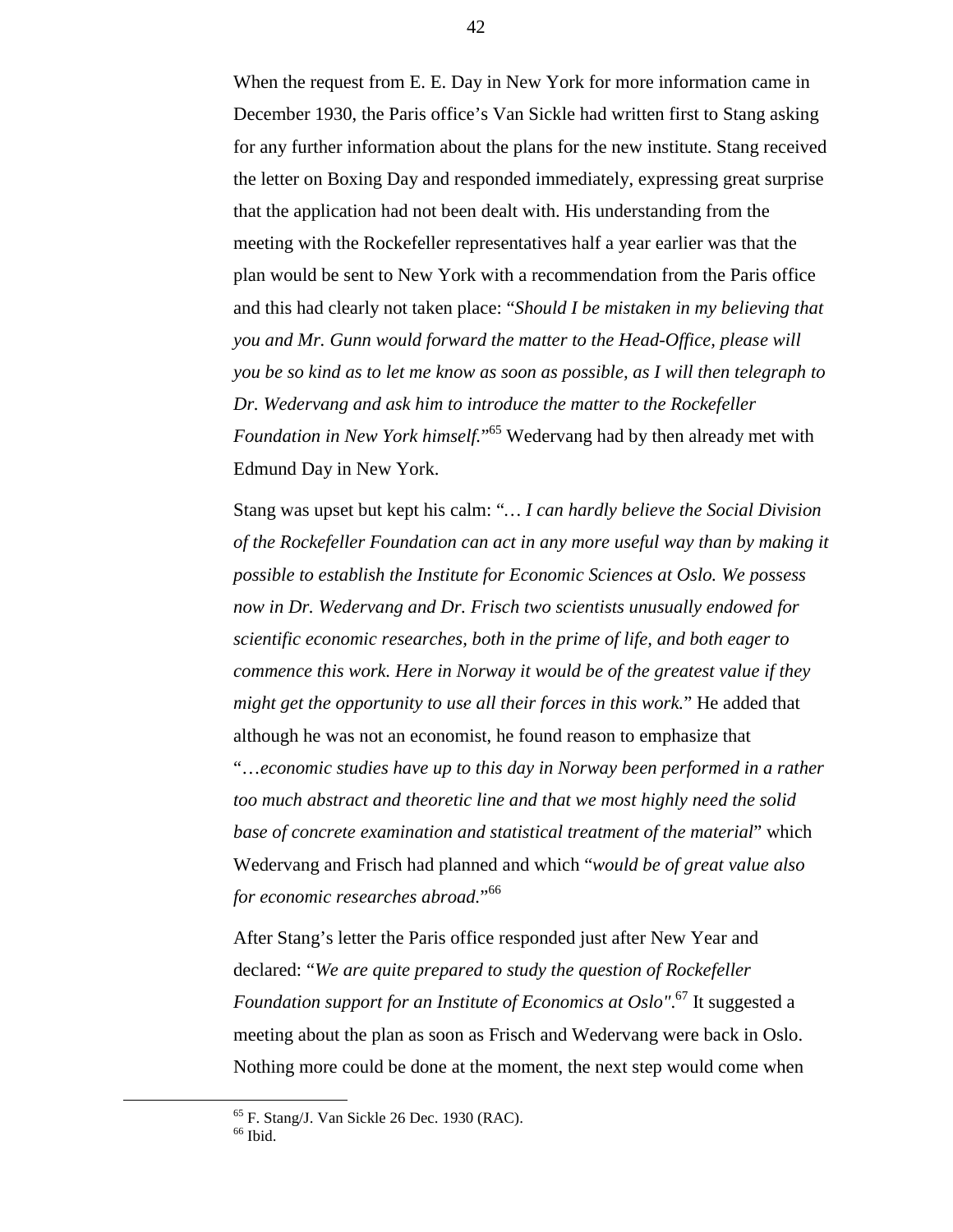Frisch returned. Stang informed in May 1931 Van Sickle that Frisch would return in the middle of June and could at the same time proudly announce that the Storting had awarded a personal professorship for Frisch: "*It is very seldom that the Storting takes the step of creating a chair for a particular individual. So strong were the testimonials to Dr. Frisch's outstanding ability that the Storting decided to do this. After this the result is that Mr. Wedervang and Dr. Frisch can work together at our University, as was our hope. … we expect a great deal as a result of this collaboration. They could, however, do infinitely*[!] *more if the Rockefeller Foundation would place an appropriation at our disposal, so that we could establish the Institute of Economic Research … It is with far greater hopes as well as far better grounds that I raise the question, now that it has been decided that Dr. Frisch is to be on the staff of our University and that he will be in a position to join in the leadership of such an institute, if the project is realized*".68

For whatever purpose it might serve he enclosed the statements by Irving Fisher and Joseph A. Schumpeter he had received from Wedervang and offered to send Frisch and Wedervang to Paris to discuss the plan. The Rockefeller representatives preferred to come to Oslo to discuss the matter on the spot, but if that for any reason was unfeasible "*the next best thing would be for a visit from Dr. Frisch"*. 69 After this exchange Van Sickle just waited for Frisch to come home.

Shortly afterwards J. Van Sickle and T. B. Appleget came to Oslo and discussed on 23-24 June the plan with Frisch and Wedervang and also met with Stang and Rector Sæland. Rector invited the Deans, Professor Rosseland and the Director of the Bank of Norway, N. Rygg, to a dinner for the Rockefeller representatives expressing hopes that the Foundation would support the proposed institute equally generously as it had done for astrophysics.

On the following Monday 29 June Van Sickle completed his memo to Edmund E. Day i New York about the case which from this time was dealt with as "the Economic Institute of the Royal University, Oslo", and foreshadowed that a

 $67$  J. Van Sickle/F. Stang 2 Jan. 1931 (RAC). The letter is misdated 2 Jan. 1930.

<sup>68</sup> F. Stang/J. Van Sickle, 12 May 1931 (RAC).

 $69$  J. Van Sickle/F. Stang 19 May 1931 (RAC).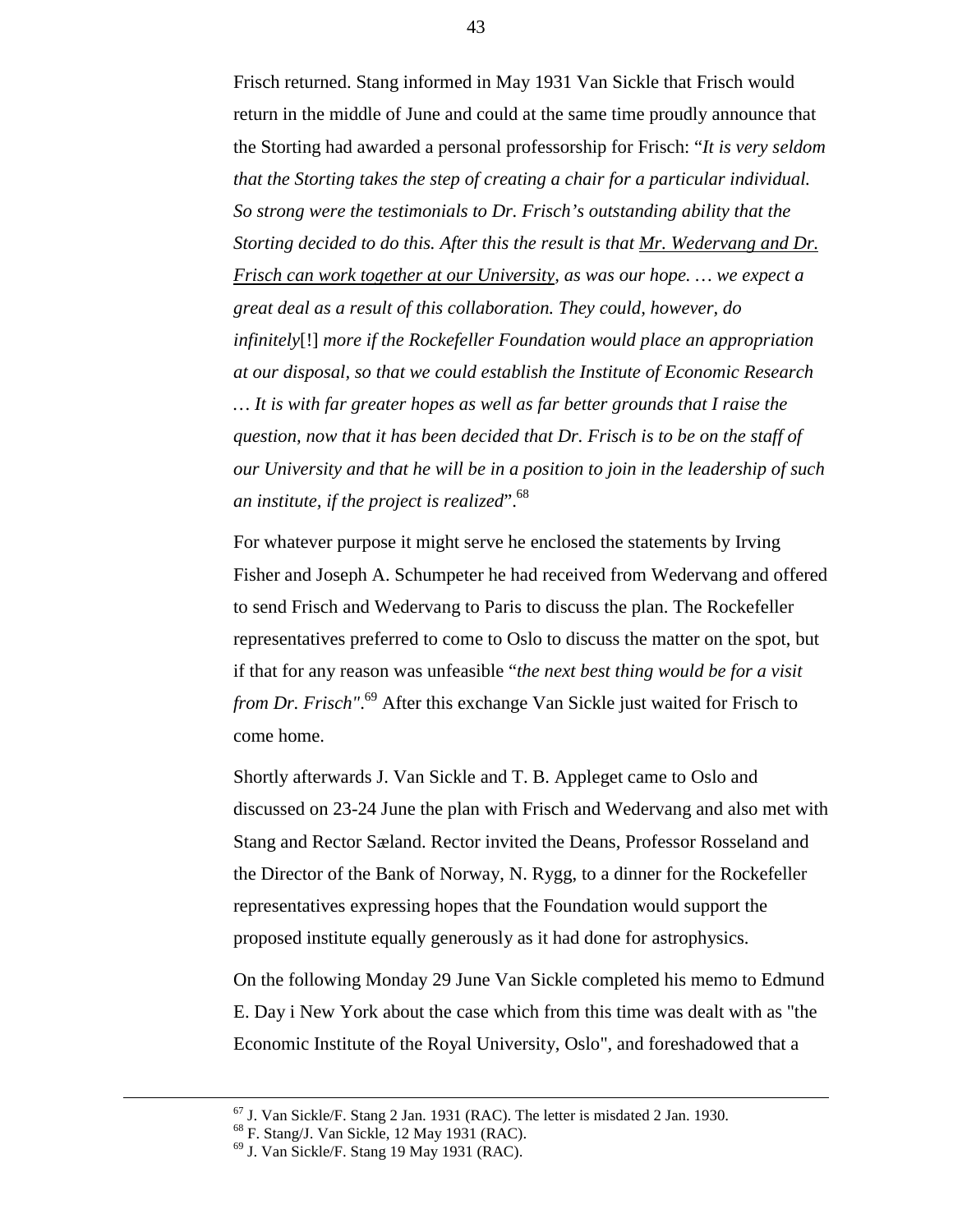formal proposal would follow shortly for a five-year grant to the proposed institute. In the memo to Day Van Sickle also gave his assessment of the two protagonists: "*The leadership inspires confidence; Wedervang is a most attractive and intelligent fellow. His interests are practical, and his contacts with business organisations are close and cordial. There is every reason to believe that these business interests will support the research work of the Institute from the beginning, modestly perhaps at first, but with increasing generosity if the experiment is a success. W. is a very satisfactory counterweight to Frisch, who is pre-eminently a theoretical economist. F. is undoubtedly one of the outstanding younger theoretical economists in Europe. The Norwegian Government recognises his importance and is doing its very best to hold him. This year it has taken the unusual step of creating a special Chair for him, so that from July 1 of this year he becomes a full professor in the university.*"

Van Sickle then quoted Schumpeter's recommendation letter, adding: "*… Oslo possesses a leader upon whom we may well gamble.*" 70

In the memo Van Sickle also reported that Frisch had attempted to mitigate the misgivings regarding the nature of the research that Day had expressed about a theoretical approach. Van Sickle had in fact heard nothing about this from Day, only from Frisch and Wedervang. Van Sickle seemed to argue more as a supporter of the two protagonists when he assured Day that they are "*emphatic in denying this, and I personally am satisfied that the work will be kept close to the ground and yet not be divorced from theory*".

Rector Sæland assured Van Sickle that the entire university was firmly behind the proposal and that Sæland was unconditionally in favour of it. He went even further by telling Van Sickle and Appleget that for the first time the industrialists and the business community of Norway have realized that the economists had a contribution to make, the new institute would "*… bridge the gap between the academic students of economic life and the active participants in economic life*". He had received indications that support from business interest would be forthcoming if the institute was established. Wedervang and

 $70$  Memo from J. Van Sickle to E. E. Day, 29 June 1931 (RAC). It is quoted also in the following, particularly the budget given below.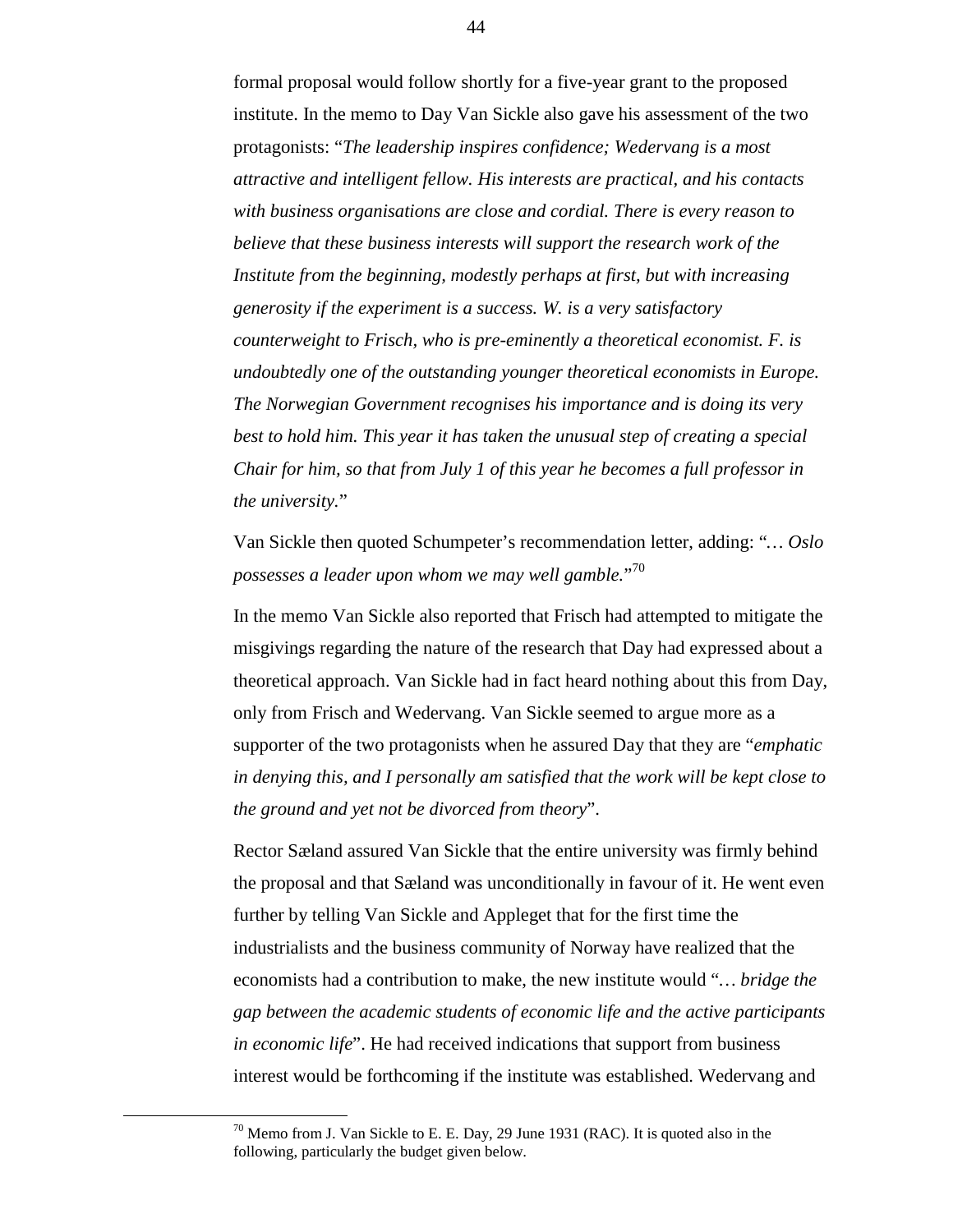Frisch emphasized also that the institute would be important for the education of economists as good students would be hired as research assistants.

In the original application Wedervang and Frisch had suggested an amount of \$15,000 per year as would be required to run the institute. Van Sickle pushed for a specification of this amount and quoted to Day the following tentative annual budget: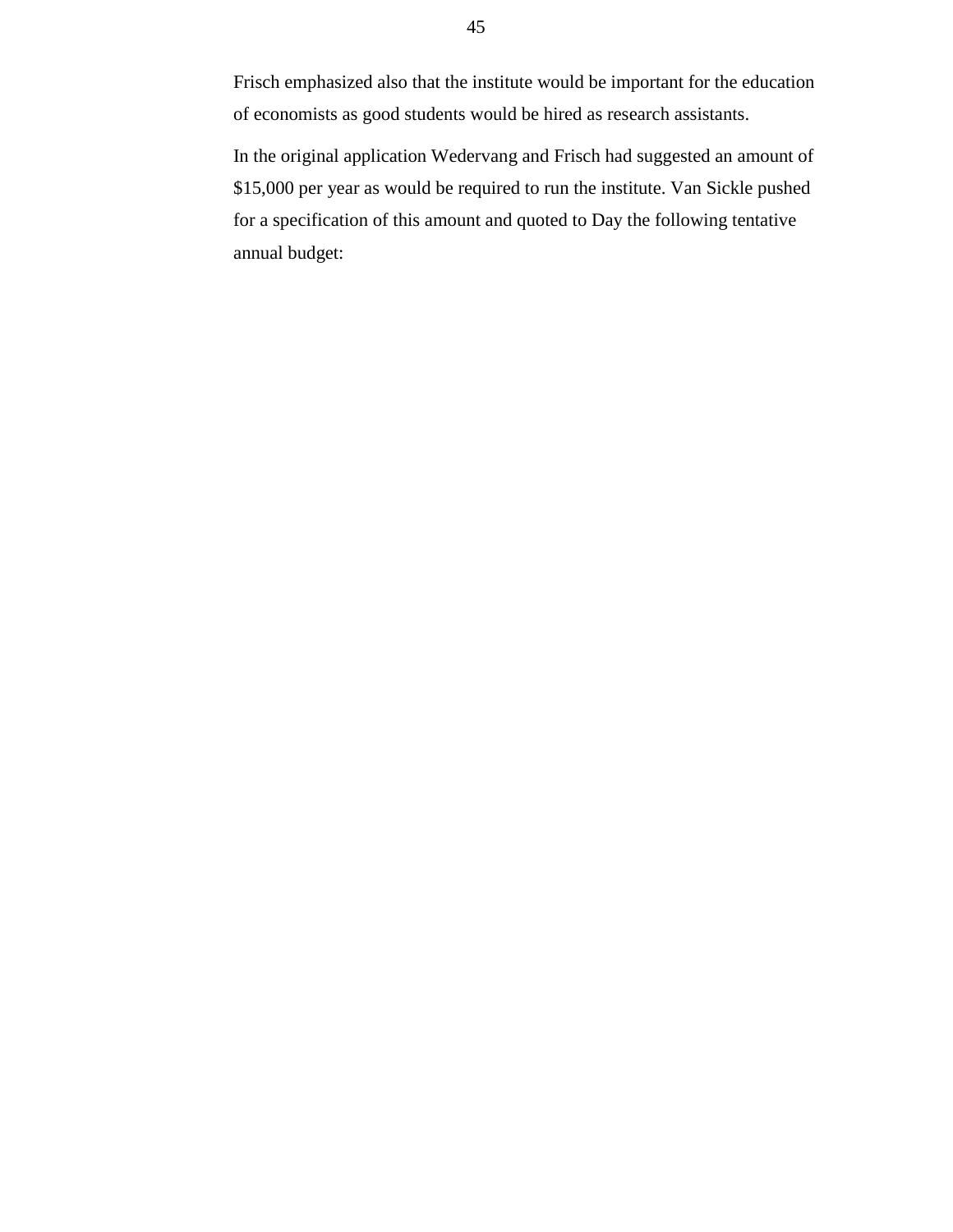| 5 permanent assistants,                                  |         |
|----------------------------------------------------------|---------|
| young full time men with economic                        |         |
| university degree at \$1000                              | \$5,000 |
| Special expenses for active studies                      |         |
| <i>travelling expenses and salary to graduate</i>        |         |
| students in economics, history & technology              | \$3,000 |
| Salary of students co-operating                          |         |
| at the Oslo office                                       | \$1,000 |
| Honorarium to research workers (professors and           |         |
| <i>instructors</i> ) in <i>charge</i> of <i>special</i>  |         |
| parts of the study                                       | \$2,000 |
| Salary to the two directors of research                  | \$2,500 |
| Printing of statistical schedules, drafting papers etc., |         |
| Purchase of books and other literature                   | \$1,000 |
| General office expenses                                  | \$1,000 |
|                                                          |         |

*\$ 15,500*

*\_\_\_\_\_\_\_\_\_\_*

Van Sickle found the budget acceptable but had reservations about the salary to its directors. Stang explained the need for this as "*… salaries are so extremely low in Norway even compared with those in the other Scandinavian countries that one is forced to take on outside work to make ends meet. Consequently, if the two directors are to devote their full time to research and to the direction of the work of the institute, their salaries must be supplemented.*" Van Sickle foreshadowed to Day that he would propose the approval of this budget by an unconditional grant of \$5,000 per year for a five year period and an additional amount of \$5,000 per year if a matching amount was forthcoming from sources outside the university. According to Van Sickle it was Rector Sæland who had suggested this arrangement. He and Stang had stated that they counted on support from a Norwegian foundation. It can hardly be doubted that it was *Norsk Varekrig* they had in mind, for which Rector Sæland was the Secretary of the Board.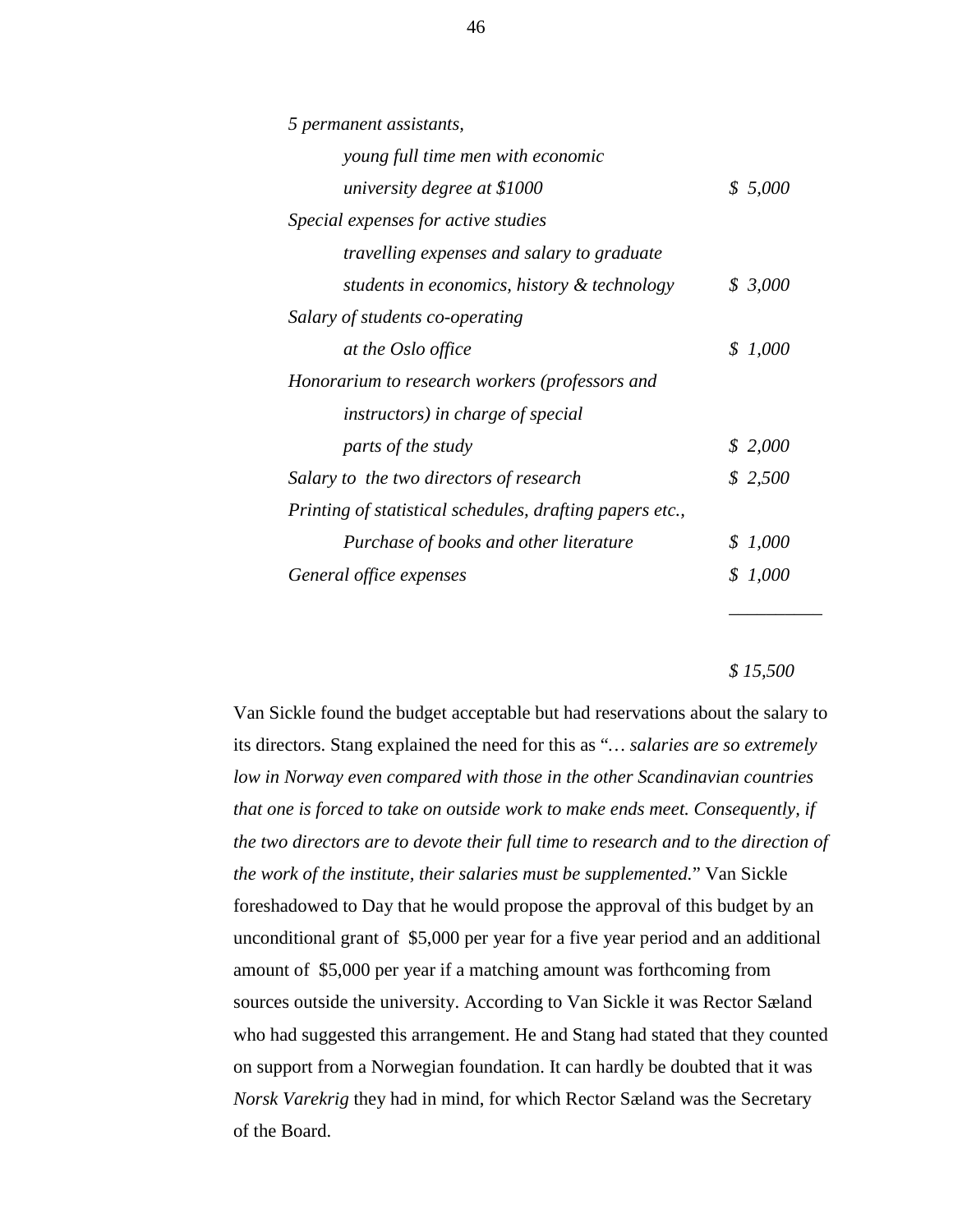Van Sickle thus had made up his mind to back this proposal within the Foundations and probably given this impression at the meeting. Wedervang and Frisch were, however, far from sure that the proposal would pass with Day. They had no idea what Van Sickle actually had written in his report to Day. From Day's position Van Sickle ought to have discussed the matter with Selskar Gunn, the Head of the Paris office, before he submitted anything. Gunn was away in USA at the time. Day was convinced by Van Sickle's report and responded quickly, he wrote back to Paris on 17 July 1931: "*My initial reaction to the proposal for an economic institute at the Royal University of Oslo are entirely favorable. Frisch and Wedervang constitute a nucleus around which it should be possible to develop a research staff of unusual strength. The schedule of support you suggest is reasonable as far as I can see and I have no objection to a proposal running along these lines.*" 71

It was with excited hopefulness and also with some impatience that Stang in August wrote to Van Sickle about the prospects of support for the institute from business interests, adding to the promising perspectives for additional means for domestics sources he had given in June: "*It proves to be so in a much higher degree than I had imagined.*" The news was that Wedervang had been an invited speaker at the congresses of the National Union of Merchants in Ålesund and the National Association of Retailers in Larvik and used to opportunity to sound out the prospects: "*He took the opportunity to accentuate the necessity of a co-operation between the commercial classes of the country and the University professors of economics, slightly indicating also the plans of a special Institute for Economic Research, in connection with the University. He succeeded in largely interesting both assemblies in the matter, and his plan found a universal sympathy.*" Why Stang thought the opinions of merchants and retailers would matter is most unclear. He also went to an effort to translate what had appeared in the newspapers *Tidens Tegn* and *Dagbladet* supporting the proposal. Stang added: "*I must add here that, as is the situation in Norway now, I have no hope that the Economic Institute can be founded upon resources exclusively from Norway. But I am now much more sure than when we spoke*

 $71$  E. E. Day/J. Van Sickle 17 July 1931 (RAC).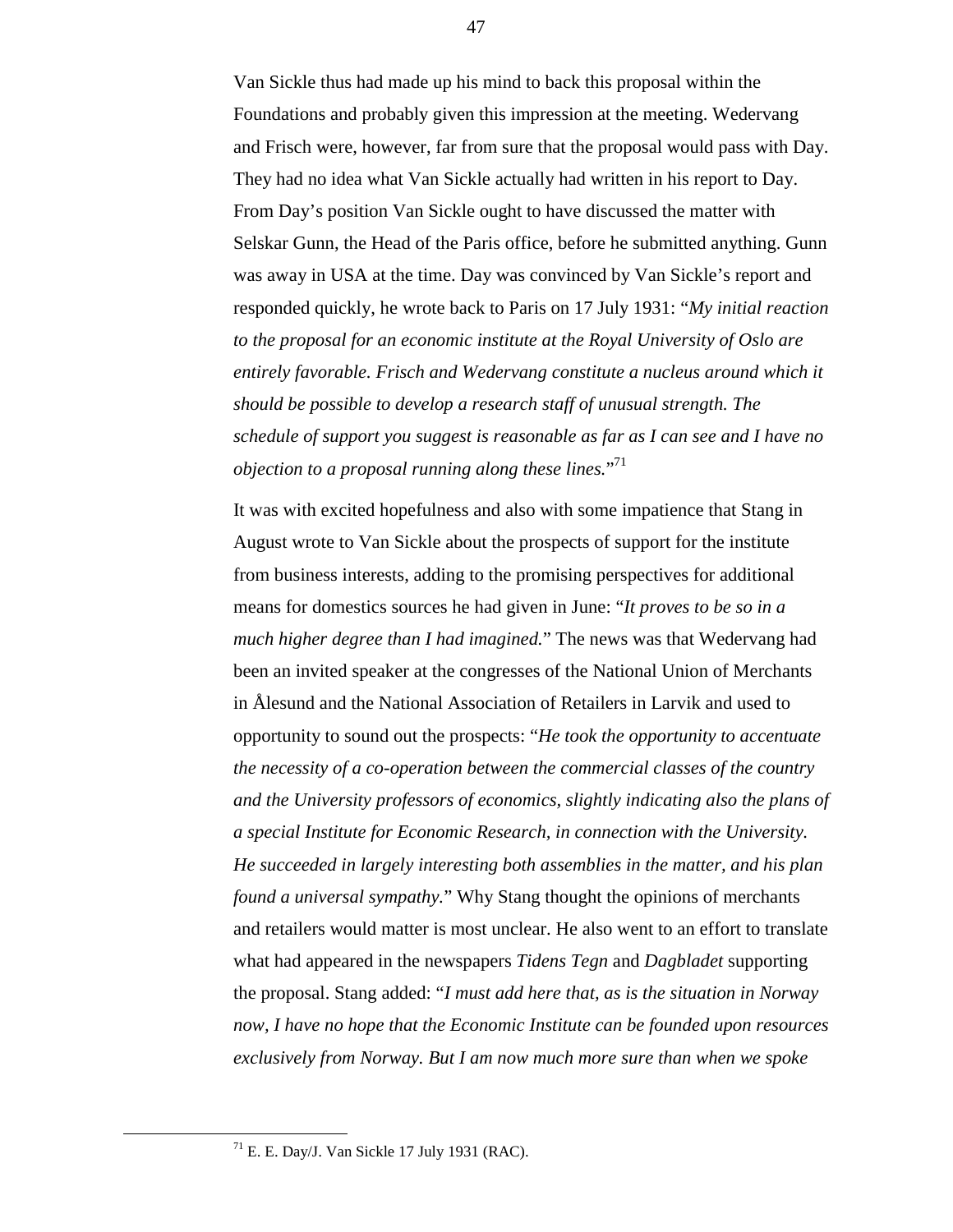*together, that if the Rockefeller Foundation would approve the plans and grant an appropriation, it would be possible to raise supplementary grants here.*" 72

Van Sickle wrote to the proposers in Oslo in the middle of August requesting a more detailed specified research programme. Frisch and Wedervang, realizing that there now was reason to have high hopes accommodated Van Sickle's request by a three page Memorandum of 15 September 1931, attempting to clarify the overall goals of the Institute:

*In the first place we want to point out that the scope of the Institute, as we have conceived it, is a broad one. The Institute is intended to be useful in three directions: 1<sup>0</sup> ) As a tool of advancing scientific economic research in Norway,*

*20 ) As a means of making the teaching of economics at the University more effective. We intend to employ students as part time workers in the Institute, giving them as far as possible small independent jobs. 30 ) As a means of organising a cooperation between Norwegian industry and commerce and the economic research work at the University*. 73

Frisch was still quite concerned about Day's criticism about a too theoretically oriented plan and aimed at putting this point at rest. Rather than softening his position he defended it staunchly. He reminded Day in the Memorandum, as he had told Day when they met on 1 January 1931 in Cleveland, that the project was intended to have a concrete character, based on thorough factual studies:

"*However, we feel very strongly that factual studies alone can never lead to a real understanding of economic phenomena. In our opinion accumulated observations get their full scientific usefulness only when they are interpreted in terms of a broad synthetic theory. Therefore, theoretical investigations cannot be eliminated from research work of the kind we are aiming at. … We are further of the opinion that the fundamental economic phenomena cannot be understood unless they are studied in their mutual relationship. Rather than to concentrate the work on a very intensive study of some few isolated phenomena we*

 $72$  F. Stang/J. Van Sickle 19 Aug. 1931 (RAC).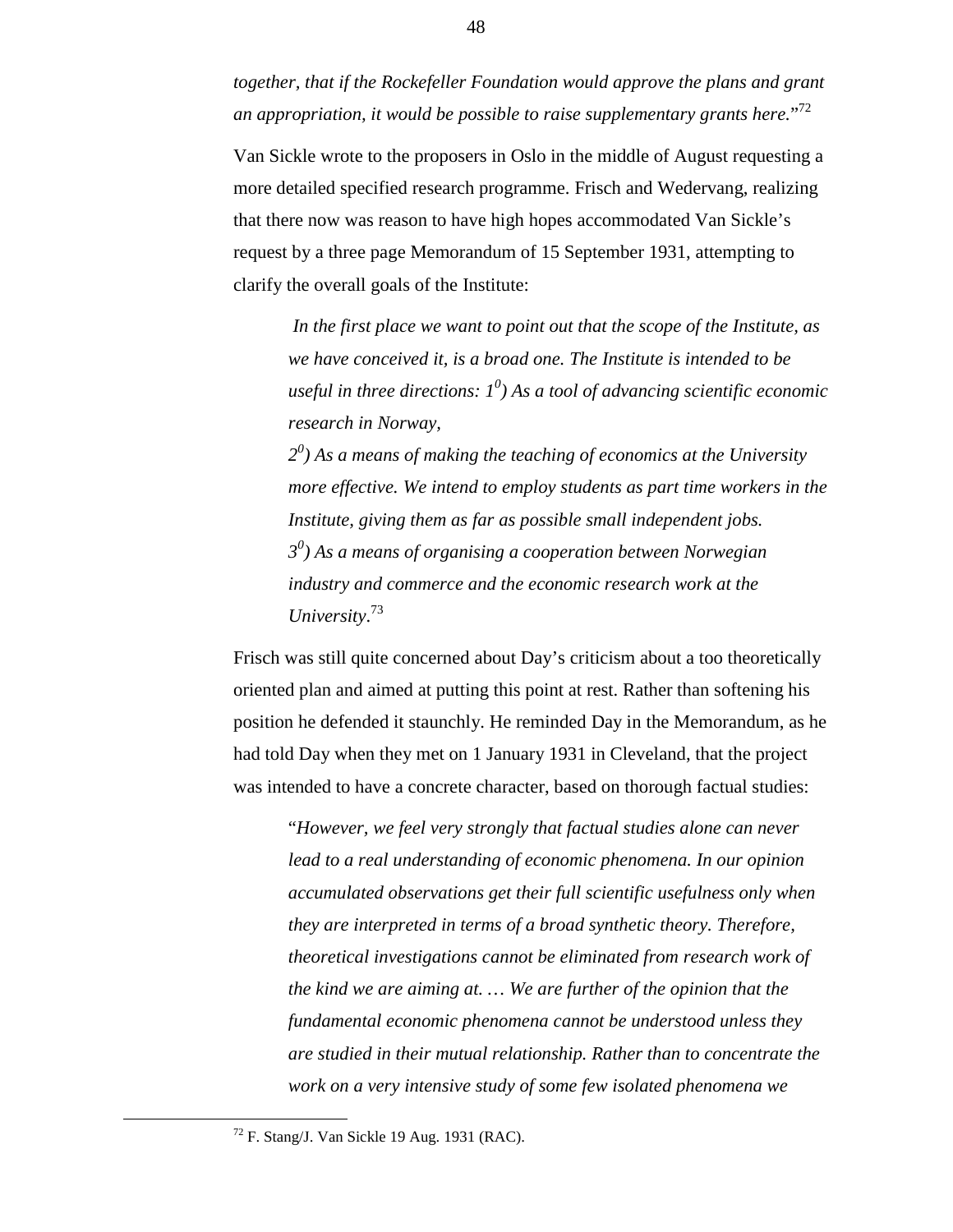# *therefore want to work towards a comparative and synthetic study of a somewhat larger group of phenomena.*"

The Memorandum of 15 September also specified six topics for the research agenda of new institute, in more precise terms than in the original application under six headings: (1) Productivity Studies, (2) Studies of Distribution Costs, (3) Studies of Demand and Supply Functions, (4) Stock Studies, (5) Loans and Deposits Studies, and (6) Historical Price and Wage Studies.

The passage about productivity studies was clearly influenced by Frisch's sojourn in USA as the estimation of production functions for agriculture had been included.<sup>74</sup> The Memo used a sawing mill to exemplify the complexities of production function studies and reflected ideas Frisch had worked on in USA:

"*Our contact with this type of problems will probably result in an attempt to generalize this part of economic theory by developing a theory of indirect marginal productivities, and in connection with this a theory of partial elasticities, that is to say a theory exhibiting the mechanism by which price changes in the factors of production react on the supply price of the product. This is one example of what may result from the synthesis of factual studies which we are aiming at.*"

The importance of distribution costs was Wedervang's pet idea and became something he worked on without much success. The topic of demand and supply functions was very briefly dealt with references to a new statistical technique Frisch had developed and would like to see it tested on actual data, and to the forthcoming marginal utility book. The study of stock variations also seemed to be Wedervang's idea and the brief passage about it just mentioned co-operation with the Norwegian Chamber of Commerce in digging up data about stock variations.

The topic of loans and deposits studies was Frisch's and foreshadowed the interest he had taken in credit mechanisms in a depression economy and also was the background for a political initiative he took later in the year. The final

<sup>&</sup>lt;sup>73</sup> Memorandum to Dr. Van Sickle from I. Wedervang & R. Frisch, 15 Sept. 1931 (RAC).

<sup>&</sup>lt;sup>74</sup> References were given to works by John D. Black at Harvard and Mordecai Ezekiel, U.S. Department of Agriculture.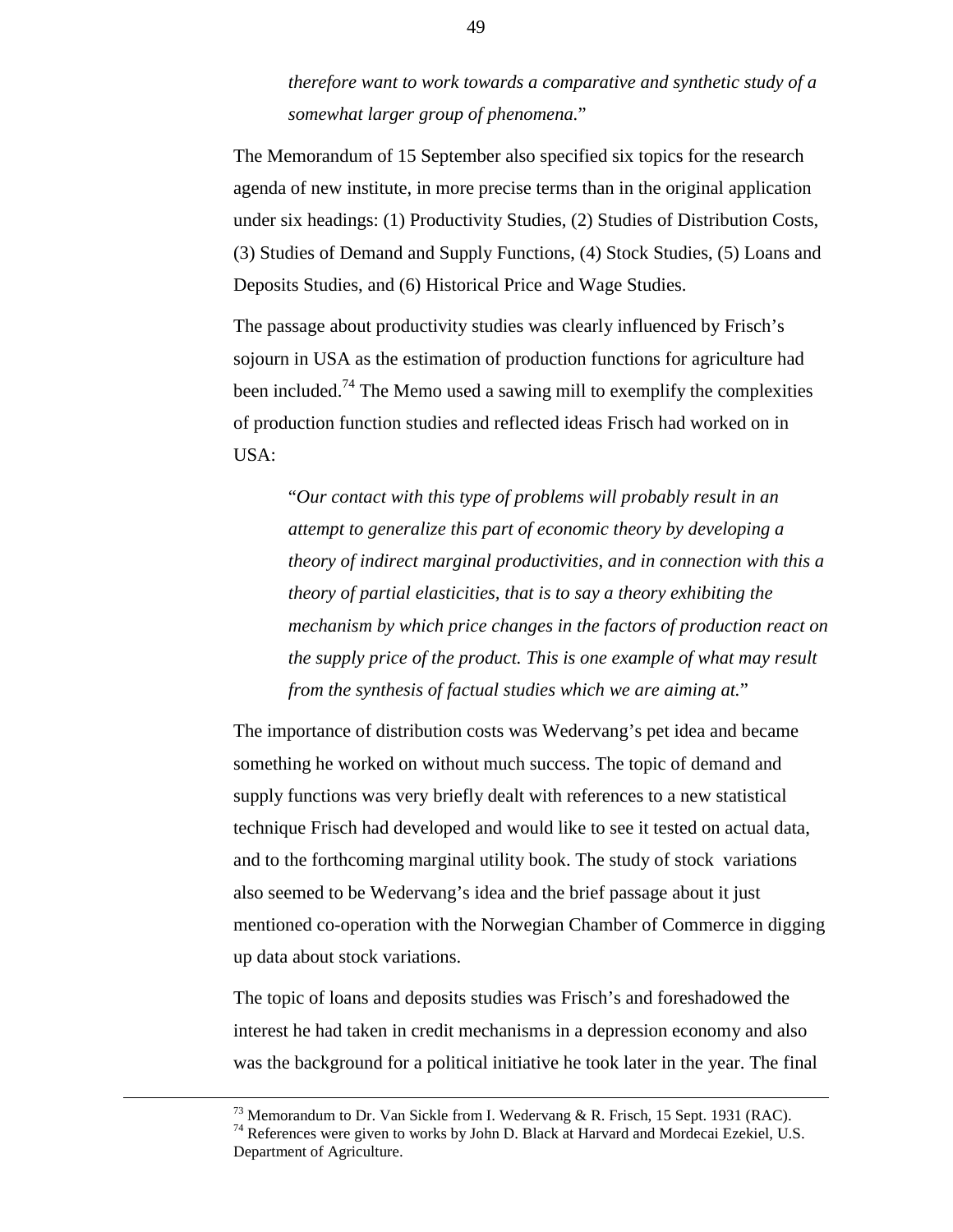topic was historical price and wage studies, but on this it was just referred to the original application.

Frisch & Wedervang's Memorandum of 15 September was one week later passed on by Van Sickle together with his recommendation. The next step was a staff conference in New York 27 November 1931 chaired by E. E. Day with T. B. Appleget, Norma S. Thompson and two other staff members present. The official decision by the Board of the Rockefeller Foundation was taken on 16 December 1931, with only very minor changes from Van Sickle's recommendation. The decision taken was:

"*that the sum of Fifty thousand dollars (\$50,000), or as much thereof as may be necessary, be, and it is hereby, appropriated to the ROYAL UNIVERSITY OF OSLO toward the research program of the ECONOMIC INSTITUTE during the five-year period beginning January 1, 1932, payments to be made as follows:*

| \$5,000 | each year unconditionally.                                                                  |
|---------|---------------------------------------------------------------------------------------------|
| \$5,000 | each year on the basis of \$1 for every \$1<br>obtained during such year in cash from other |
|         | contribution sources for the same purpose."                                                 |

The decision was cabled to Van Sickle who relayed it to Stang on 21 December 1931. A welcome Christmas gift! The official letter signed by the Secretary of the Rockefeller Foundation Norma S. Thompson reached Oslo early in January 1932.

#### *7. At the crossroad*

Frisch had a difficult decision to make in 1931. During 1930 he had made a strong impression at Yale. Towards the end of the year Yale had suggested a permanent professorship and Frisch had expressed interest. Dean Edgar Furniss took the matter up with Yale's President Angell who was prepared to present a proposal to Yale University's Corporation in the middle of January 1931. On request Frisch prepared a list 22 publications, 6 mimeographed works, mostly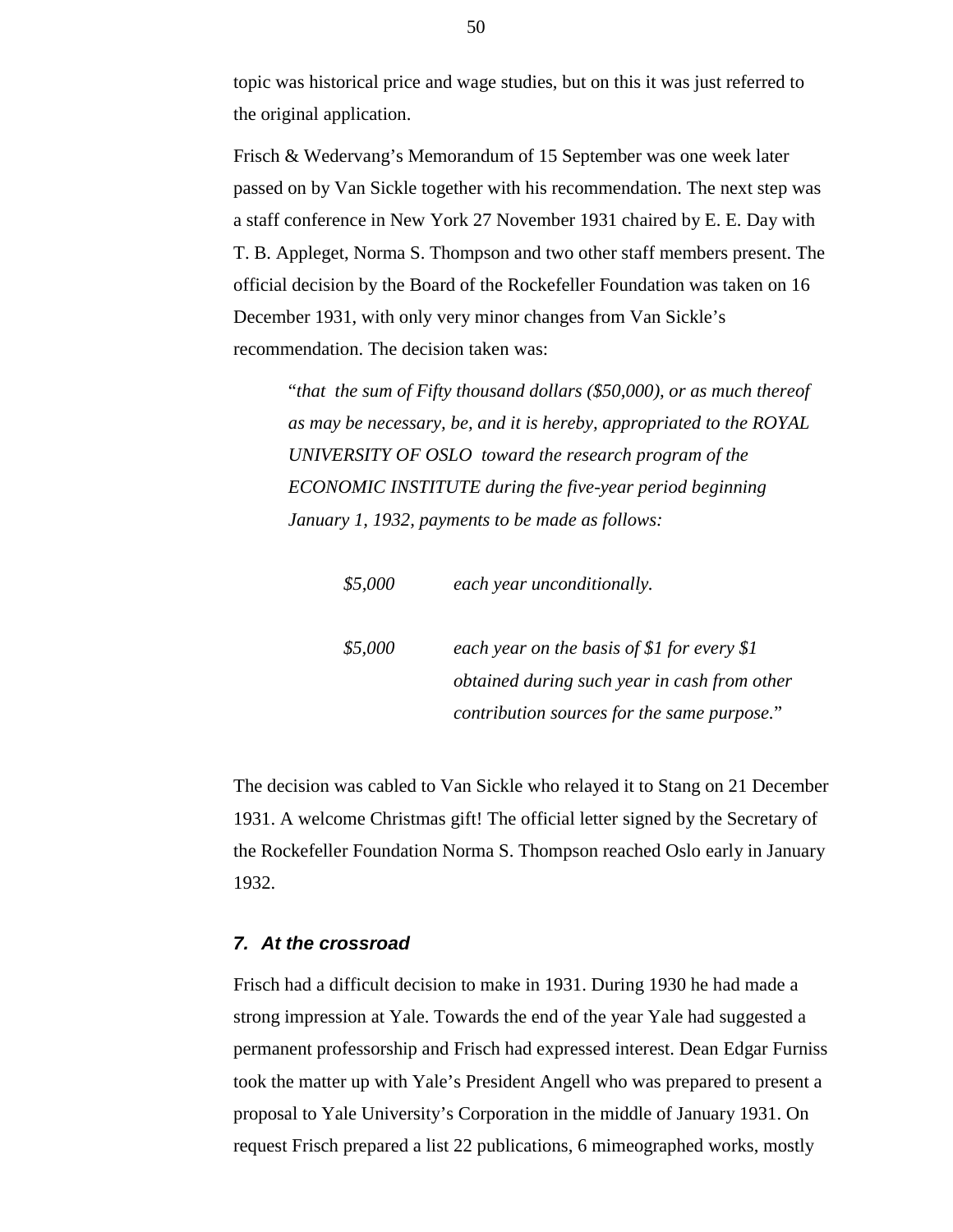lecture notes, and 7 works in preparation.<sup>75</sup> The formal offer came in a letter from Dean Furniss 9 Feb. 1931, Frisch was offered permanent appointment as Professor of Economics at the Graduate School with a salary of \$7000 a year. The offer also included research assistance for empirical studies. Frisch who was kept well informed about the efforts done in Oslo, answered that he needed time for a decision while Yale apparently tried to push him for a commitment without great delay.

Frisch was in a dilemma again. The period at Yale had been very fruitful indeed and he had enjoyed every bit of it. On the other hand it would not have been easy to disappoint the expectations and hopes at home. He kept in mind what Rector Sæland had written to him one year earlier: "*I have a feeling that for our science this is the fatal hour. If America attracts all our best brains it will rather quickly go downhill with this country.*<sup>76</sup>

Frisch received Wedervang's reports from Oslo calmly and with some scepticism. Even the news that the University Committee in March had proposed the professorship did not convince him that he shortly would have a chair in Oslo. He left Wedervang in no doubt about this scientific priorities: "*If it was just a question of where the I would have the best conditions for scientific work, I would stay here.*" But there were other considerations. Frisch's wife, Marie, may have been less inclined to settle in America. The efforts by Frisch's colleagues and friends at the University naturally made a deep impression, as, indeed, Wedervang hoped they would.

But Frisch could in March still not count on a positive decision in Oslo. If the efforts were crowned by success would it be soon enough? He let Wedervang know the constraint he was under his side of the Atlantic: "*For administrative reasons I must give an answer before 10 April if I want to accept the offer from Yale from 1 July this year. And within that time there will hardly be an official*

<sup>&</sup>lt;sup>75</sup> Furniss/Frisch 2 Jan. 1931. The 7 works in preparation were: (1). ms. in English for Frisch (1932a), already submitted to *Zeitschrift für Nationalökonomie*; (2) ms. 40 pp. on the measurement of marginal utility, which together with (5) became *New Methods* (Frisch, 1932b); (3) ms. 150 pp. for a monograph on productivity theory; (4) ms. 100 pp. for a monograph on decomposition of empirical time series; (5) ms. 100 pp. for a monograph on "Utility as Quantity"; (6) "The Statistical Determination of Econometric Functions", which was published partly in the *Pitfalls* essay and partly in the *Confluence* volume; (7) "A Dynamic Approach to Economic Theory", a further development of Frisch (1929a) meant for publication by Frankfurter Gesellschaft für Konjunkturforschung.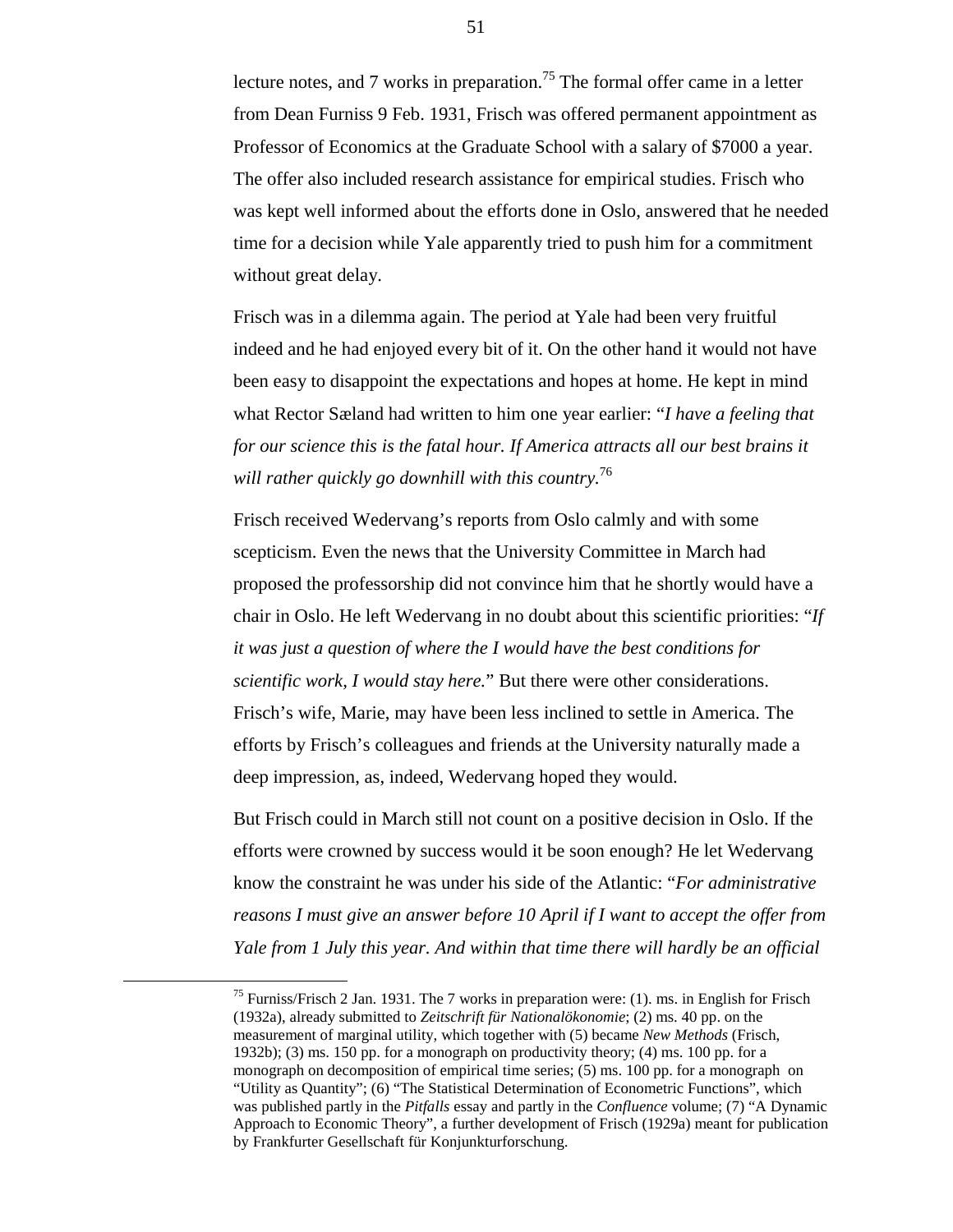*decision in Oslo. That the University Committee has proposed a professorship for me is no decision. From what I can understand the Government is still against the idea. And nobody can say which side will carry the majority. I have more than enough experience of how little one ought to rely on presumptions. Not least does it make it uncertain for me that the Government is against my professorships while it includes others in the budget. That shows that the Government's position is not due to financial considerations alone. Because of the uncertainty I will presumably be compelled to accept temporarily Yale's offer.*"

This was a hard blow to Wedervang, but Frisch left the door ajar:

"*I have made the condition visàvis Yale that if I accept now, and if I should find after a short period of working at Yale that I rather would prefer to go home, then I will feel morally free to withdraw (legally I am of course always free to do this). You understand from this that the effort done to get me a professorship will not be in vain even if I now temporarily accept the offer from Yale.*"

On the other hand if the matter was postponed again until next year, it would be too late:

"*It is this year an invitation from Oslo will mean anything. If the Storting decides to postpone the matter such that it will not be decided until April or May next year, I would be in a difficult situation. The condition I have made made visàvis Yale I cannot repeat for another year. If I am really wanted back, then the only satisfactory arrangement is that the professorship is granted this year with appointment from 1 January or 1 July 1932. The date of appointment can be discussed later as long as the appropriation passes now.*"

At the same time he informed Dean Furniss about what was going on in Oslo. The choice between Yale and Oslo was not an easy one and Frisch certainly felt that it was more than just a personal decision. If it only had been up to him it would have been easy: "*If the question only appeared to me as one of securing the best opportunity for carrying on my scientific work, the decision would be an easy one: Even if I receive an invitation to become full Professor*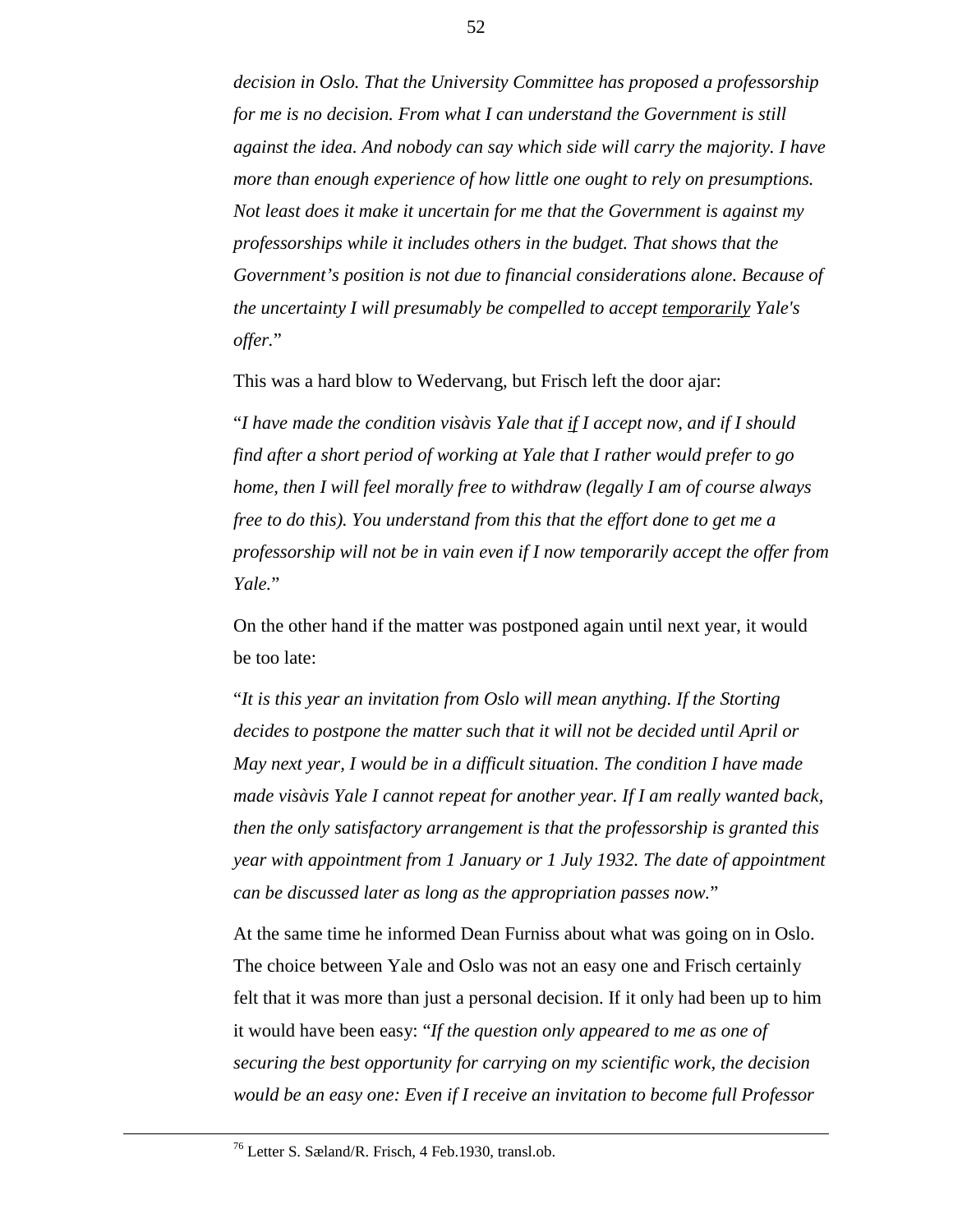*of Economics at Oslo, which, as I have told you, I probably will within short, Yale will undoubtedly be a much better place for me*." 77

Frisch thus expressed clearly that he would prefer a position in Norway if it came in 1931. He tried to keep his options open, not yet knowing if anything would come out of the Rockefeller Foundation proposal.

Frisch would whatever came, go home for the summer. Shortly before he left he suggested to Yale a temporary appointment of 12 months from July 1931, holding the option of a permanent position open. He told Wedervang just as if this would be his last chance for a stay in the United States devoted entirely to research: "*I will not refrain from stating that even for a shorter period I would with undivided joy go back to Yale after the summer. The work here at Yale has been utmost interesting and inspiring.*" 78 Three days later he has got the cable about his appointment in Oslo and suggested to Yale a temporary appointment of only one more term at Yale.

But there would be no further stays of a term's length or more in the United States for Frisch, although he visited many times for shorter periods. At home waited his new chair and the negotiations with Rockefeller Foundation. Yale pushed in the autumn again for Frisch to commit himself to come at a later date, but Frisch stalled, postponed the final decision until the Rockefeller proposal had been settled and that was it.

## *8. The aftermath*

Schumpeter held the view that any scholar's real original achievements would almost always be found rooted in the third decade of his life, "the sacred decade of fertility". Schumpeter applied it to his teacher, E. Böhm-Bawerk, but above all to himself.<sup>79</sup> A study of Frisch's lifetime work would suggest that the "sacred decade" rather was the fourth. It was then he peaked in ideas and publications. Was Schumpeter wrong or Frisch a late bloomer? A burst of innovative contributions came from Frisch in the early years of the Institute.

The Test of Test Territorium Control Trumper Control of Test Territorium Control of Test Territorium Control of Test Territorium Control of Test Territorium Control of Test Territorium Control of Test Territorium Control o

<sup>78</sup> Transl. ob.

 $79$  Allen (1991), ch. 4.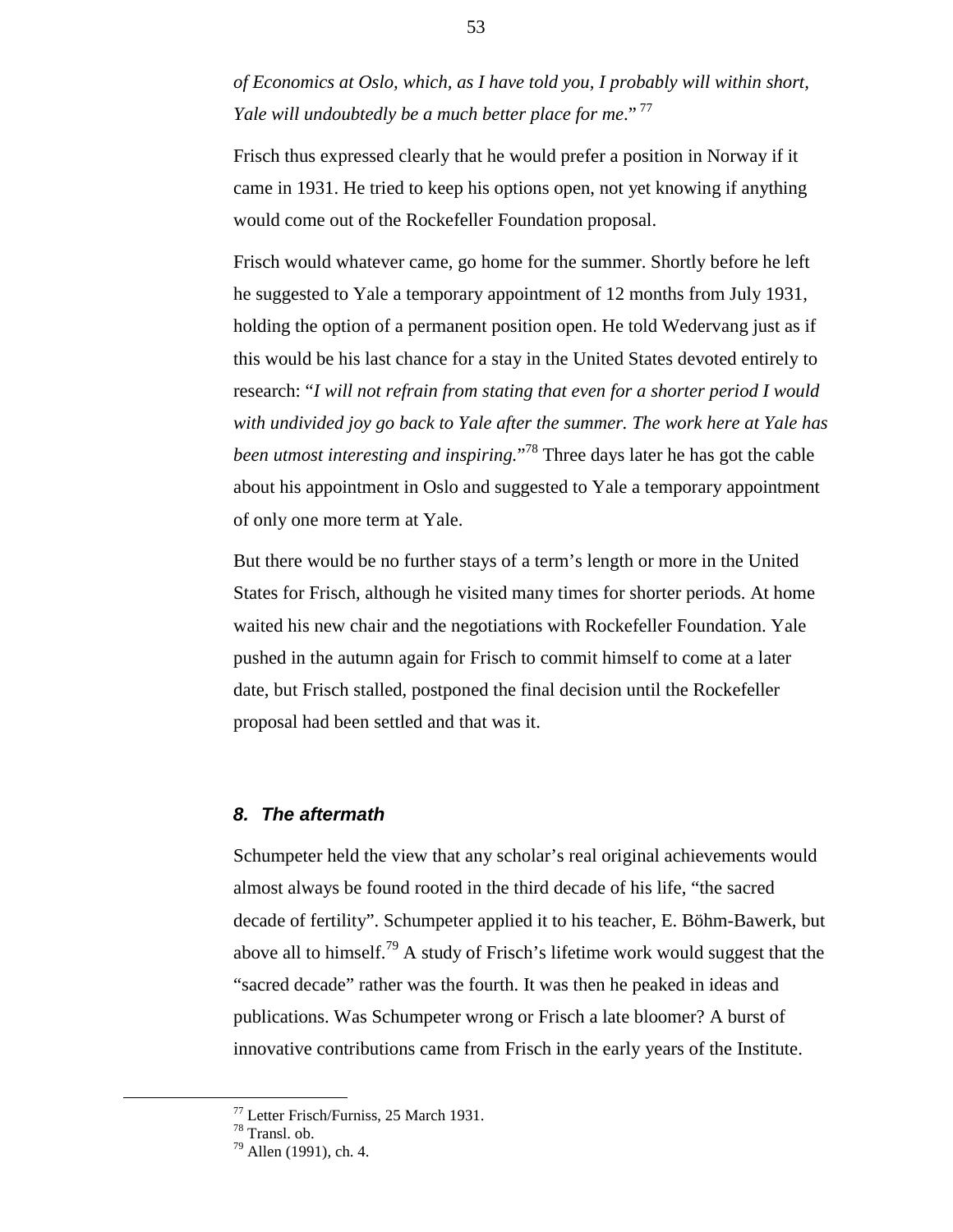Although some of his works can be traced to an origin before 1925, it was in his forth decade that he developed most of the ideas that streamed from his pen in the early 1930s. Several of his contributions from these years appear in historical source books and anthologies of various sub-disciplines of economics.

Prominent among these is the *Propagation and Impulse* essay which figures in the histories of business cycle theory, macroeconomic modelling, dynamics in economics, and econometrics and is sometimes mentioned also as a contribution to the development of national accounting.80 *New Methods of Measuring Marginal Utility*, published in 1932, was a major contribution to marginal utility/demand theory, and although his approach became somewhat overshadowed by the new demand theory after the rediscovery of Slutsky's 1915 article in the mid-1930s. $81$ 

Another remarkable contribution from this period is the *Monopole-Polypole* essay in the Westergaard festschrift in 1933, here Frisch pioneered an approach which in retrospect belongs to game theory. $82$  But above all it is his contributions to econometric methods that stand out in history. After the *Correlation and Scatter* essay in 1929 came the *Pitfalls* essay in 1933 and the *Confluence Analysis* in 1934 with the *Autonomy* paper, as an afterthought in 1938. His work with F. Waugh is also from this period. $83$ 

A work that meant particularly much to Frisch was his *Circulation Planning* essay from 1934.<sup>84</sup> Frisch referred to it often in later years and regarded it as an early coping with ideas closely related to input-output analysis, linear

<sup>82</sup> Frisch (1933b). See e.g. the discussion in Dimand & Dimand (1996), 30-33.

 <sup>80</sup> Frisch (1933c). To economic dynamics belong also Frisch (1929a), Frisch & Holme (1935) and Frisch (1936b).

<sup>81</sup> Frisch (1932), also Abram Burk's review (*Quarterly Journal of Economics* **52**, 310-334) revealed a flaw in Frisch's reasoning that he never really countered. An outgrowth of Frisch's marginal utility theory was his classic contribution to the theory of price indexes, Frisch (1936a), and – years later – his most frequently cited article, the *Complete Scheme* essay (Frisch, 1959), which originated from lecture notes in Norwegian written during the war.

<sup>83</sup> Frisch (1929b), (1933a), (1934b), (1934c), (1938), Frisch & Waugh (1933). The *Pitfalls* essay which was a criticism of Leontief who staunchly defended his view and brought forth a sharp reply from Frisch in Frisch (1934b), see Hendry & Morgan (1995), chapter 22. In Hendry & Morgan's source book of econometric contributions from 1862 to 1952 five out of 45 contributions are by Frisch.

<sup>84</sup> Frisch (1934a), it was the longest article that has ever appeared in *Econometrica*, apart from Haavelmo's annexed *Probability Approach* in 1944. The length caused some criticism, see Bjerkholt (1998, p.51).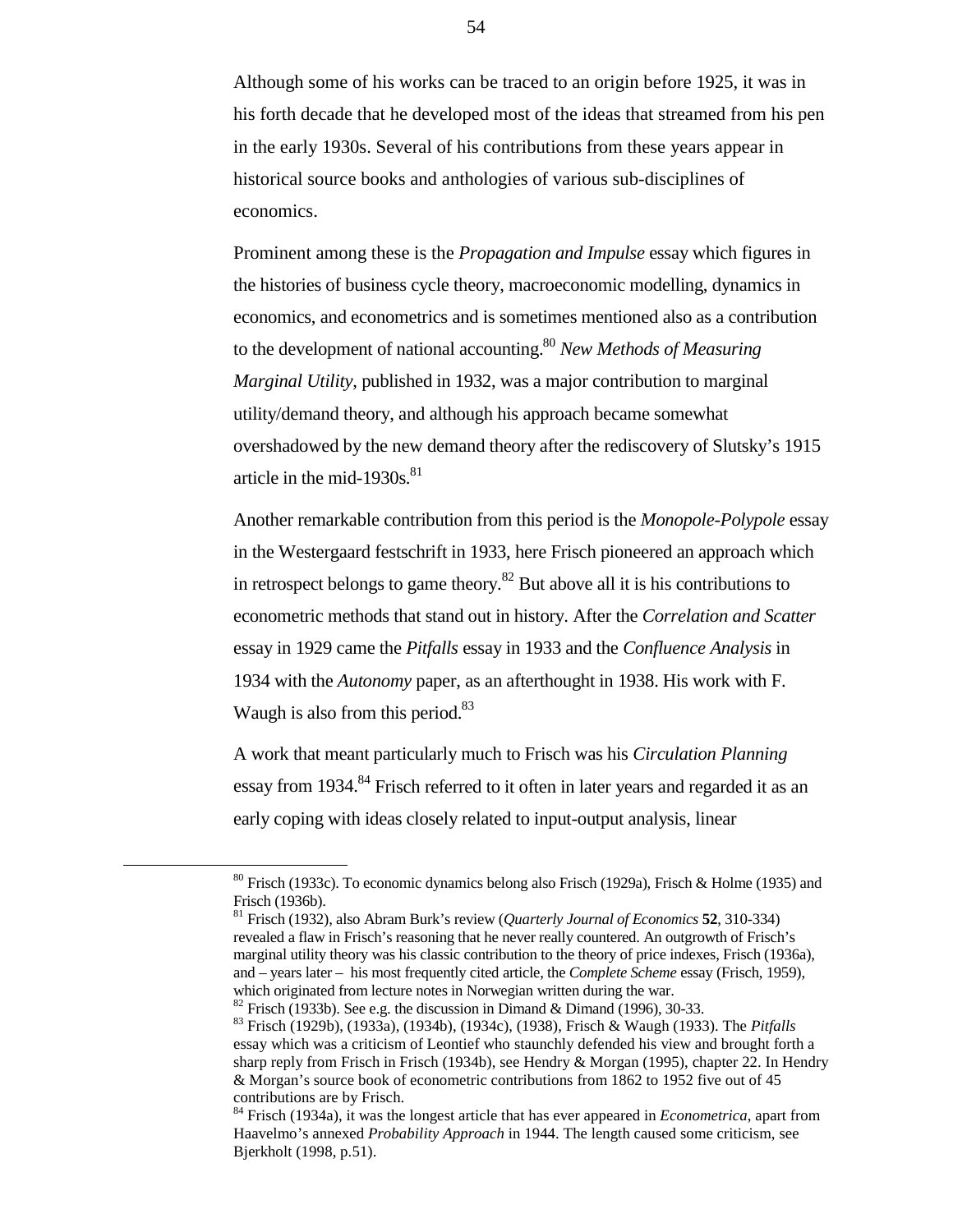programming, preference function. In addition it provided a theoretic explanation of the "incapsulation tendencies" causing depression. Leif Johansen justly referred to it as one of Frisch's "much-neglected articles".<sup>85</sup>

But Frischs most important project in this period never got published. His work an analysis of time series, which may, more appropriately be called his macrodynamic approach, became his most important project in the early years of the Institute and a very computing-intensive one, with Trygve Haavelmo in charge of computations. Frisch planned to published the theoretical part first as a rather long article in *Econometrica*, then reworked it for the Cowles Commission Monograph series, but it never appeared. He describes his project in this area in the report to Rockefeller Foundation in 1936 as consisting of five parts. The key part, called "Why an economic structure acts as linear cumulator", had so far produced only "a small study" which was the *Propagation and Impulse* essay.86

While the macrodynamic/time series projects were in the nature of numerical experiments there were also genuine empirical projects. Among these were projects that Frisch did with Fredrick Waugh (of the U.S. Department of Agriculture) on marginal utility estimations using American data and further work in the same direction in co-operation with Maurice Belz (of the University of Melbourne). Both Waugh and Belz stayed more than half a year in Oslo to work with Frisch in 1932/33 and 1933/34, respectively. Main results from both co-operations were included in the *Confluence Analysis* book. Later followed Frisch's chocolate paper, which may have a claim on being the first paper utilizing and engineering approach in production studies, and econometric and innovative studies on factors determining the quality of bread, and on the demand for beer.<sup>87</sup> These were studies contracted with a major chocolate producer (*Freia*), a major bakery (*Kristiania Brødfabrik*) and the Brewery Association (Bryggeriforeningen), respectively.

Frisch's enormous outpouring of energy and ideas in this period also comprises his efforts to give the Econometric Society and Econometrica a good start. The

 <sup>85</sup> Johansen (1973).

<sup>86</sup> Frisch (1936c). The *Propagation and Impulse* essay might never have been published unless for the relentless efforts of the editor of the Cassel festschrift, Karin Kock.

 $87$  The chocolate paper is Frisch (1935). The bread quality study was not published until after the war and the beer demand study, in which Haavelmo assisted, was never published.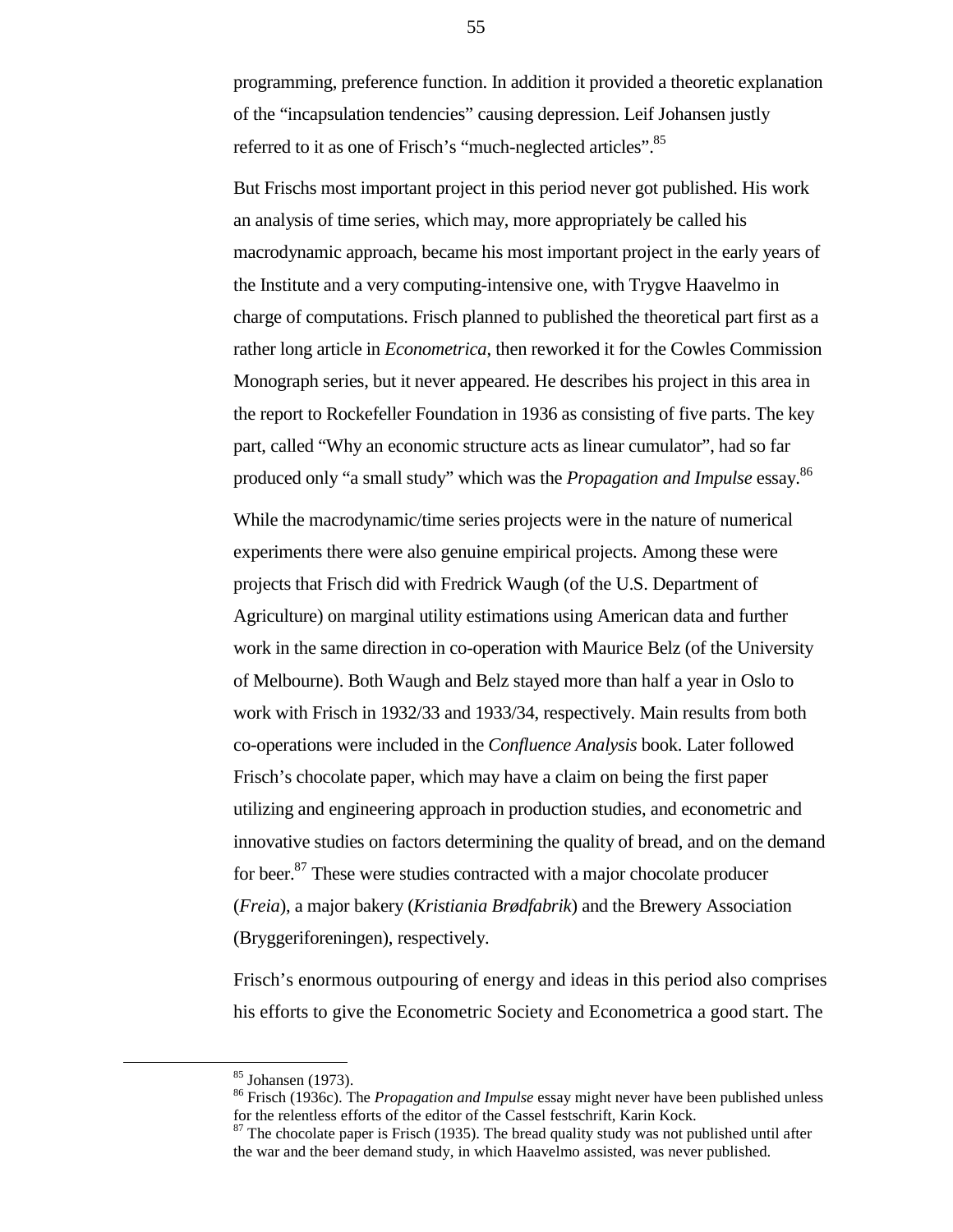Econometric Society's European Meetings, which may be considered as the first international conferences in economics, started with the first meeting in Lausanne in 1931 with Frisch as the key organizer. Econometrica started in 1933 with Frisch as a highly ambitious editor of what may be considered as the first really international journal, with Frisch as editor.<sup>88</sup>

In Wedervang's part of the Institute he organized a large scale collection of price and wage series from a vast number of sources. Wedervang used a major part of the Rockefeller support for assistants in his project. Nothing from the project was ever published, although the data collected amounted to a huge archive. Wedervang also conducted (with G. Coward) a series of studies on turnover and costs in different branches of dubious or no value.

From 1936-37 the Institute received government support to undertake a large scale "structural economic survey" of Norway.

In the early years of the Institute Frisch also carried a heavy teaching burden and he played an active role in political debate.<sup>89</sup>

The proposal for a new study of economics did not pass unhindered. The proposal submitted by the University to the Ministry of Church and Education in December 1930 was shelved for three years before it was adopted in 1934 and put into effect from 1935.

At the end of the 1930s there were some efforts through the intermediary of Rockefeller Foundation towards broadening the Institute to encompass other social sciences, but it came to nothing, perhaps due to the war. The postwar relationship between the Institute and empirical social science research institutions which emerged after the war never became very close.

#### *Acknowledgement*

This essay draws heavily on correspondence and documents from the Frisch Correspondence Files at the National Library of Norway, the Frisch Archive at

<sup>&</sup>lt;sup>88</sup> Frisch contributed three out of 19 contributions at the first meeting in addition to giving the Opening as well as the Closing address. See Bjerkholt (1998) for Frisch's contributions to the early years of Econometric Society and Econometrica. An extensive report of the first European Meeting in Econometric Society appeared in Econometrica **1** (1933). <sup>89</sup> See Andvig & Thonstad (1998) and Andvig (1986).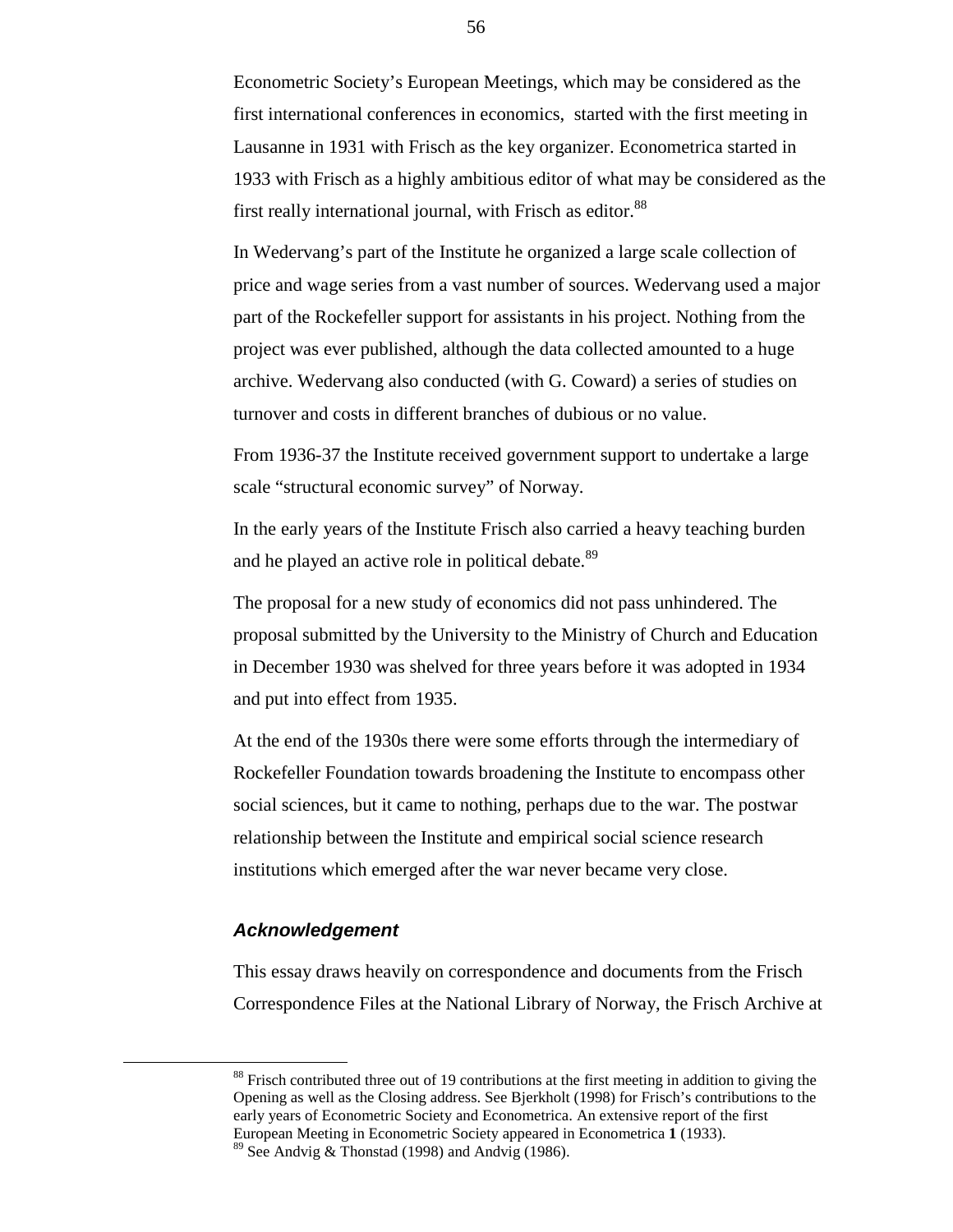Department of Economics, University of Oslo, the Rockefeller Archive Center, North Tarrytown, New York, and the Library of Statistics Norway, Oslo.

I am thankful for financial support from the Ruhrgas Foundation for Research in Economics and from the Research Council of Norway.

I thank Ariane Dupont-Kieffer, Alain Desrosiéres and other participants at the *Statistics and Politics* seminar in Bergen, 29-30 May 2000 for most valuable comments on an earlier version and Ellen Andersen and other participants of the Sixth Nordic Meeting on the history of economic theory, Sostrup Kloster, 3-5 November 2000.

#### *References*

- Andvig, J. Chr., 1986: *Ragnar Frisch and the Great Depression*, Oslo: Norwegian Institute of International Affairs.
- Andvig, J. Chr. and T. Thonstad, 1998: "Ragnar Frisch at the University of Oslo" in Strøm (1998).
- Allen, R. L., 1991: *Opening Doors. The Life and Work of Joseph Schumpeter*, Vol.1, New Brunswick, N.J.: Transaction Publishers.
- Bergh, T. and T. J. Hanisch, 1984: *Vitenskap og politikk. Linjer i norsk sosialøkonomi gjennom 150 år*, Oslo.
- Bjerkholt, O., 1998: "Ragnar Frisch and the foundation of Econometric Society and Econometrica" in Strøm (1998).

Bosse, E., 1937: *Tilstanden ved Universitetet*, Fabritius & Sønner, Oslo.

- Bulmer, M. and J. Bulmer, 1981: Philantropy and Social Sciences in the 1920s: Beardsley Ruml and the Laura Spelman Rockefeller Memorial, 1922- 29, *Minerva* **19**, 347-407.
- Coward, D., 1961: Ingvar Wedervang og hans innsats, *Statsøkonomisk Tidsskrift* **75**, 184-197.
- Craver, E., 1986: Patronage and the Direction of Research in Economics: The Rockefeller Foundation in Europe, 1924-1938, *Minerva* **24**, 205-222.
- Dimand, M. A. and R. W. Dimand, 1996: *A History of Game Theory*, Vol.I, London: Routledge.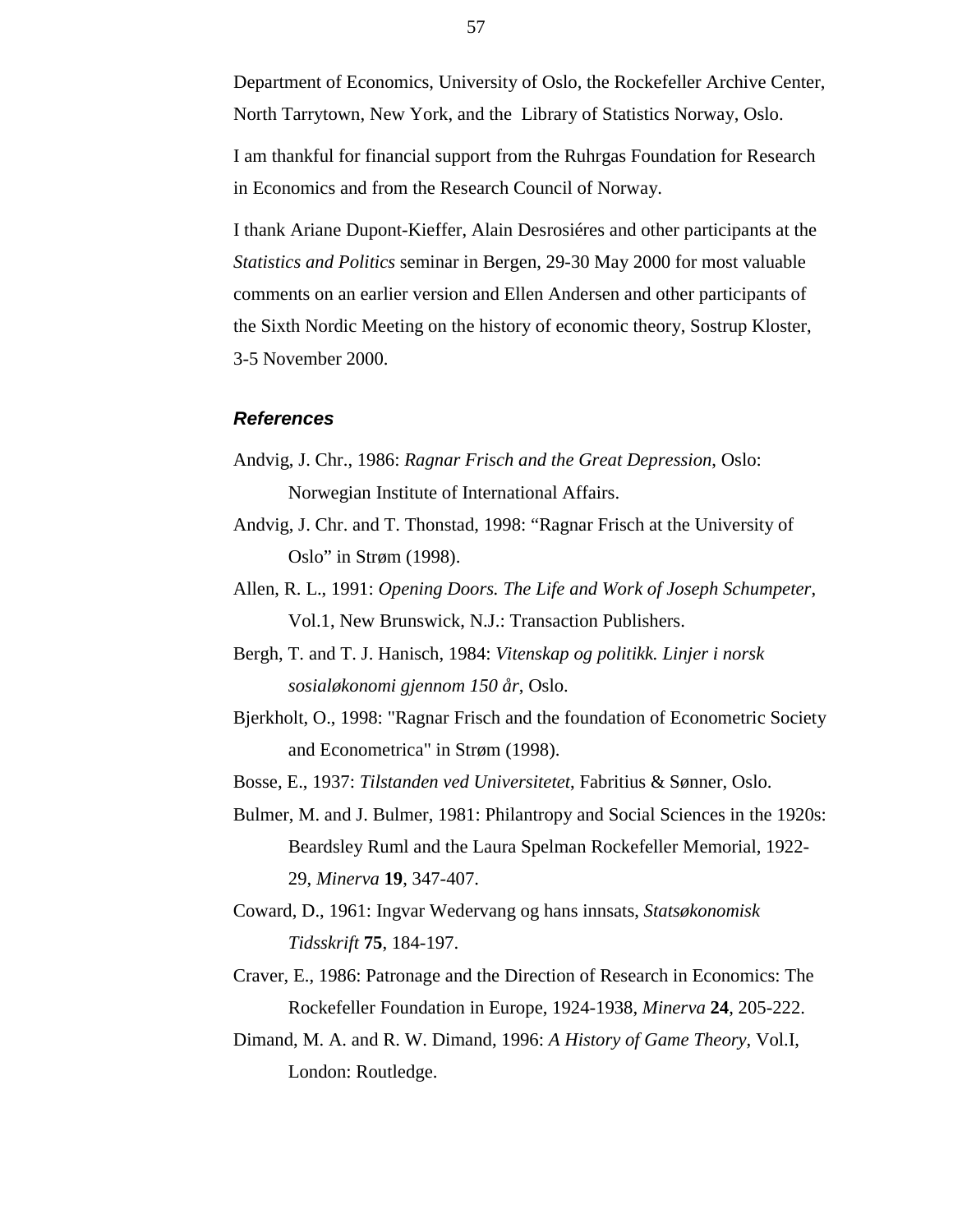- Fischer, D., 1983: The Role of Philanthropic Foundations in the Reproduction and Production of Hegemony: Rockefeller Foundations and the Social Sciences, *Sociology* **17**, 206-233.
- Frisch, R., 1926a: Sur un problème d'économie pure, *Norsk Matematisk Forenings Skrifter*, Series 1, No. 16, 1-40.
- Frisch, R., 1926b: Kvantitativ formulering av den teoretiske økonomikks lover, *Statsøkonomisk Tidsskrift* **40**, 299-334.
- Frisch, R., 1926c: Sur les semi-invariants et moments employés dans l'étude des distributions statistiques, *Skrifter utgitt av Det Norske Videnskaps-Akademi i Oslo*, II. Historisk-Filosofisk Klasse. No. 3.
- Frisch, R., 1927: *The Analysis of Time Series*, Mimeographed, New York.
- Frisch, R., 1928: Changing Harmonics and Other General Types of Components in Empirical Series, *Skandinavisk Aktuarietidskrift* **11,** 220-236.
- Frisch, R., 1929a: Statikk og dynamikk i den økonomiske teori, *Nationaløkonomisk Tidsskrift* **67,** 321-379.
- Frisch, R., 1929b: Correlation and Scatter in Statistical Variables, *Nordisk Statistisk Tidskrift* **8**, 36-102.
- Frisch, R. 1931a: Johan Åkerman: Om det ekonomiska livets rytmik, *Statsvetenskaplig Tidskrift* **34**, 281-300.
- Frisch, R., 1931b: A Method of Decomposing an Empirical Series into its Cyclical and Progressive Components, *Journal of the American Statistical Association* **26** (Proceedings), 73-78.
- Frisch, R., 1931c: "Konjunkturbevegelsen som statistisk og som teoretisk problem" iN *Förhandlingar vid Nordiska Nationalekonomiska Mötet i Stockholm 15-17. juni 1931*, Stockholm: Ivar Hæggströms Boktryckeri och Bokförlags A.B, 127-147.
- Frisch, R., 1932a: Einige Punkte einer Preistheorie mit Boden und Arbeit als Produktionsfaktoren, *Zeitschrift für Nationalökonomie* **3**, 62-104.
- Frisch, R., 1932b: *New Methods of Measuring Marginal Utility*, Tübingen: Verlag von J. C. B. Mohr <Paul Siebeck>.
- Frisch, R., 1933a: *Pitfalls in the Statistical Construction of Demand and Supply Curves*, Veröffentlichungen der Frankfurter Gesellschaft für Konjunkturforschung, Neue Folge Heft 5, Leipzig: Hans Buske Verlag.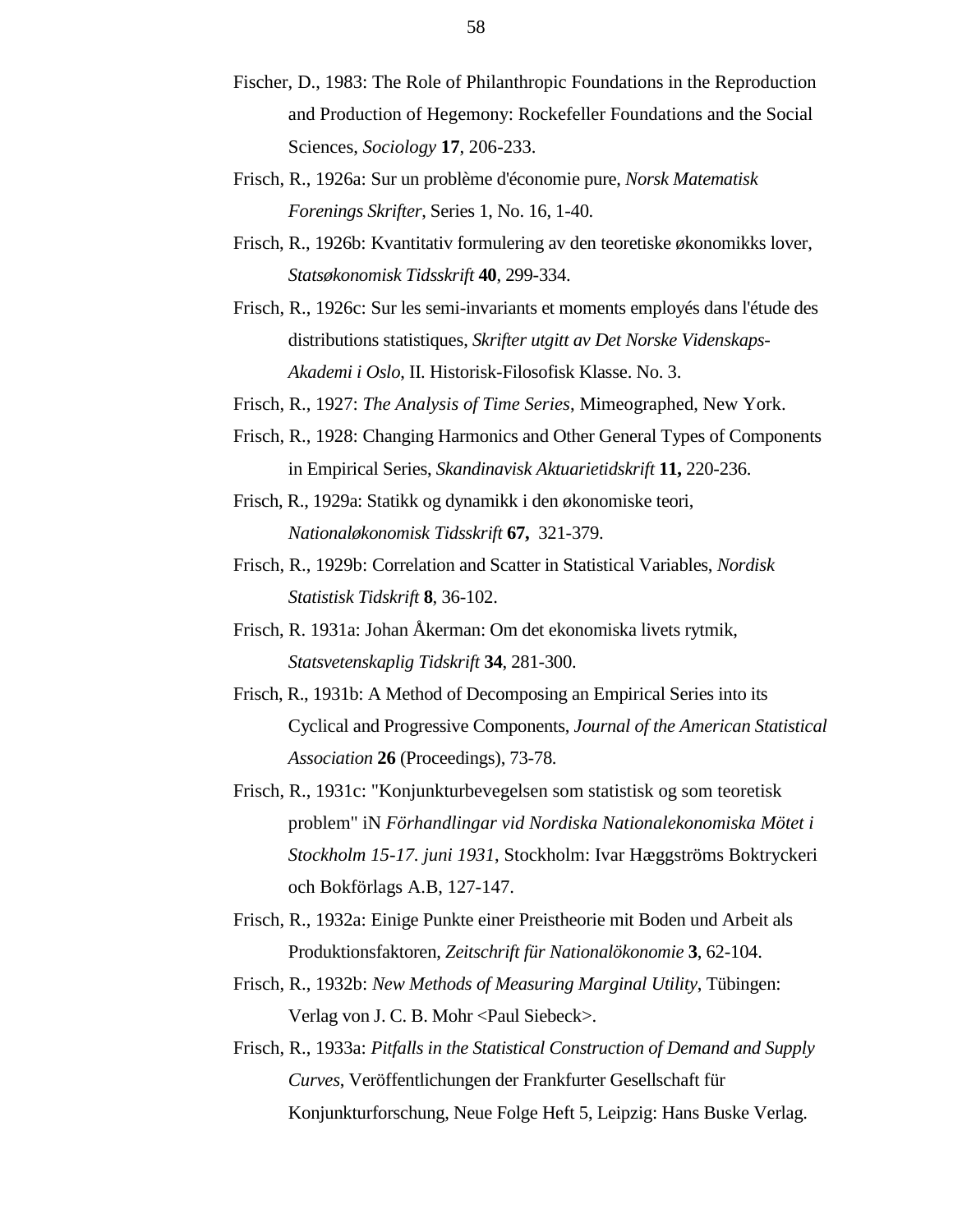- Frisch, R., 1933b: Monopole-Polypole-La notion de force dans l'économie, *Nationaløkonomisk Tidsskrift* **71** (Supplement), 241-259.
- Frisch, R., 1933c: "Propagation Problems and Impulse Problems in Dynamic Economics" in *Economic Essays in Honour of Gustav Cassel*, London: Allen & Unwin, 171-205.
- Frisch, R., 1934a: Circulation Planning: Proposal for a National Organization of a Commodity and Service Exchange, *Econometrica* **2**, 258-336 & 422- 435.
- Frisch, R., 1934b: More Pitfalls in Demand and Supply Curve Analysis, *The Quarterly Journal of Economics* **48**, 749-755.
- Frisch, R., 1934c: *Statistical Confluence Analysis by Means of Complete Regression Systems*, Publication No. 5. University Institute of Economics, Oslo.
- Frisch, R., 1935: The Principle of Substitution. An Example of its Application in the Chocolate Industry, *Nordisk Tidsskrift for Teknisk Økonomi* **1**, 12-27.
- Frisch, R., 1936a: Annual Survey of General Economic Theory: The Problem of Index Numbers, *Econometrica* **4**, 1-38.
- Frisch, R., 1936b: On the Notion of Equilibrium and Disequilibrium, *The Review of Economic Studies* **3**, 100-105.
- Frisch, R. (1936c): Report of the work done under the direction of Professor Ragnar Frisch at the University of Economics, Oslo, January 1932-June 1936, Mimeographed.
- Frisch, R., 1938: Statistical versus theoretical relations in economic macrodynamics, Memorandum prepared the Business Cycle Conference at Cambridge, England, July 1938, 1938, to discuss Professor J. Tinbergen's publications for the League of Nations.
- Frisch, R., 1959: A Complete Scheme for Computing All Direct and Cross Demand Elasticities in a Model With Many Sectors, *Econometrica* **27**, 177-196.
- Frisch, R., 1992: Statics and Dynamics in Economic Theory, *Structural Change and Economic Dynamics*, **3**, 391-401.
- Frisch, R. and H. Holme, 1935: The Characteristic Solutions of a Mixed Difference and Differential Equation Occurring in Economic Dynamics, *Econometrica* **3**, 225-239.